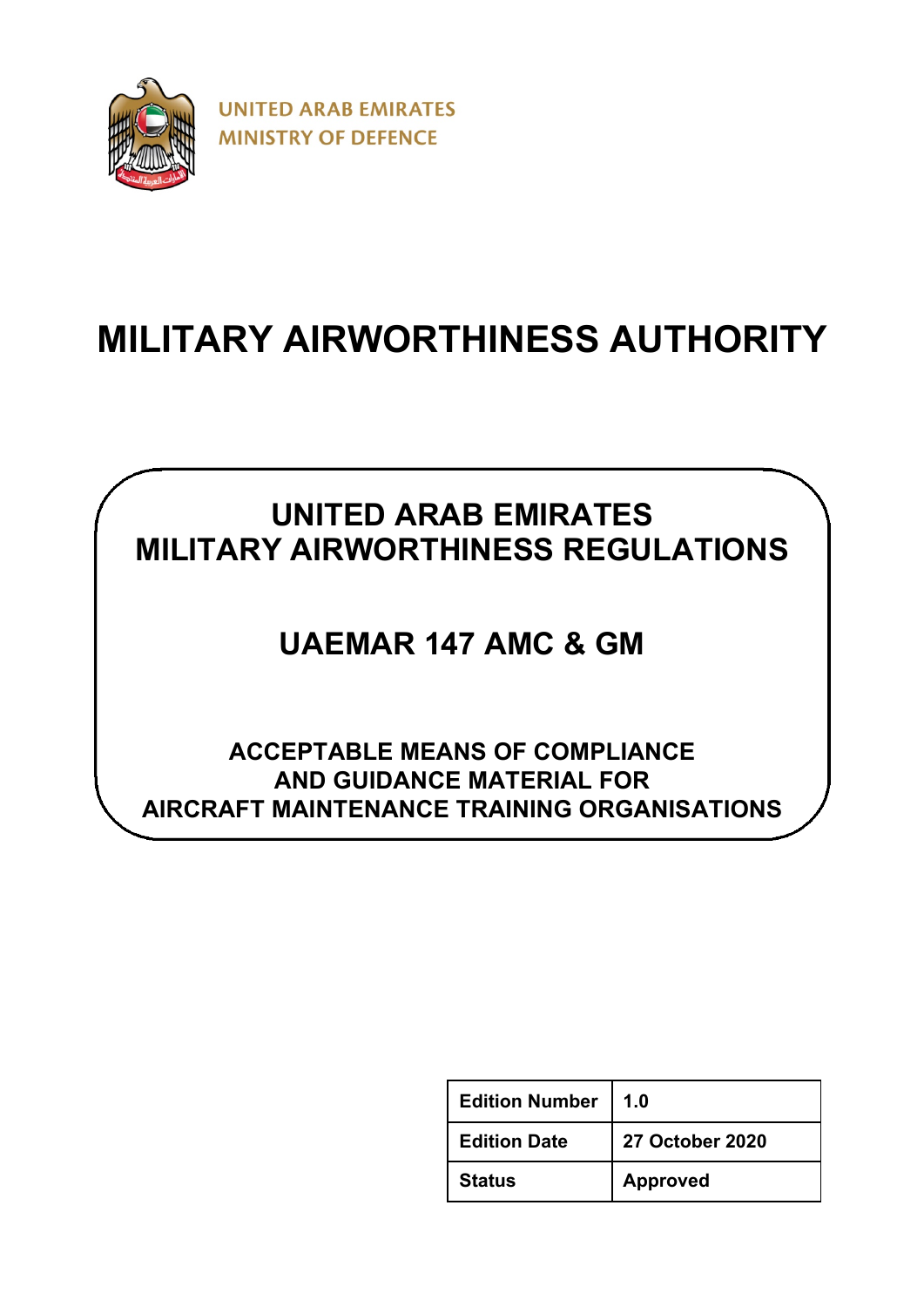#### INTENTIONALLY LEFT BLANK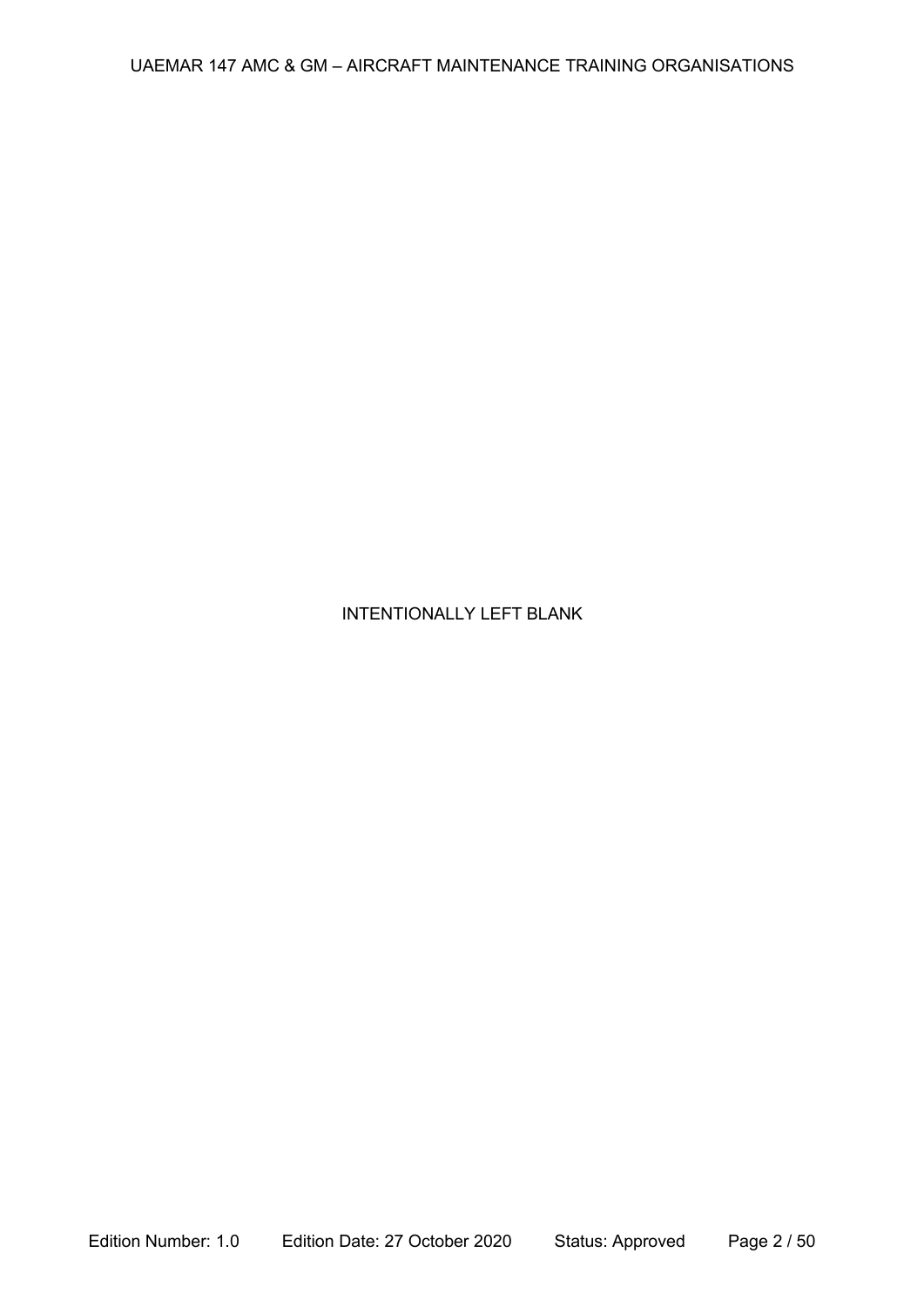### **DOCUMENT CONTROL**

### DOCUMENT APPROVAL

The following table identifies the persons who have prepared and approved this document.

| <b>Edition</b><br><b>Number</b> |             | <b>Authorised by</b>                                                                             | <b>Date</b>     |
|---------------------------------|-------------|--------------------------------------------------------------------------------------------------|-----------------|
|                                 | Prepared by | United Arab Emirates<br><b>Military Airworthiness Authority</b>                                  | 27 October 2020 |
| 1.0                             | Approved by | United Arab Emirates Assistant Undersecretary for<br>Defence Industry and Capability Development | 27 October 2020 |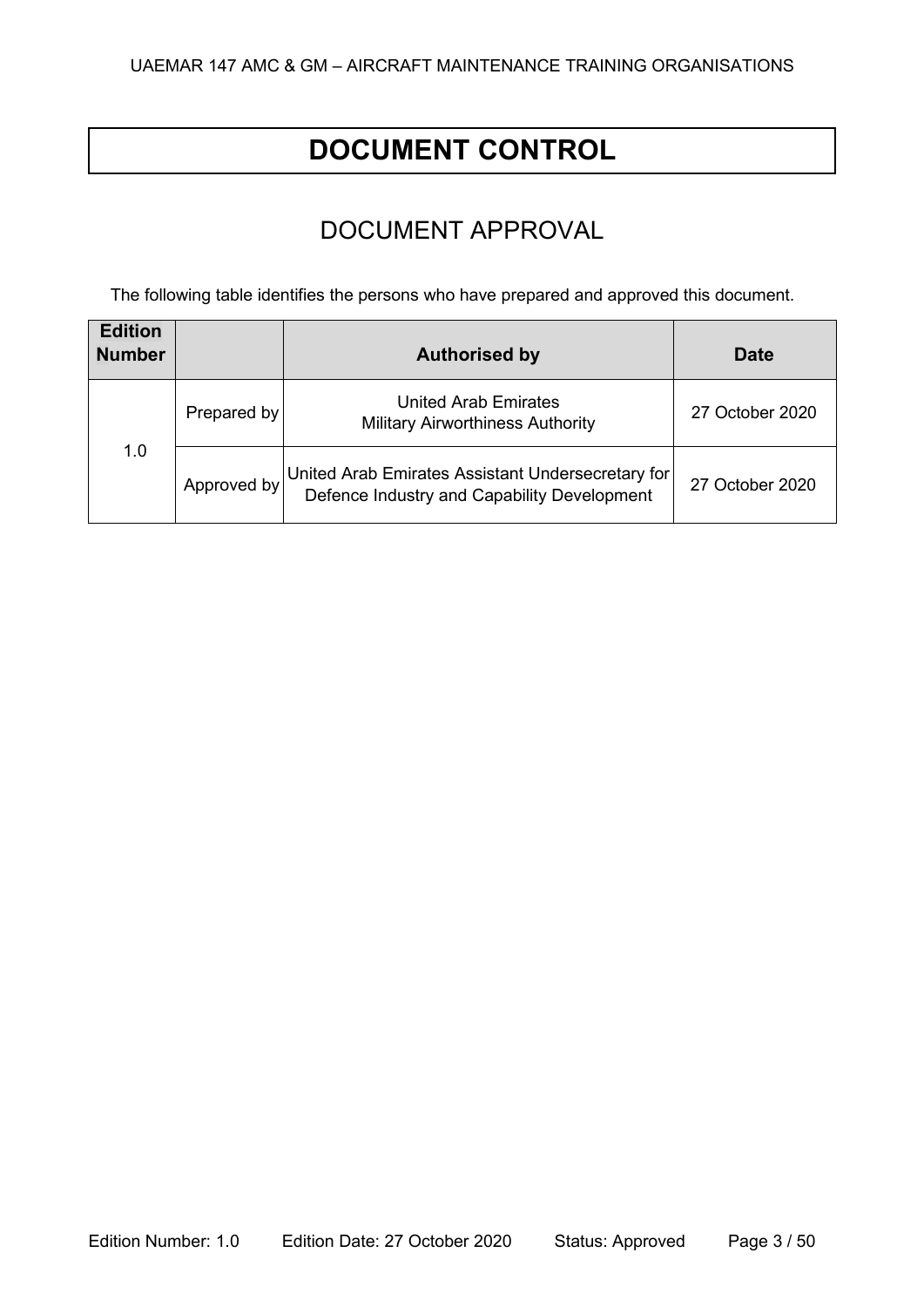### DOCUMENT CHANGE RECORD

| <b>Edition</b><br><b>Number</b> | <b>Edition</b><br><b>Date</b> | <b>Status</b> | <b>Reason for change</b>                                                      | <b>Sections or</b><br>pages affected |
|---------------------------------|-------------------------------|---------------|-------------------------------------------------------------------------------|--------------------------------------|
| 1.0                             | 27 October 2020               | Approved      | Initial issue<br>(Based on EMAR 147 AMC &<br>GM Ed. 1.2 dated 21 May<br>2019) | All                                  |
|                                 |                               |               |                                                                               |                                      |
|                                 |                               |               |                                                                               |                                      |
|                                 |                               |               |                                                                               |                                      |
|                                 |                               |               |                                                                               |                                      |

#### **STATUS**

The Status of the document can take two values:

**Draft:** Draft version by the United Arab Emirates Military Airworthiness Authority.

**Approved:** Approval by the United Arab Emirates Assistant Undersecretary for Defence Industry and Capability Development.

#### **EDITION**

Edition numbering will have the following format: **Edition X.Y**

The value of **X** will change after a **major** modification of the document

The value of **Y** will change after a **minor** modification of the document

#### **NOTE**

- 1. All changes are indicated by the use of a 'sidebar' in the margin. This can be readily crossreferenced using the table at the end of the document which details each change.
- 2. This UAEMAR relies on definitions laid down in UAE Military Airworthiness Document Acronyms and Definitions (UAEMAD-A&D).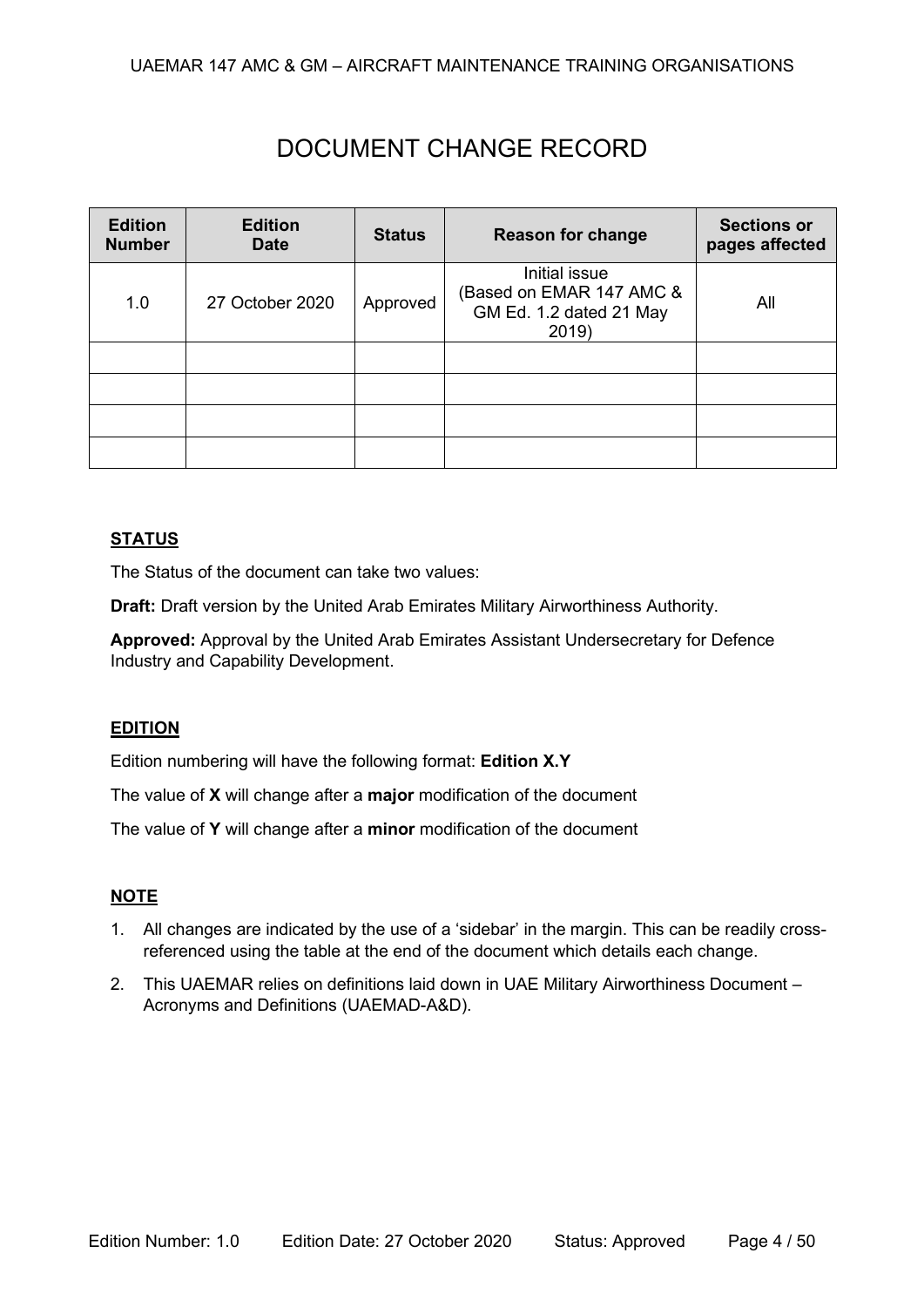### **TABLE OF CONTENTS**

| AMC 147.A.140 Maintenance Training Organisation Exposition (MTOE) 12     |  |
|--------------------------------------------------------------------------|--|
| GM 147.A.140(c) Maintenance Training Organisation Exposition (MTOE) 13   |  |
| AMC 147.A.145(d) Privileges of the Maintenance Training Organisation  13 |  |
|                                                                          |  |
| GM 147.A.145(d)3 Privileges of the Maintenance Training Organisation  14 |  |
| AMC 147.A.145(f) Privileges of the Maintenance Training Organisation  14 |  |
|                                                                          |  |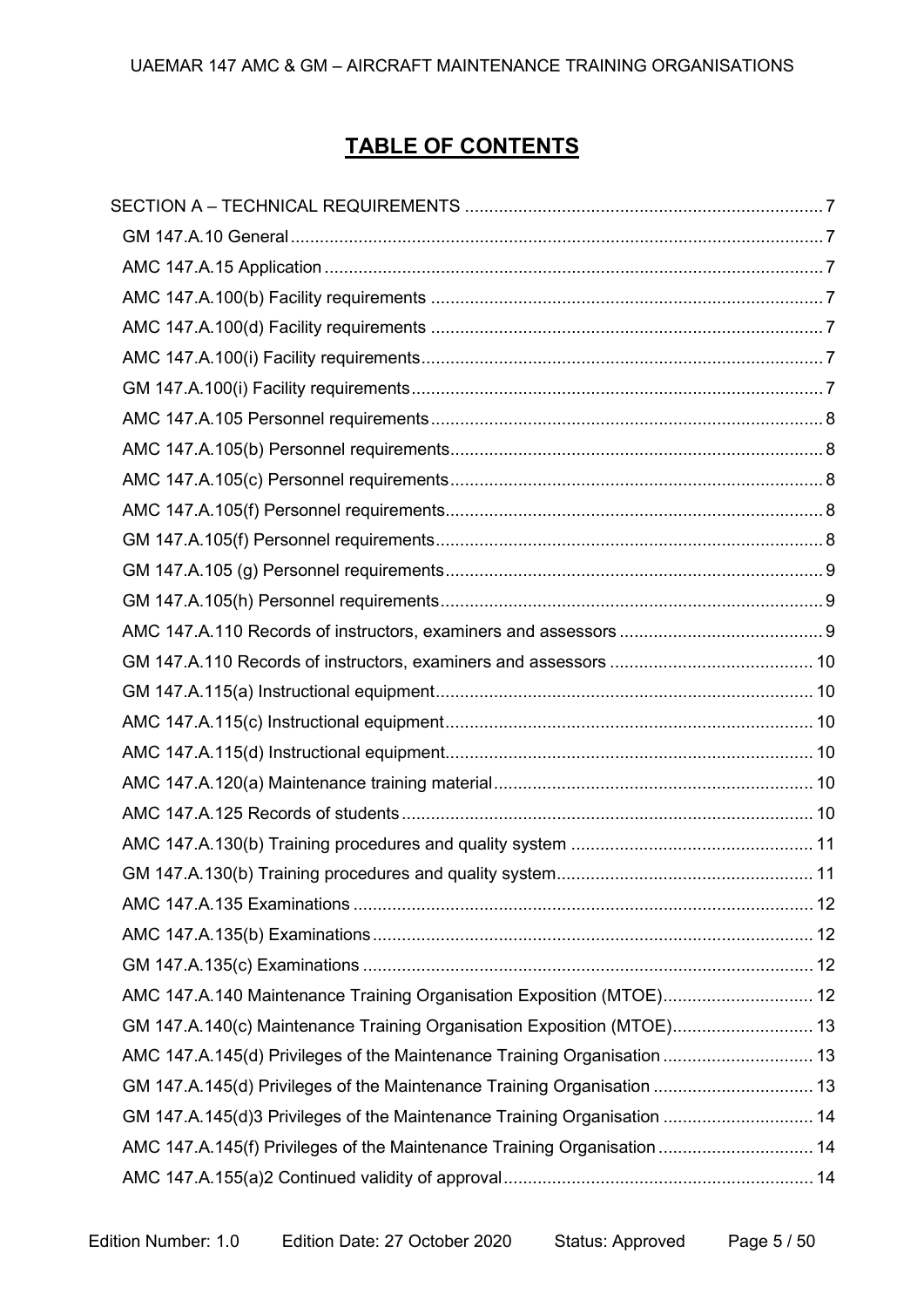| B - PROCEDURES FOR NATIONAL MILITARY AIRWORTHINESS<br><b>SECTION</b>             |  |
|----------------------------------------------------------------------------------|--|
|                                                                                  |  |
|                                                                                  |  |
|                                                                                  |  |
|                                                                                  |  |
| GM 147.B.110 Procedure for approval and changes to the approval  19              |  |
| AMC 147.B.110(a) Procedure for approval and changes to the approval 20           |  |
|                                                                                  |  |
|                                                                                  |  |
|                                                                                  |  |
| AMC to Appendix II to UAEMAR 147 "Maintenance Training Organisation Approval" 21 |  |
| AMC to Appendix III to UAEMAR 147 "Examples of Training Certificates" 21         |  |
|                                                                                  |  |
|                                                                                  |  |
| PART <sub>0</sub>                                                                |  |
| PART <sub>1</sub>                                                                |  |
| PART <sub>2</sub>                                                                |  |
| PART <sub>3</sub>                                                                |  |
| PART <sub>4</sub>                                                                |  |
|                                                                                  |  |
|                                                                                  |  |
|                                                                                  |  |
|                                                                                  |  |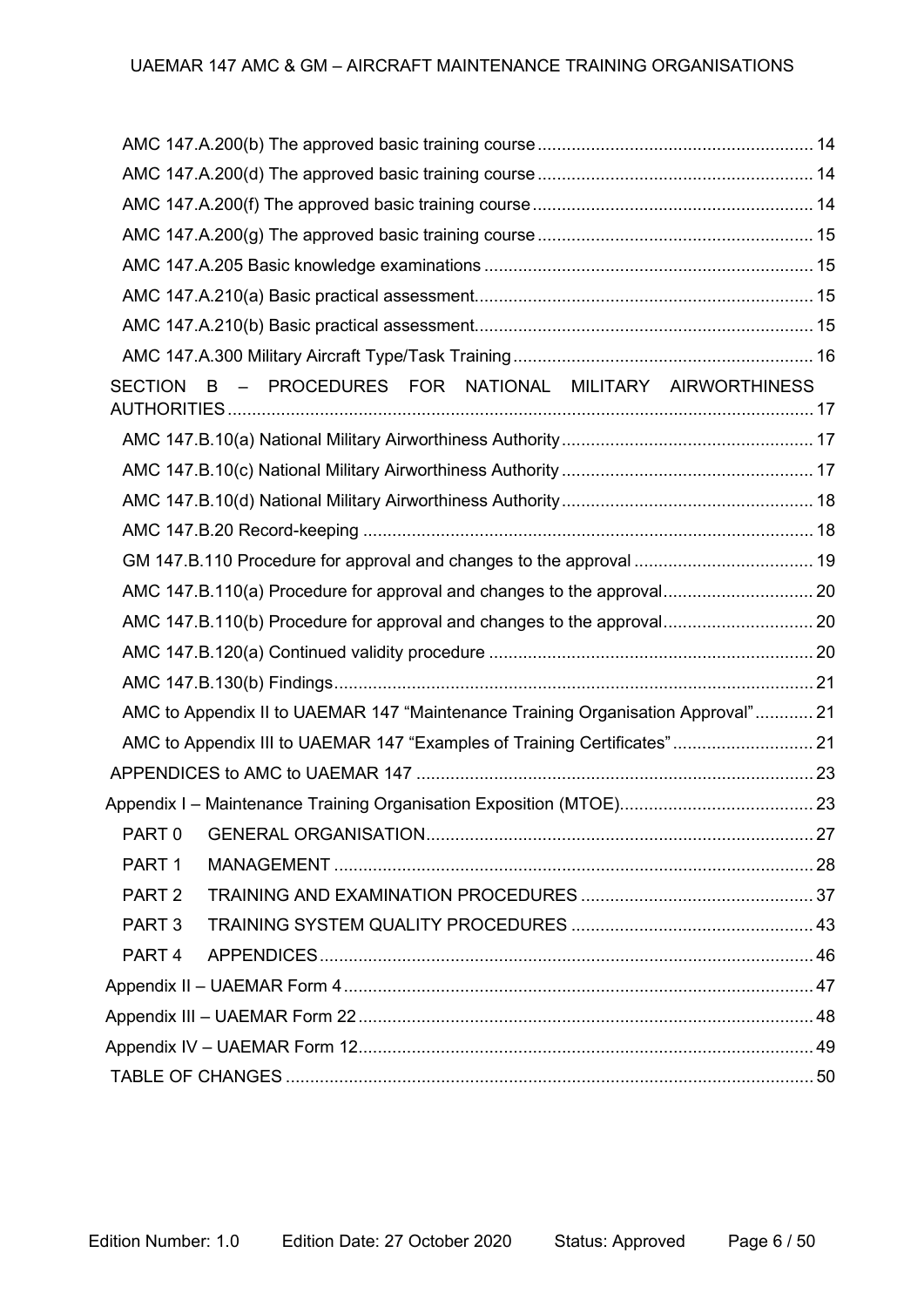# **ACCEPTABLE MEANS OF COMPLIANCE AND GUIDANCE MATERIAL**

# **SECTION A – TECHNICAL REQUIREMENTS**

#### <span id="page-6-1"></span><span id="page-6-0"></span>**GM 147.A.10 General**

Such an MTO may conduct its activity from more than one address.

#### <span id="page-6-2"></span>**AMC 147.A.15 Application**

The application form should contain the information required in the UAEMAR Form 12 (see Appendices to AMC Appendix IV).

#### <span id="page-6-3"></span>**AMC 147.A.100(b) Facility requirements**

The maximum number of students undergoing knowledge training during any training session should not normally exceed 28. In cases where it is necessary to exceed this number, the MAA is to be informed and the MTO should submit evidence of how an 'effective learning environment' is being maintained with this larger number of students.

#### <span id="page-6-4"></span>**AMC 147.A.100(d) Facility requirements**

In the context of this paragraph, 'another organisation' means any other organisation with which the MTO has a formal agreement for the provision of practical training facilities. This organisation's details should be included in Section 2.8 of the MTOE

#### <span id="page-6-5"></span>**AMC 147.A.100(i) Facility requirements**

- 1. For approved basic maintenance training courses this means holding and ensuring reasonable access to copies of all national military airworthiness legislation, examples of typical aircraft maintenance manuals and service bulletins and Airworthiness Directives (or their national equivalents), aircraft and component records, release documentation, procedures manuals and aircraft maintenance programmes.
- 2. Except for the national military airworthiness regulations, the remainder of the documentation should represent typical examples of military aircraft and cover both aeroplanes and helicopters as appropriate for the nation. Avionic and armaments documentation should cover a representative range of available equipment that will be encountered within the UAE. All documentation should be reviewed and updated on a regular basis.

#### <span id="page-6-6"></span>**GM 147.A.100(i) Facility requirements**

Where the organisation has an existing library of regulations, manuals and documentation required by another UAEMAR, it is not necessary to duplicate such a facility subject to student access being under controlled supervision.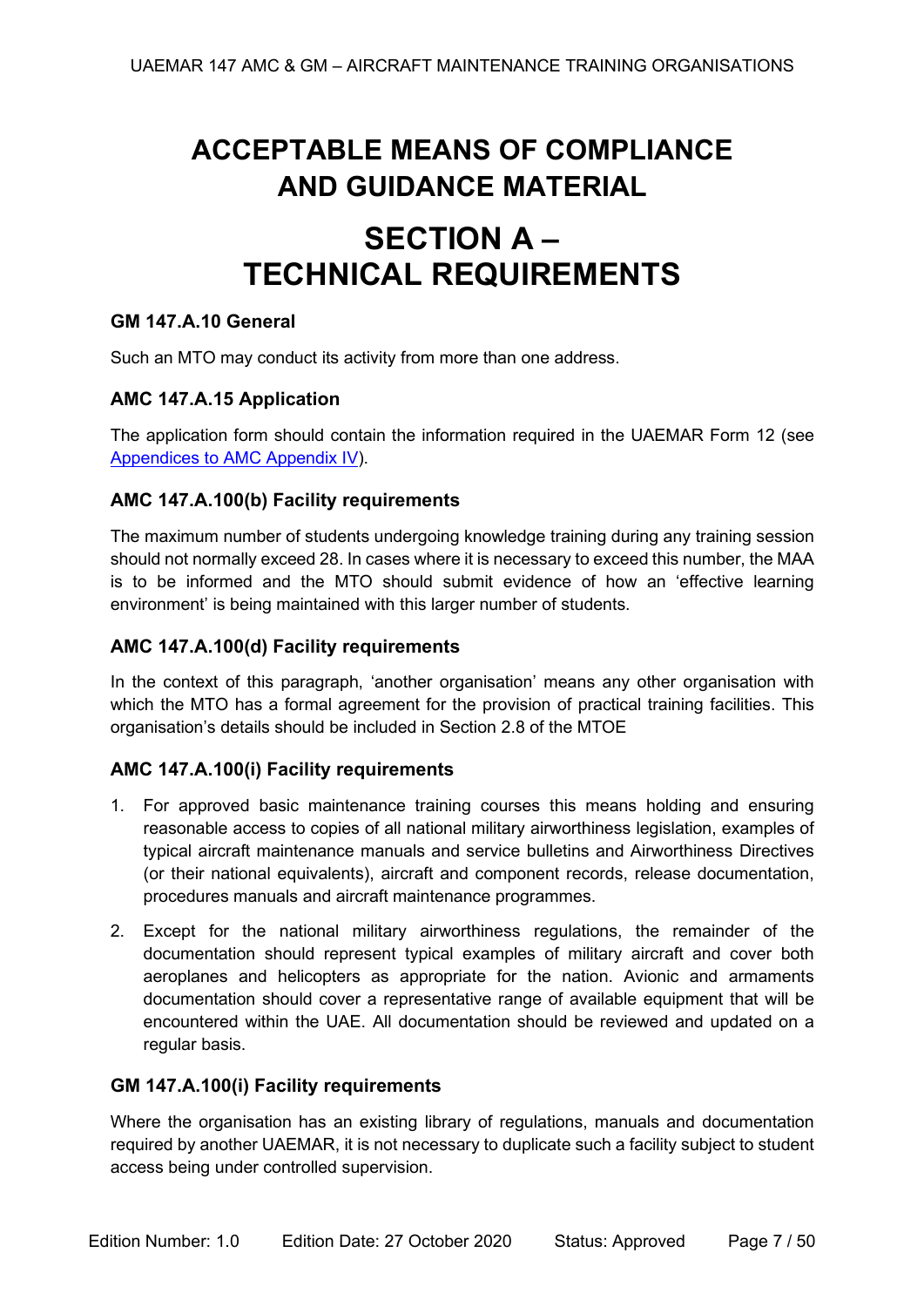#### <span id="page-7-0"></span>**AMC 147.A.105 Personnel requirements**

- 1. The larger MTO (an organisation with the capacity to provide training for 50 students or more) should appoint a training manager with the responsibility of managing the MTO on a day-to-day basis. Such person could also be the Accountable Manager. In addition, the MTO should appoint a quality manager with the responsibility of managing the quality system as specified in UAEMAR 147.A.130(b) and an examination manager with the responsibility of managing the relevant UAEMAR 147 Subpart C or Subpart D examination system. Such person(s) may also be an instructor and/or examiner.
- 2. The smaller MTO (an organisation with the capacity to provide training for less than 50 students) may combine any or all of the subparagraph (1) positions subject to the MAA verifying and being satisfied that all functions can be properly carried out in combination.
- 3. When the organisation is also approved against other UAEMARs which contain some similar functions, then such functions may be combined.

#### <span id="page-7-1"></span>**AMC 147.A.105(b) Personnel requirements**

With the exception of the Accountable Manager, an UAEMAR Form 4 should be completed for each person nominated to hold a position required by UAEMAR 147.A.105(b). UAEMAR Form 4 is contained within the UAEMAR Forms document.

#### <span id="page-7-2"></span>**AMC 147.A.105(c) Personnel requirements**

The MTO should have a core of permanently employed staff to undertake the minimum amount of maintenance training proposed but may contract, on a part-time basis, instructors for subjects which are only taught on an occasional basis.

#### <span id="page-7-3"></span>**AMC 147.A.105(f) Personnel requirements**

1. Any person currently accepted by the MAA in accordance with the national military airworthiness regulations in force prior to a date established in national regulation for the implementation of the requirements of UAEMAR 147 may continue to be accepted in accordance with UAEMAR 147.A.105(f).

Paragraph 3 of Appendix III to AMC of UAEMAR 66 provides criteria to establish the qualification of assessors.

2. Examiners should demonstrate a clear understanding of the examination standard required by UAEMAR 66 and have a responsible attitude to the conduct of examinations such that the highest integrity is ensured.

#### <span id="page-7-4"></span>**GM 147.A.105(f) Personnel requirements**

It is recommended that potential instructors be trained in instructional techniques.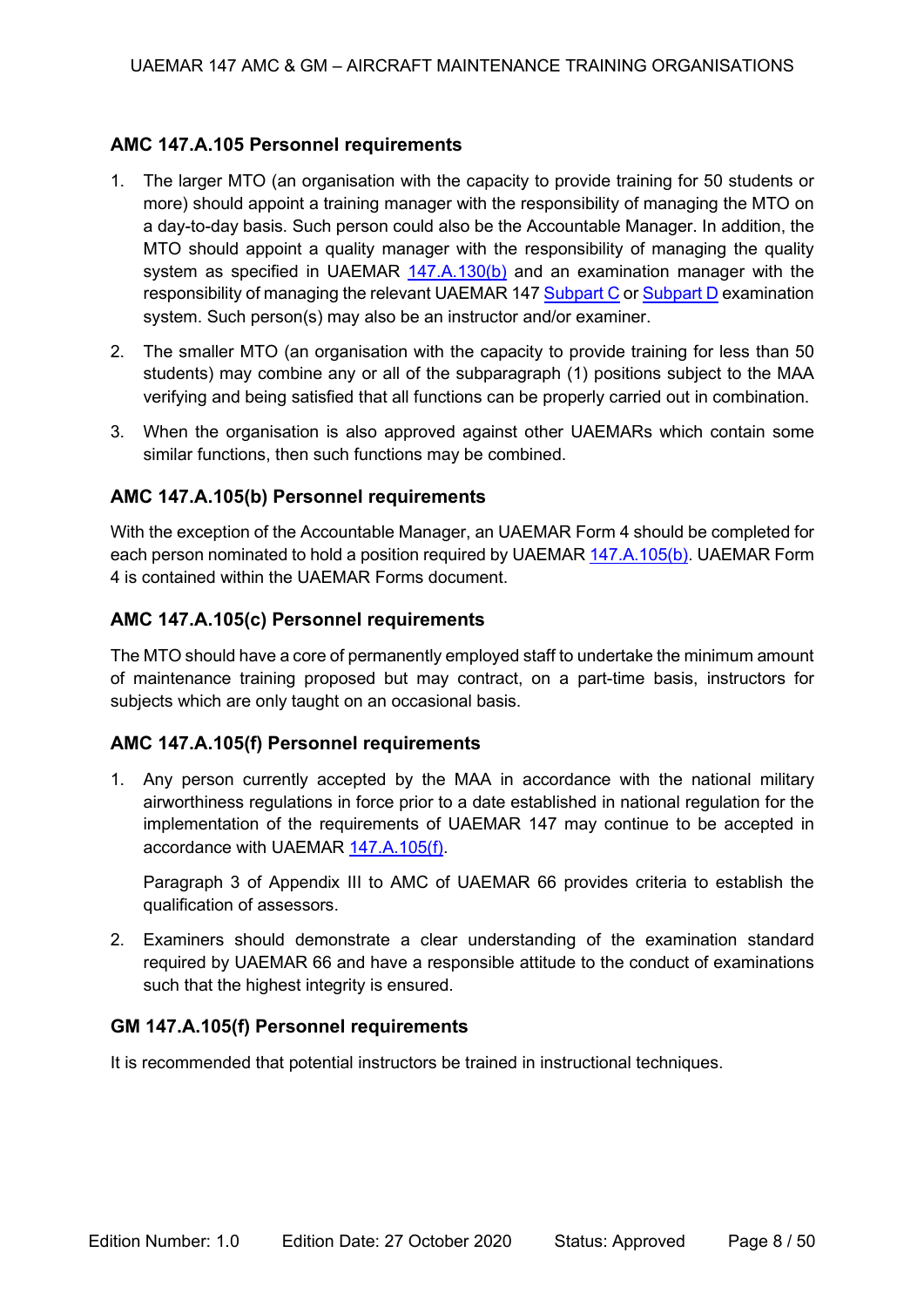#### <span id="page-8-0"></span>**GM 147.A.105 (g) Personnel requirements**

Moved to AMC 147.A.105(f).

#### **AMC 147.A.105(h) Personnel requirements**

- 1. Updating training should normally be of 35 hours duration but may be adjusted to the scope of training of the MTO and particular instructor/examiner.
- 2. Records should show for each instructor/knowledge examiner when the updating training was scheduled and when it took place.

#### <span id="page-8-1"></span>**GM 147.A.105(h) Personnel requirements**

- 1. Moved to **AMC 147.A.105(h)2.**
- 2. The updating training may be subdivided during the 24 months into more than one element and may include such activities as attendance at relevant lectures and symposiums.

#### <span id="page-8-2"></span>**AMC 147.A.110 Records of instructors, examiners and assessors**

- 1. The following minimum information relevant to the scope of activity should be kept on record in respect of each instructor, knowledge examiner and practical assessor:
	- (a) Full Name;
	- (b) Rank/Grade (if applicable);
	- (c) Date of birth;
	- (d) Service/Personnel number;
	- (e) Experience;
	- (f) Qualifications;
	- (g) Training history (before entry);
	- (h) Subsequent training;
	- (i) Scope of activity;
	- (j) Starting date of employment/contract/posting into MTO;
	- (k) If appropriate ending date of employment/contract/posting out of MTO;
	- (l) Security clearance (where appropriate).
- 2. The record may be kept in any format but should be under the control of the MTO's quality system.
- 3. Persons authorised to access the system should be maintained at a minimum to ensure that records cannot be altered in an unauthorised manner or that such confidential records become accessible to unauthorised persons.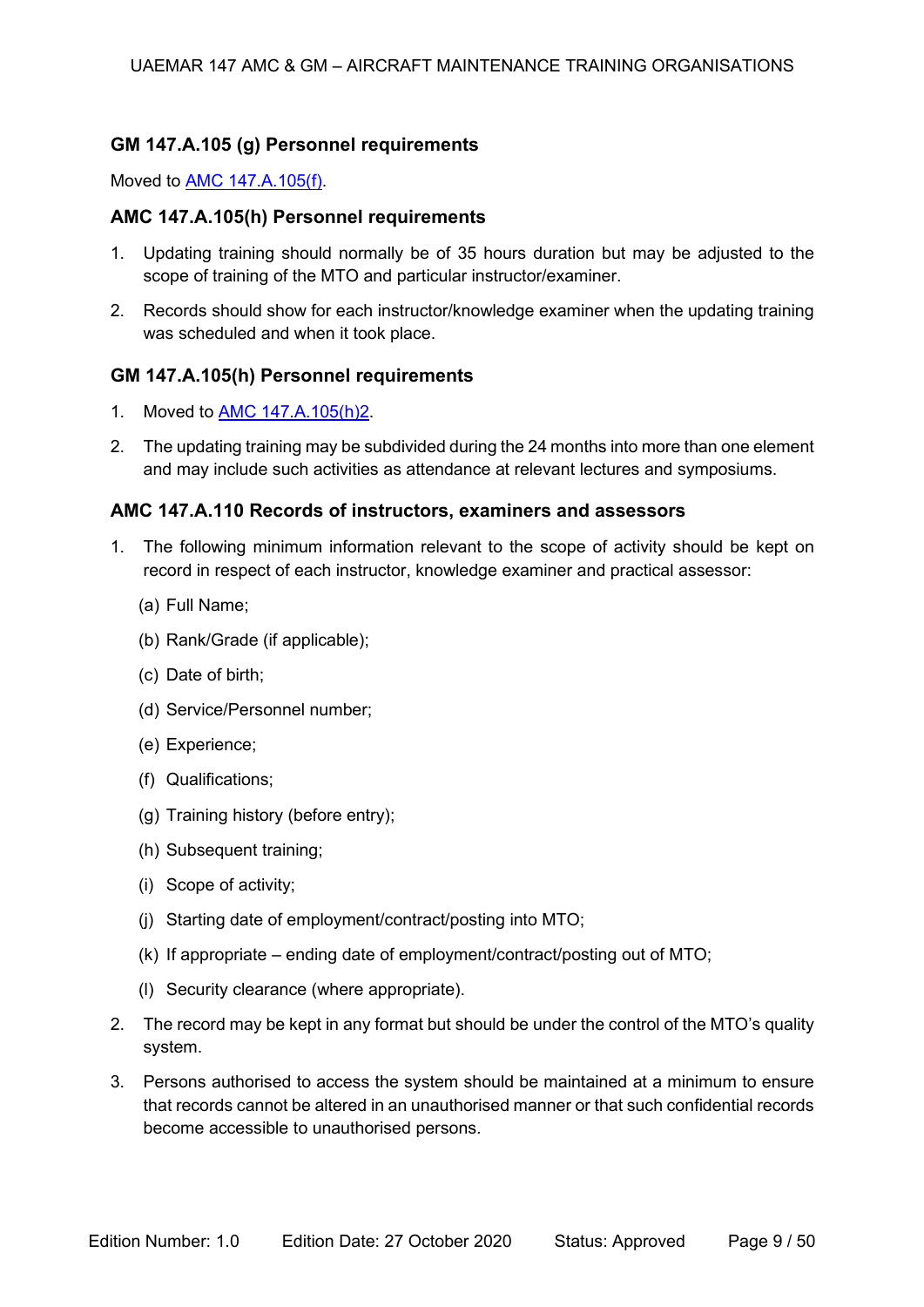4. The MAA, or qualified entity acting on behalf of the MAA, is to be considered as an 'authorised person' when investigating the records system for initial and continued approval or when the MAA has cause to doubt the competence of a particular person.

#### <span id="page-9-0"></span>**GM 147.A.110 Records of instructors, examiners and assessors**

Instructors, knowledge examiners and practical assessors should be provided with a copy of their terms of reference.

#### <span id="page-9-1"></span>**GM 147.A.115(a) Instructional equipment**

- 1. Synthetic training devices are working models of a particular system or component and include computer simulations.
- 2. NOT APPLICABLE.

#### <span id="page-9-2"></span>**AMC 147.A.115(c) Instructional equipment**

- 1. An appropriate selection of aircraft parts means appropriate in relation to the particular subject module or sub-module of UAEMAR 66 being instructed. For example, the turbine engine module should require the provision of sufficient parts from different types of turbine engine to show what such parts look like, what the critical areas are from a maintenance viewpoint and to enable disassembly/assembly exercises to be completed.
- 2. 'Appropriate aircraft, engines, aircraft parts, avionics equipment, armaments, escape systems and other relevant military-specific systems' means appropriate in relation to the particular subject module or sub-module of UAEMAR 66 being instructed. For example, Category B2 avionic training should require, amongst other equipment, access to different navigation systems such that maintenance and system functioning can be observed and therefore more fully understood by the student in the working environment.
- 3. Moved to AMC 147.A.115(d).

#### <span id="page-9-3"></span>**AMC 147.A.115(d) Instructional equipment**

"Access" should be interpreted to mean, in conjunction with the facilities requirement of UAEMAR 147.A.100(d), that there may be an agreement with an UAEMAR 145 Approved Maintenance Organisation to access the aircraft type, related parts, etc.

#### <span id="page-9-4"></span>**AMC 147.A.120(a) Maintenance training material**

Training course notes, diagrams and any other instructional material should be accurate. Where an amendment service is not provided, a written warning to this effect should be given.

#### <span id="page-9-5"></span>**AMC 147.A.125 Records of students**

In addition to each student's training, examination and assessment records, the content of the course(s) undertaken by each student (e.g. syllabus, together with the amendment state of the course content as detailed in the MTOE Item 4.2) should also be retained.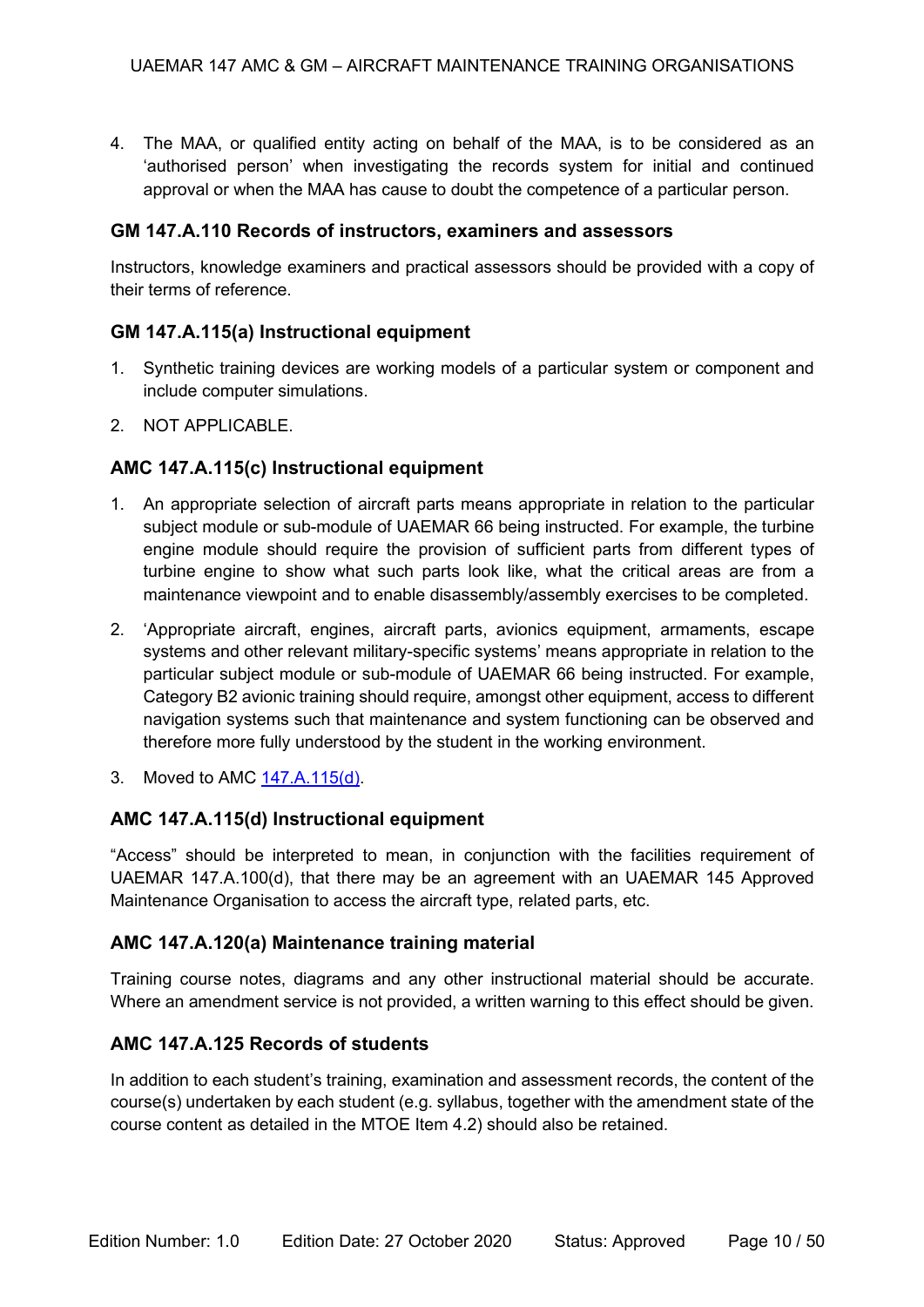#### <span id="page-10-0"></span>**AMC 147.A.130(b) Training procedures and quality system**

- 1. The independent audit procedure should ensure that all aspects of UAEMAR 147 compliance should be checked at least once in every 12 months and may be carried out as one complete single exercise or subdivided over a 12-month period in accordance with a scheduled plan.
- 2. In a small MTO (an organisation with the capacity to provide training for less than 50 students) the independent audit function may be contracted to another MTO approved under UAEMAR 147 by an arrangement acceptable to the MAA, or to a competent person acceptable to the MAA. Where the small MTO chooses to contract the audit function, the MAA should specify the audit periodicity.
- 3. Where the MTO is part of an organisation that is also approved to another UAEMAR requiring a quality system, then such quality systems may be combined.
- 4. When training or examination is carried out under the 'subcontract control system' (see UAEMAR 147.A.145):
	- i. a pre-audit procedure should be established whereby the UAEMAR 147 MTO should audit a prospective subcontractor to determine whether the services of the subcontractor meet the intent of UAEMAR 147. The pre-audit procedure should focus on establishing compliance with the training and examination standards set out in UAEMAR 147 and UAEMAR 66.
	- ii. a renewal audit of the subcontractor should be performed at least once every 12 months to ensure continuous compliance with the UAEMAR 147 standard.
	- iii. the subcontract control procedure should record audits of the subcontractor and have a corrective action follow-up plan.
- 5. The independence of the audit system should be established by always ensuring that audits are carried out by personnel not responsible for the function or procedure being checked.

#### <span id="page-10-1"></span>**GM 147.A.130(b) Training procedures and quality system**

- 1. The primary objective of the quality system is to enable the MTO to satisfy itself that it can deliver properly trained students and that the MTO remains in compliance with UAEMAR 147.
- 2. The independent audit is a process of routine sample checks of all aspects of the MTO's ability to carry out all training and examinations to the required standards. It represents an overview of the complete training system and does not replace the need for instructors to ensure that they carry out training to the required standard.
- 3. A report should be raised each time an audit is carried out describing what was checked and any resulting findings. The report should be sent to the affected department(s) for rectification action giving target rectification dates. Possible rectification dates may be discussed with the affected department(s) before the quality department confirms such dates on the report. The affected department(s) should rectify any findings and inform the quality department of such rectification.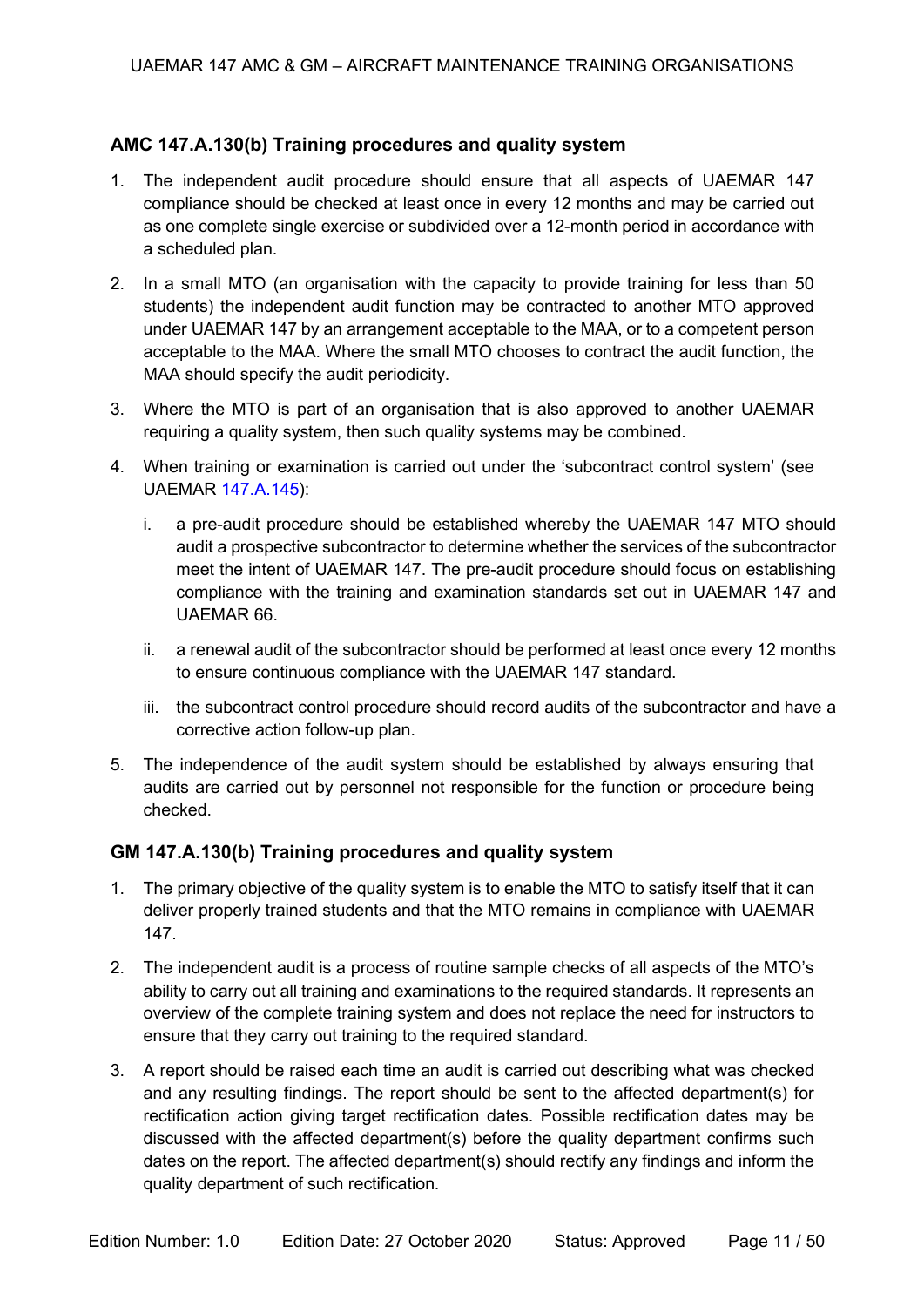- 4. A large MTO (an organisation with the capacity to provide training for 50 students or more) should have a dedicated quality audit group whose sole function is to conduct audits, raise finding reports and follow-up to ensure that findings are being rectified. For the small MTO (an organisation with the capacity to provide training for less than 50 students) it is acceptable to use competent personnel from one section/department not responsible for the function or procedure to check the section/department that is responsible, subject to the overall planning and implementation being under the control of the quality manager.
- 5. The management control and follow-up system should not be contracted to outside persons. The principal function is to ensure that all findings resulting from the independent audit are corrected in a timely manner and to enable the Accountable Manager to remain properly informed of the state of compliance. Apart from rectification of findings, the Accountable Manager should hold routine meetings to check progress on rectification, except that in the large MTO such meetings may be delegated on a day-to-day basis to the quality manager as long as the Accountable Manager meets at least once per year with the senior staff involved to review the overall performance.

#### <span id="page-11-0"></span>**AMC 147.A.135 Examinations**

- 1. Examinations may be computer- or hard-copy-based or a combination of both.
- 2. The actual questions to be used in a particular examination should be determined by the examiners.

#### <span id="page-11-1"></span>**AMC 147.A.135(b) Examinations**

If the MAA approves a period of less than 12 months, this approval should be provided in writing to the MTO and kept within the student's records as detailed in UAEMAR 147.A.125.

#### <span id="page-11-2"></span>**GM 147.A.135(c) Examinations**

The MAA will determine when or if the disqualified examiner may be reinstated.

#### <span id="page-11-3"></span>**AMC 147.A.140 Maintenance Training Organisation Exposition (MTOE)**

- 1. The information detailed in Appendix I to the AMCs should be included in the MTOE.
- 2. When the MTO, or organisation it is part of, is approved in accordance with any other UAEMAR or recognized Part 147 approval which also requires an exposition, the exposition required by the other UAEMAR or recognized Part 147 approval may form the basis of the MTOE in a combined document, as long as the other exposition contains the information required by UAEMAR 147.A.140 and a cross-reference index is included based upon Appendix I.
- 3. When training or examination is carried out under the 'subcontract control system' (see UAEMAR 147.A.145), the MTOE should contain a specific procedure on the control of subcontractor(s) as per Appendix I item 2.18 plus a list of subcontractor(s) as required by UAEMAR 147.A.140(a)12 and detailed in Appendix I item 1.7.
- 4. NOT APPLICABLE.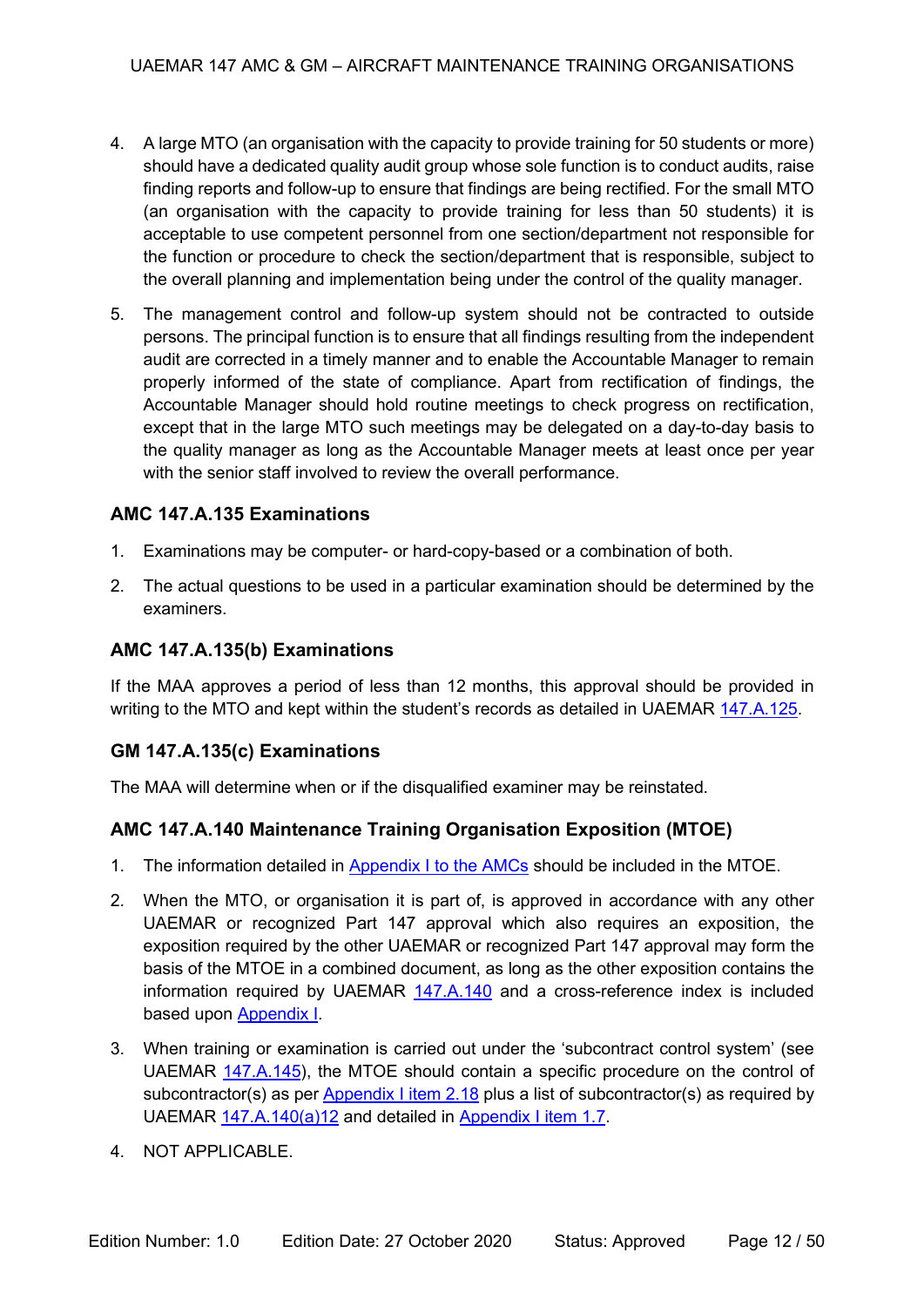#### <span id="page-12-0"></span>**GM 147.A.140(c) Maintenance Training Organisation Exposition (MTOE)**

The quality manager should be responsible for monitoring the amendment of the MTOE, unless otherwise agreed by the MAA, including associated procedures manuals and submission of the proposed amendments to the MAA. However, the MAA may agree via a procedure stated in the amendment section of the MTOE that some defined class of amendments may be incorporated without prior approval by the MAA.

#### <span id="page-12-1"></span>**AMC 147.A.145(d) Privileges of the Maintenance Training Organisation**

- 1. When training or examination is carried out under the 'subcontract control system', it means that for the duration of such training or examination, the UAEMAR 147 approval has been temporarily extended to include the subcontractor. It therefore follows that those parts of the subcontractor's facilities, personnel and procedures involved with the UAEMAR 147 MTO's students should meet the requirements of UAEMAR 147 for the duration of that training or examination and it remains the UAEMAR 147 MTO's responsibility to ensure such requirements are satisfied.
- 2. The MTO approved under UAEMAR 147 is not required to have complete facilities and personnel for training that it needs to subcontract but it should have its own expertise to determine that the subcontractor meets the UAEMAR 147 standards. Particular attention should be given to ensuring that the training that is delivered also meets the requirements of UAEMAR 66 and that the aircraft technologies are appropriate.
- 3. The contract between the MTO approved under UAEMAR 147 and the subcontractor should contain:
	- a provision for the MAA to have right of access to the subcontractor;
	- a provision that the subcontractor must inform the UAEMAR 147 approved MTO of any change that may affect its UAEMAR 147 approval, before any such change takes place.

#### <span id="page-12-2"></span>**GM 147.A.145(d) Privileges of the Maintenance Training Organisation**

- 1. Moved to AMC 147.A.130(b) paragraph 4(i).
- 2. The fundamental reason for allowing an MTO approved under UAEMAR 147 to subcontract certain basic theoretical training courses is to permit the approval of MTOs which may not have the capacity to conduct training courses on all UAEMAR 66 modules.
- 3. The reason for allowing the subcontracting of only training modules 1 to 6 and 8 to 10 of Appendix I to UAEMAR 66 is that most of the related subjects can generally also be taught by training organisations not specialised in aircraft maintenance and the practical training element as specified in UAEMAR 147.A.200 does not apply to them. However, training modules 7, 11 to 17 and 50 to 55 of Appendix I to UAEMAR 66 are specific to aircraft maintenance and include the practical training element as specified in UAEMAR 147.A.200. The intent of the "limited subcontracting" option as specified in UAEMAR 147.A.145 is to grant UAEMAR 147 approvals only to those organisations having themselves at least the capacity to teach on-aircraft maintenance specific matters.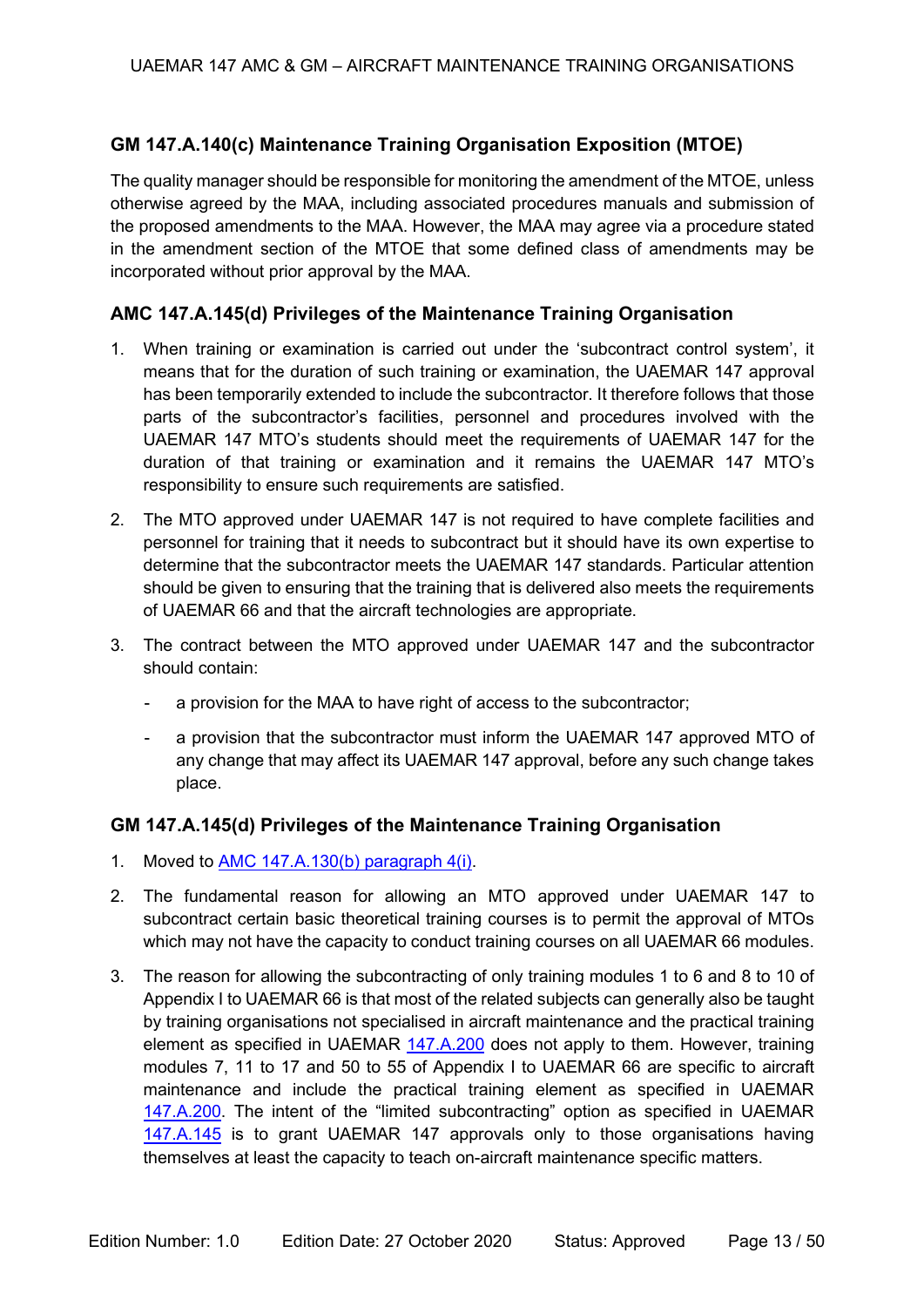#### <span id="page-13-0"></span>**GM 147.A.145(d)3 Privileges of the Maintenance Training Organisation**

In the case of Military Aircraft Type Training and examination, the reason for restricting subcontracting to powerplant, avionics systems, armaments, escape systems and other relevant military-specific systems is that the related subjects can generally also be imparted by certain organisations specialised in these domains such as the (Military) Type Certificate Holder of the powerplant or the OEMs of these avionic systems, armaments, escape systems and other relevant military-specific systems. In such a case, the Military Aircraft Type Training course should make clear how the interfaces with the aircraft are addressed and by whom (the subcontracted organisation or the UAEMAR 147 MTO itself).

#### <span id="page-13-1"></span>**AMC 147.A.145(f) Privileges of the Maintenance Training Organisation**

NOT APPLICABLE.

#### <span id="page-13-2"></span>**AMC 147.A.155(a)2 Continued validity of approval**

In addition to being granted access to the MTO to determine continued compliance, the MAA should also be granted access to any organisation carrying out training (and, if applicable, examination) on behalf of the MTO under the 'subcontract control system' as specified at AMC 147.A.145(d).

#### <span id="page-13-3"></span>**AMC 147.A.200(b) The approved basic training course**

Each MAML category or subcategory basic training course may be subdivided into modules or sub-modules of knowledge and may be intermixed with the practical training elements subject to the required time elements of UAEMAR  $147.A.200 (f)$  and  $(g)$  being satisfied.

#### <span id="page-13-4"></span>**AMC 147.A.200(d) The approved basic training course**

- 1 NOT APPLICABLE
- 2. At least 30% of the practical training element should be carried out in a realistic maintenance working environment.

#### <span id="page-13-5"></span>**AMC 147.A.200(f) The approved basic training course**

- 1. In order to follow pedagogical and human factors principles, the maximum number of training hours per day for the theoretical training should not be more than 6 hours. A training hour means 60 minutes of tuition excluding any breaks, examination, revision, preparation and aircraft visits. In exceptional cases, the MAA may allow deviation from this standard when it is properly justified that the proposed number of hours follows pedagogical and human factors principles. These principles are especially important in those cases where:
	- Theoretical and practical training are performed at the same time;
	- Training and normal maintenance duty/apprenticeship are performed at the same time.
- 2. The minimum participation time for the student to meet the objectives of the course should not be less than 90 % of the tuition hours. Additional training may be provided by the MTO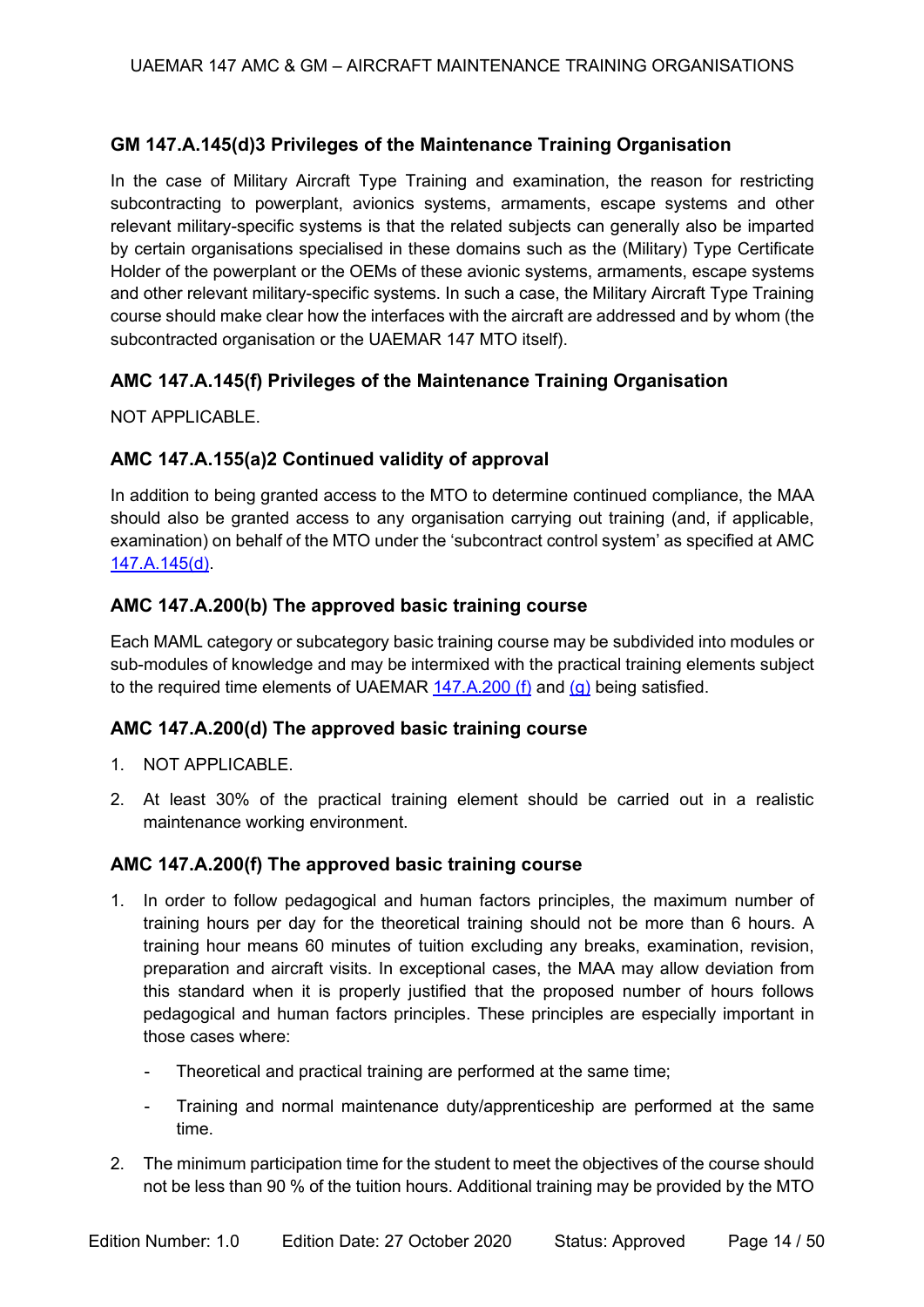in order to meet the minimum participation time. If the minimum participation defined for the course is not met, a certificate of recognition (see example at UAEMAR 147 Appendix III) should not be issued.

#### <span id="page-14-0"></span>**AMC 147.A.200(g) The approved basic training course**

NOT APPLICABLE.

#### <span id="page-14-1"></span>**AMC 147.A.205 Basic knowledge examinations**

The MAA may accept that the MTO approved under UAEMAR 147 can conduct examination of students who did not attend an approved basic course at that MTO.

#### <span id="page-14-2"></span>**AMC 147.A.210(a) Basic practical assessment**

NOT APPLICABLE.

#### <span id="page-14-3"></span>**AMC 147.A.210(b) Basic practical assessment**

An assessed pass for each student should be granted when the practical assessor is satisfied that the student meets the criteria of UAEMAR 147.A.200(e). This means that the student has demonstrated the capability to use relevant tools/equipment/test equipment as specified by the tool/equipment/test equipment manufacturer and the use of maintenance manuals, and the student can carry out the required inspection/testing without missing any defects, can readily identify the location of components and is capable of correct removal/fitment/adjustment of such components. The student is only required to carry out enough inspection/testing and component removal/fitment/adjustments to prove capability. The student should also show an appreciation of the need to ensure clean working conditions and the observance of safety precautions for the student and the product. In addition, the student should demonstrate a responsible attitude in respect to flight safety and the airworthiness of the aircraft.

Appendix III to AMC to UAEMAR 66 provides criteria for the competence assessment performed by the designated assessors (and their qualifications).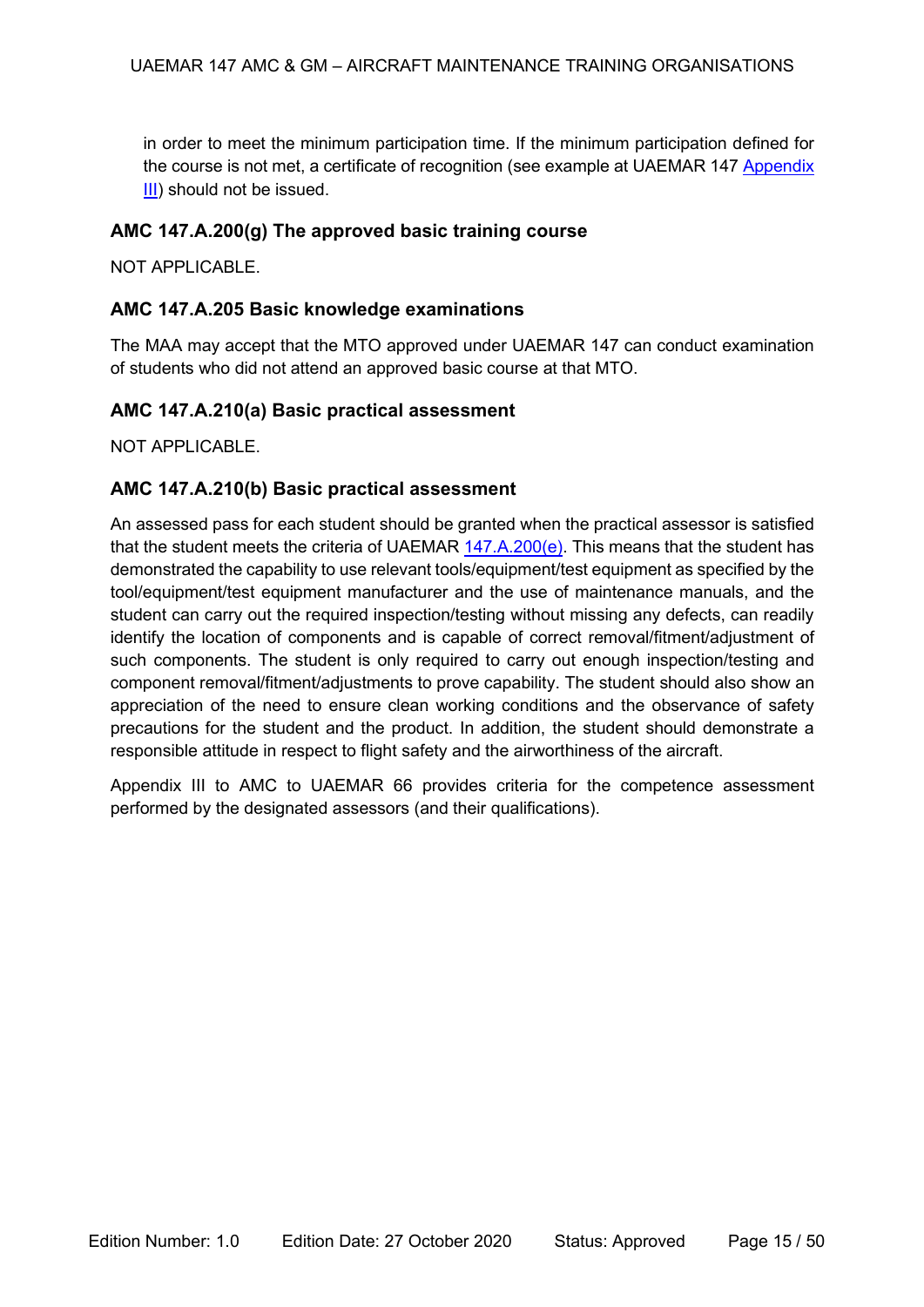#### <span id="page-15-0"></span>**AMC 147.A.300 Military Aircraft Type/Task Training**

Military Aircraft Type Training may be subdivided into airframe and/or powerplant and/or avionics/electrical systems and/or armaments/escape systems/other relevant military-specific systems type training courses. An MTO approved under UAEMAR 147 may be approved to conduct airframe type training only, powerplant type training only, avionics/electrical systems type training only, armaments/escape systems/other relevant military-specific systems type training only or any combination thereof.

- 1. Airframe type training course means a type training course including all relevant aircraft structure and electrical and mechanical systems excluding the powerplant.
- 2. Powerplant type training course means a type training course on the bare engine, including the build-up to an engine change unit.
- 3. The interface of the engine/airframe systems should be addressed by either airframe or powerplant type training course.
- 4. Avionics/electrical systems type training course means type training on avionics and electrical systems as determined by the MAA.
- 5. Armaments/escape systems/other relevant military-specific systems type training means type training on all other military-specific systems not covered in sub-paragraphs 1-4 above, as determined by the MAA.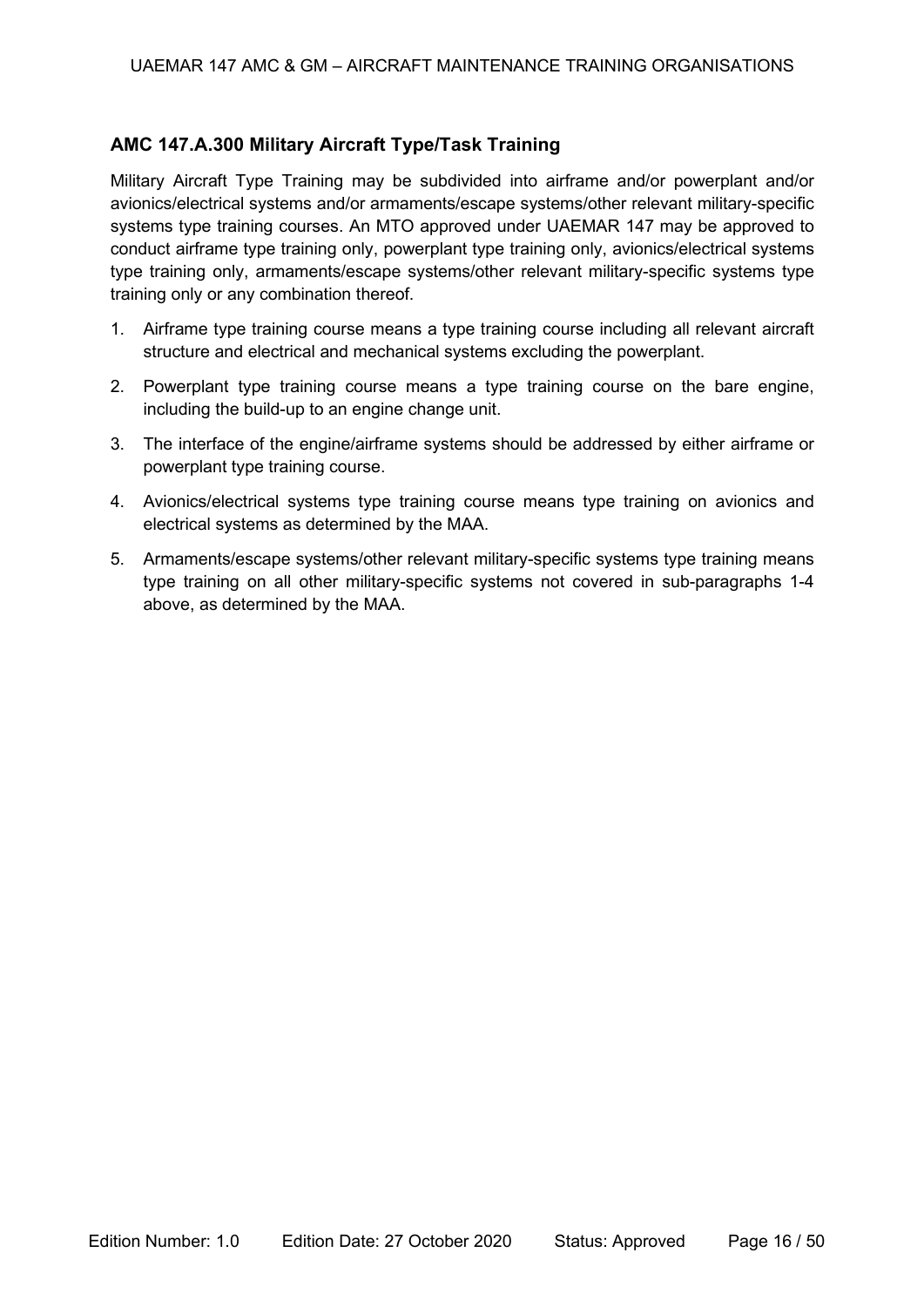# <span id="page-16-0"></span>**SECTION B – PROCEDURES FOR NATIONAL MILITARY AIRWORTHINESS AUTHORITIES**

#### <span id="page-16-1"></span>**AMC 147.B.10(a) National Military Airworthiness Authority**

- 1. In deciding upon the required organisational structure, the MAA should review the number of certificates to be issued, the number and size of potential UAEMAR 147 approved MTOs within the UAE, as well as the level of military aviation activity, number and complexity of aircraft and the size of the UAE military aviation forces.
- 2. The MAA should retain effective control of important surveillance functions and not delegate them in such a way that UAEMAR 147 MTOs, in effect, regulate themselves in airworthiness matters.
- 3. The set-up of the organisational structure should ensure that the various tasks and obligations of the MAA are not relying on individuals. That means that a continued and undisturbed fulfillment of these tasks and obligations of the MAA should also be guaranteed in case of illness, accident or leave of individual employees.

#### <span id="page-16-2"></span>**AMC 147.B.10(c) National Military Airworthiness Authority**

- 1. MAA surveyors should have:
- 1.1. practical experience and expertise in the application of aviation safety standards and safe operating practices;
- 1.2. comprehensive knowledge of:
	- a. relevant parts of national implementing rules/regulations, certification specifications, airworthiness codes and guidance material;
	- b. the MAA's procedures;
	- c. the rights and obligations of a surveyor;
	- d. quality systems;
	- e. continuing airworthiness management.
- 1.3. training on auditing techniques;
- 1.4. five years relevant work experience to be allowed to work as a surveyor independently. This may include, but should not be limited to, experience gained during training to obtain the sub-paragraph 1.5 (below) qualification;
- 1.5. a relevant engineering degree or an aircraft maintenance technician qualification or training qualification with additional education. 'Relevant engineering degree' means an engineering degree from aeronautical, mechanical, electrical, electronic, avionic or other studies relevant to the maintenance and continuing airworthiness of aircraft/aircraft components;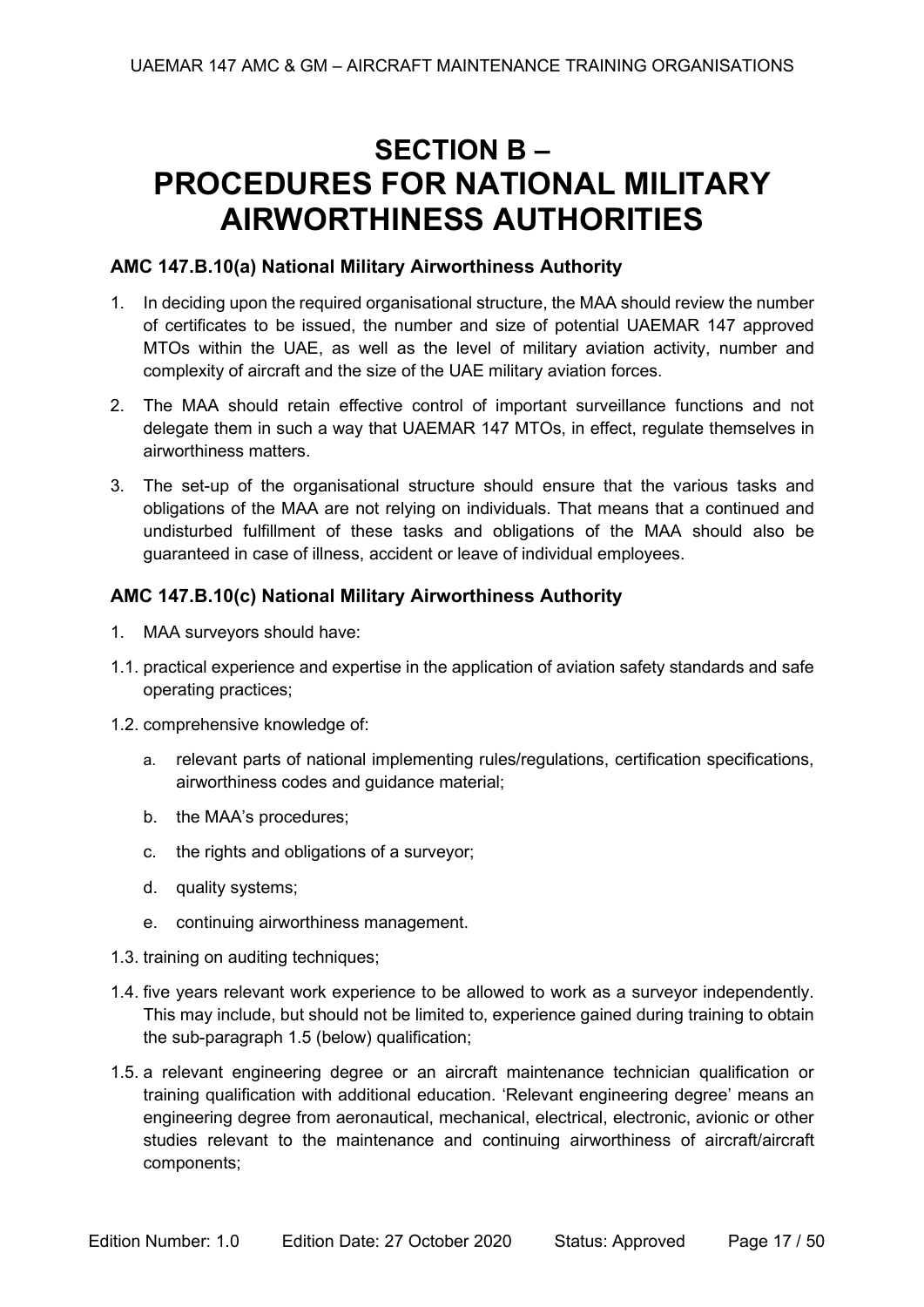- 1.6. knowledge of a relevant sample of aircraft types;
- 1.7. knowledge of maintenance training standards.
- 2. In addition to technical competency, surveyors should have a high degree of integrity, be impartial in carrying out their tasks, be tactful, and have a good understanding of human nature.
- 3. A programme for continuation training should be developed that ensures that the surveyors remain competent to perform their allocated tasks.

#### <span id="page-17-0"></span>**AMC 147.B.10(d) National Military Airworthiness Authority**

The documented procedures should contain the following information:

- (a) The MAA is the designated NMAA within the UAE.
- (b) The title(s) and name(s) of the manager(s) of the MAA and their duties and responsibilities.
- (c) Organisation chart(s) showing associated chains of responsibility of the senior persons.
- (d) A procedure defining the qualifications for staff together with a list of staff authorised to sign certificates.
- (e) A general description of the facilities.
- (f) Procedures specifying how the MAA ensures compliance with UAEMAR 147.

#### <span id="page-17-1"></span>**AMC 147.B.20 Record-keeping**

- 1. The record-keeping system should ensure that all records are accessible whenever needed within a reasonable time. These records should be organised in a consistent way throughout the MAA (chronological, alphabetical order, etc.).
- 2. All records containing sensitive data regarding applicants or organisations should be stored in a secure manner with controlled access to ensure confidentiality of this kind of data.
- 3. All computer hardware used to ensure data backup should be stored in a different location from that containing the working data in an environment that ensures they remain in good condition. When hardware or software changes take place, special care should be taken that all necessary data continues to be accessible at least through the full period specified in UAEMAR 147.B.20.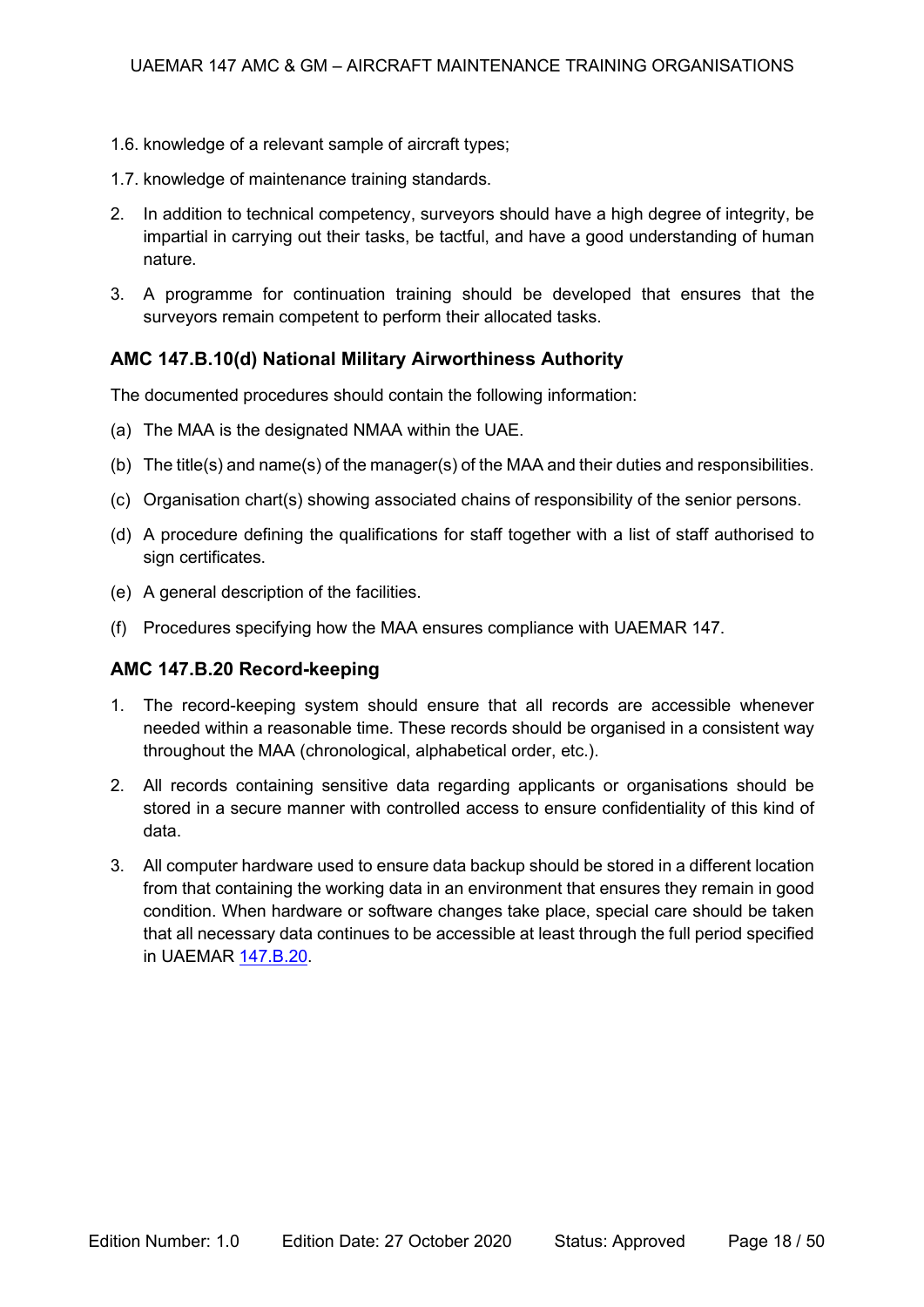#### <span id="page-18-0"></span>**GM 147.B.110 Procedure for approval and changes to the approval**

- 1. NOT APPLICABLE.
- 2. The MAA should determine how and by whom the audit should be conducted. For example, if the applicant is a large MTO, it will be necessary to determine whether one large team audit or a short series of small team audits or a long series of single person audits is most appropriate for the particular situation. A further consideration in the case of a combined UAEMAR 145/UAEMAR 147 organisation is the possibility to combine the audits.
- 3. Where it is intended that the MTO may conduct training and examinations away from the MTO address(es) in accordance with UAEMAR 147.A.145(c), then a sample audit of the process should be carried out by the MAA from time to time to ensure that procedures are followed. For practical reasons such sample audits will need to be carried out when the training is actually being conducted away from the MTO address(es).
- 4. The auditing surveyor should ensure that they are always accompanied throughout the audit by a senior member of the MTO making application for an UAEMAR 147 approval. Normally this should be the proposed quality manager. The reason for being accompanied is to ensure that the MTO is fully aware of any findings during the audit. In any case, the proposed quality manager/senior member of the MTO should be debriefed at the end of the audit visit on the findings made during the audit.
- 5. There may be occasions when the auditing surveyor may find situations in the applicant's organisation on which he/she is unsure about compliance. In this case, the organisation should be informed about possible non-compliance at the time and the fact that the situation will be reviewed within the MAA before a decision is made. The organisation should be informed of the decision within 2 weeks of the audit visit in writing if the decision is a confirmation of non-compliance. If the decision is a finding of being in compliance, a verbal confirmation to the organisation will suffice.
- 6. A change of name of the MTO requires the MTO to submit a new application as a matter of urgency stating that only the name of the MTO has changed including a copy of the MTOE with the new name. Upon receipt of the application and the MTOE, the MAA should reissue the approval certificate.
- 7. A name change alone does not require the MAA to audit the MTO, unless there is evidence that other aspects of the MTO have changed.
- 8. A change of Accountable Manager requires the MTO to submit such fact to the MAA as a matter of urgency together with the amendment to the Accountable Manager exposition statement.
- 9. A change of any of the senior personnel specified in UAEMAR 147.A.105(b) requires the MTO to submit to the MAA an UAEMAR Form 4 in respect of the particular person. If satisfied that the qualifications and experience meet the standard required by UAEMAR147, the MAA should indicate acceptance in writing to the MTO.
- 10. A change in the MTOE requires the MAA to establish that the procedures specified in the MTOE are in compliance with UAEMAR 147 and then to establish if these are the same procedures intended for use within the training facility.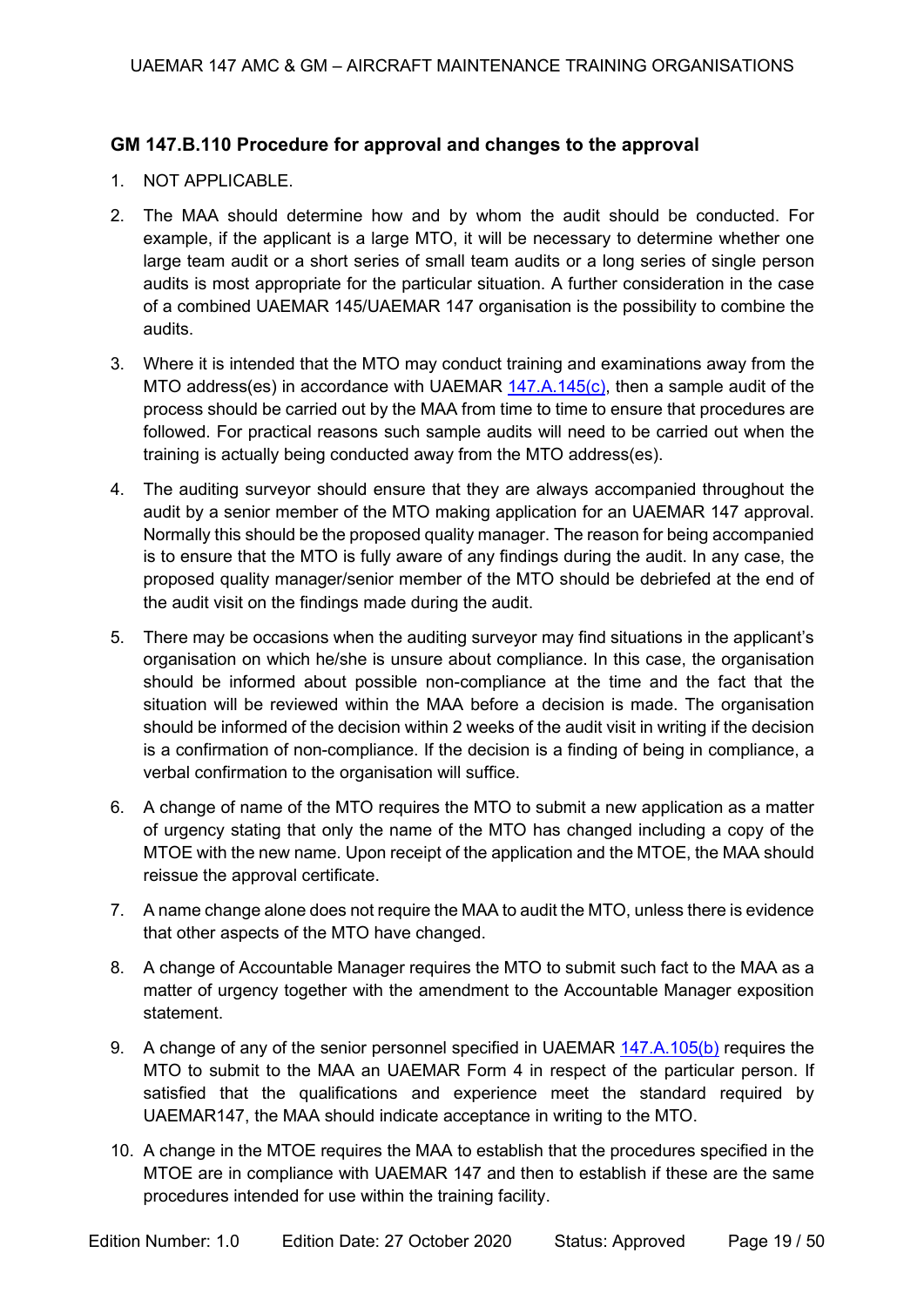- 11. Any change of location of the MTO requires the MTO to make a new application to the MAA together with the submission of an amended MTOE. The MAA should follow the procedure specified in UAEMAR  $147.B.110(a)$  and (b) in so far as the change affects such procedure before issuing a new UAEMAR147 approval certificate.
- 12. The complete or partial reorganisation of an MTO should require the re-audit of those elements that have changed.
- 13. Any additional basic or Military Aircraft Type Training courses require the MTO to make a new application to the MAA together with the submission of an amended MTOE. For basic training extensions, an additional sample of new examination questions relevant to the modules associated with the extension being sought will be required to be submitted. The MAA should follow the procedure of paragraph 11 (above) in so far as the change affects such procedures unless the MAA is satisfied that the MTO has a well-controlled procedure to qualify such change when it is not necessary to conduct the audit elements of the paragraph 11 procedure.

#### <span id="page-19-0"></span>**AMC 147.B.110(a) Procedure for approval and changes to the approval**

- 1. The audit should be conducted on the basis of checking the facility for compliance, interviewing personnel and sampling any relevant training course for its conduct and standard.
- 2. The audit report should be made on an UAEMAR Form 22 (see Appendix III).

#### <span id="page-19-1"></span>**AMC 147.B.110(b) Procedure for approval and changes to the approval**

- 1. The reports should include the date each finding was cleared together with reference to the MAA report or letter that confirmed the clearance.
- 2. Findings should be recorded on the audit report form with a provisional categorisation as a level 1 or 2. Subsequent to the audit visit that identified the particular findings, the MAA should review the provisional finding levels, adjusting them if necessary and change the categorisation from "provisional" to "confirmed".

#### <span id="page-19-2"></span>**AMC 147.B.120(a) Continued validity procedure**

- 1. Audits should be conducted to ensure the continuity of the approval; it is not necessary to sample all basic and Military Aircraft Type Training courses, but the MAA should sample, as appropriate, one basic and one Military aircraft Type Training course to establish that training is conducted in an appropriate manner. Nevertheless, the duration of the sampling for each course should not be less than 3 hours. Where no training course is being conducted during the audit, arrangements should be made to return at a later date to sample the conduct of a training course.
- 2. It is not necessary to sample all examinations associated with a training course but the MAA should sample, as appropriate, one basic and one Military Aircraft Type Training course examination.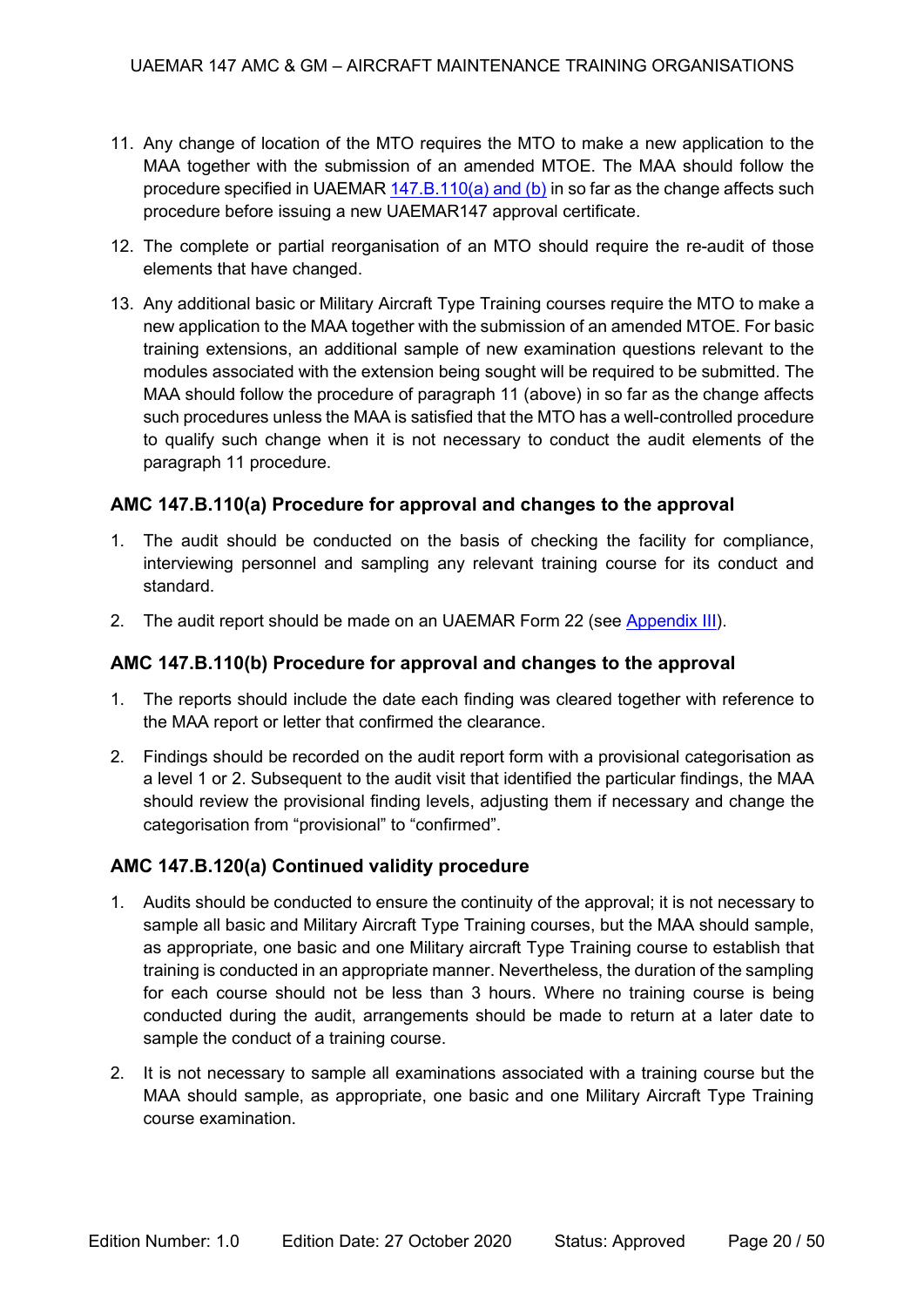#### <span id="page-20-0"></span>**AMC 147.B.130(b) Findings**

- 1. In the case of a level 2 finding, the MAA may give up to 6 months' notice of the need for rectification. Dependent upon the seriousness of the level 2 finding(s), the MAA may choose a notice period less than 6 months.
- 2. When the MAA chooses to allow 6 months, the initial notification should be of 3 months duration to the quality manager followed by the final 3 months' notice to the Accountable Manager.

#### <span id="page-20-1"></span>**AMC to Appendix II to UAEMAR 147 "Maintenance Training Organisation Approval"**

AMC to UAEMAR Form II is contained in the UAEMAR Forms document.

#### <span id="page-20-2"></span>**AMC to Appendix III to UAEMAR 147 "Examples of Training Certificates"**

A Certificate of Recognition for an UAEMAR 147 Basic Training Course or Basic Examination should be issued after completion of either basic training, basic examination or both basic training and basic examination.

Some examples of cases where a Certificate of Recognition should be issued are the following:

After successful completion of a full basic course in one MAML (sub) category including successful completion of the examinations of all the corresponding modules.

After successful completion of a full basic course in one MAML (sub) category without performing examinations. The examinations may be performed at a different UAEMAR 147 MTO (this MTO will issue the corresponding Certificate of Recognition for those examinations) or at the MAA.

After successful completion of all module examinations corresponding to a MAML (sub) category.

After successful completion of certain modules/sub-modules/subjects.

It must be noted that "successful completion of a course" (without the module examinations) means successful completion of the theoretical and practical training including the corresponding practical assessment.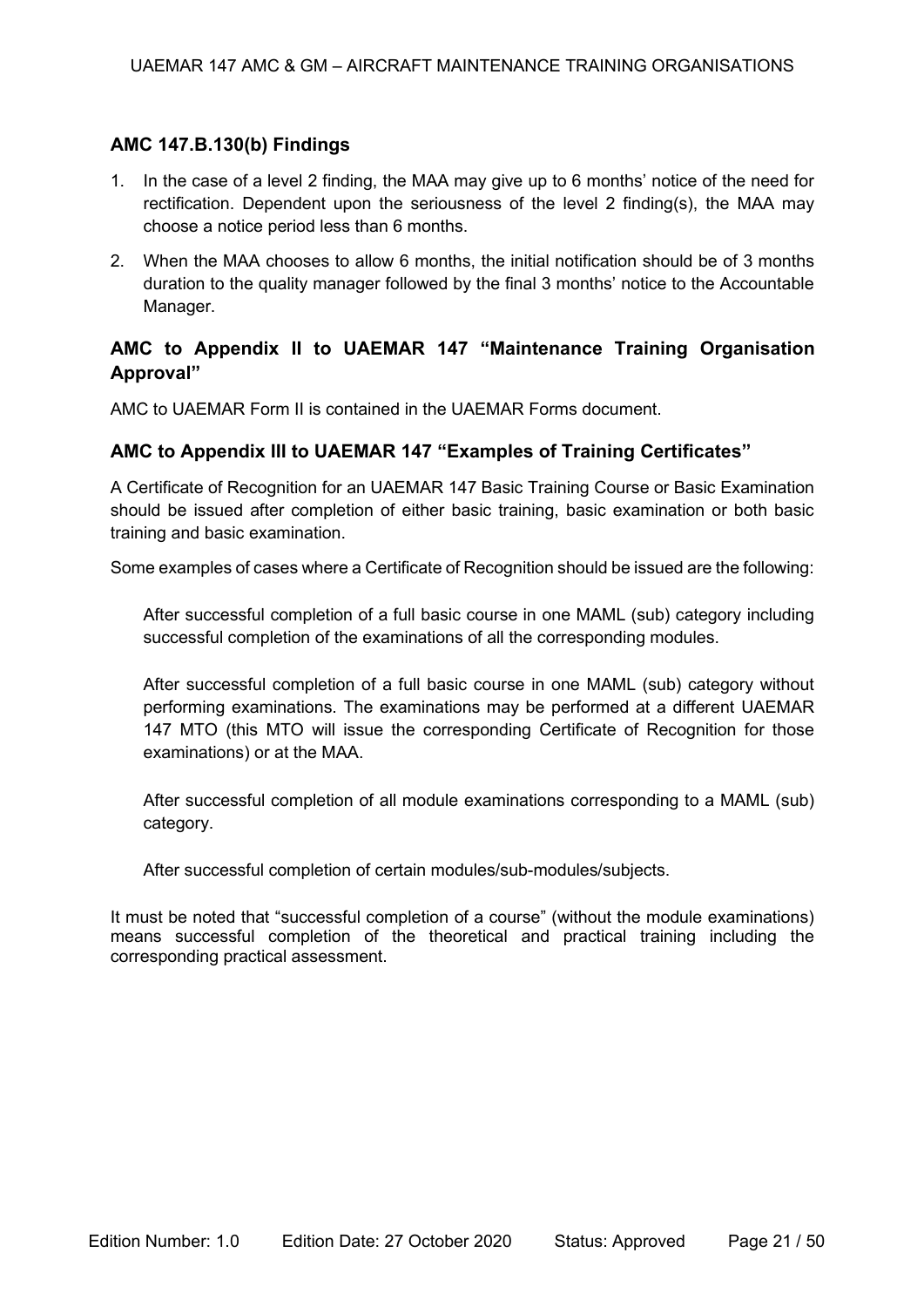#### INTENTIONALLY LEFT BLANK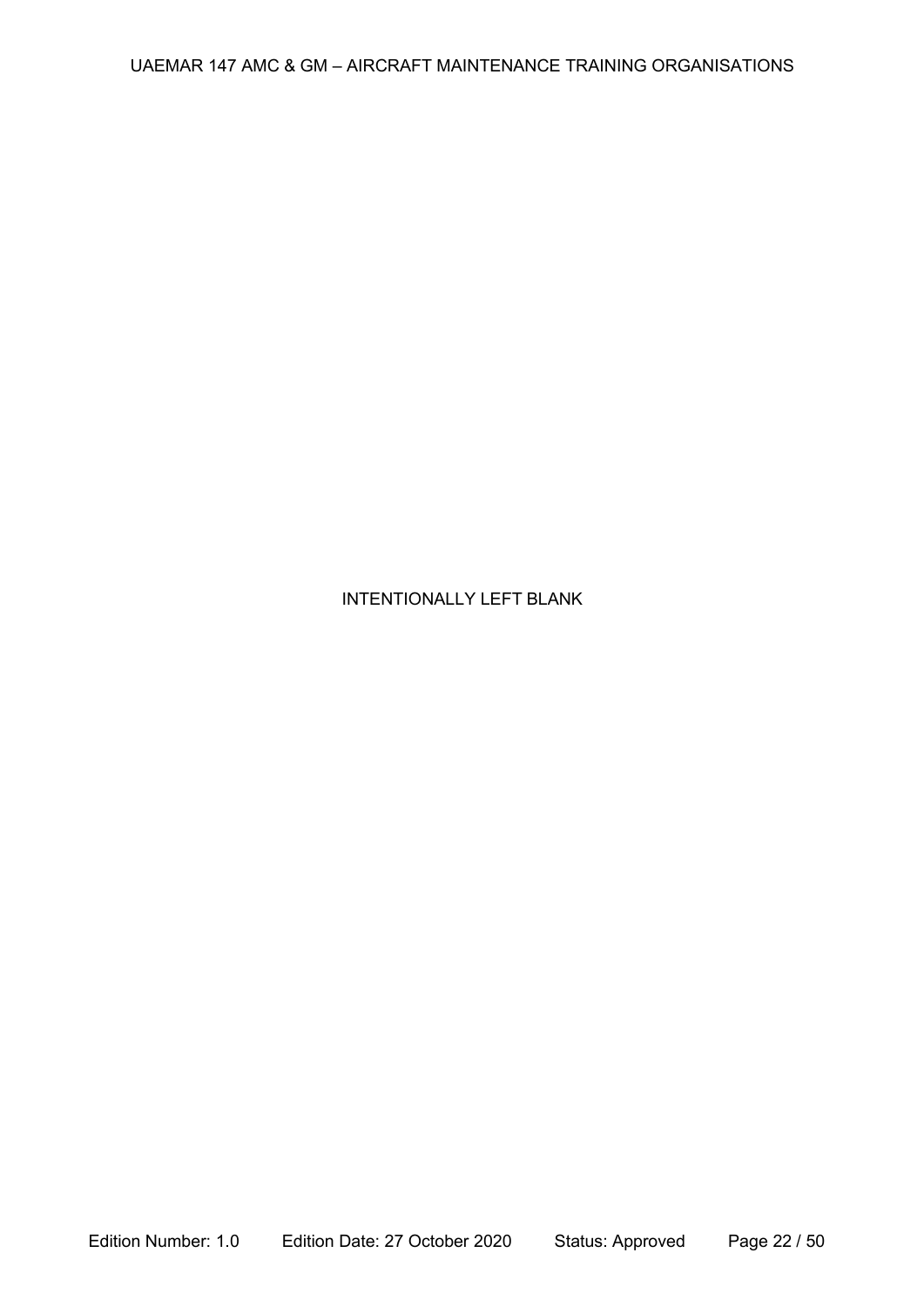# **APPENDICES TO AMC TO UAEMAR 147**

### <span id="page-22-1"></span><span id="page-22-0"></span>**APPENDIX I – MAINTENANCE TRAINING ORGANISATION EXPOSITION (MTOE)**

- 1. The following subject headings form the basis of the MTOE required by UAEMAR 147.A.140.
- 2. For standardisation purposes and to facilitate the production of the MTOE by the UAEMAR 147 Maintenance Training Organisation (MTO) MAA recommends adoption of the following format for the MTOE. It is not mandatory to assemble the MTOE in this manner as long as a cross-reference index is included in the MTOE as an Appendix and the Part 1 items remain in Part 1. The MTO should customize the document to suit their organisation and may add pages/paragraphs as necessary. Moreover, MAAs may consider that the MTOE be provided bilingual (national language and English) for international purposes.
- 3. Part 2, 3 and 4 material may be produced as separate detailed manuals subject to the main MTOE containing the Part 2, 3 and 4 fundamental principles and policy on each item. It is then permitted to delegate the approval of these separate manuals to the senior person but this fact and the procedure for doing so should be specified in paragraph 1.10.
- 4. Where an MTO is approved in accordance with any other UAEMARs which require an exposition, it is acceptable to combine the exposition requirements by merging the Part 1 items and adding the Parts 2, 3 and 4. When this method is used, it is essential to include the cross-reference index of Part 4 item 4.3.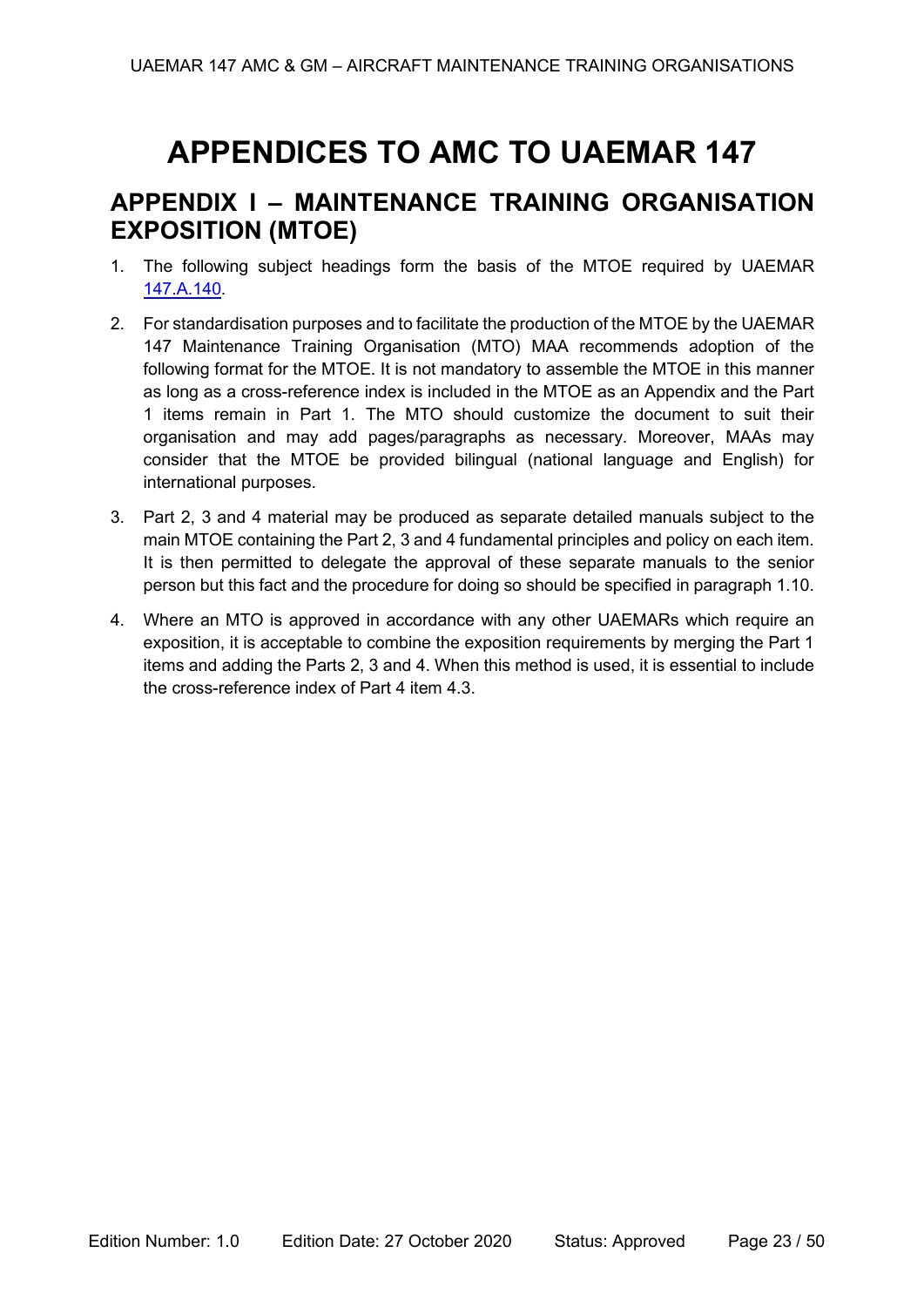#### **TABLE OF CONTENT**

#### **PART 0 – GENERAL ORGANISATION**

- 0.1 List of effective pages
- 0.2 List of issues / amendments / record of revisions
- 0.3 Distribution list
- 0.4 UAEMAR 147 requirements cross-reference list
- 0.5 General information

#### **PART 1 – MANAGEMENT**

- 1.1 Corporate commitment by the Accountable Manager
- 1.2 Management personnel
- 1.3 Duties and responsibilities of management personnel, instructors, knowledge examiners and practical assessors
- 1.3.1 Accountable Manager
- 1.3.2 Training Manager
- 1.3.3 Quality Manager
- 1.3.4 Examiner
- 1.3.5 Instructor
- 1.3.6 Practical Assessor
- 1.4 Management personnel organisation chart
- 1.5 List of instructional and examination staff
- 1.6 List of approved addresses
- 1.7 List of contracted/tasked organisations as per UAEMAR 147.A.145 (d)
- 1.8 General description of facilities at paragraph 1.6 addresses
- 1.9 Specific list of courses and aircraft type examinations approved by the MAA
- 1.10 Notification procedures regarding changes to the MTO
- 1.11 MTOE and associated manuals amendment procedure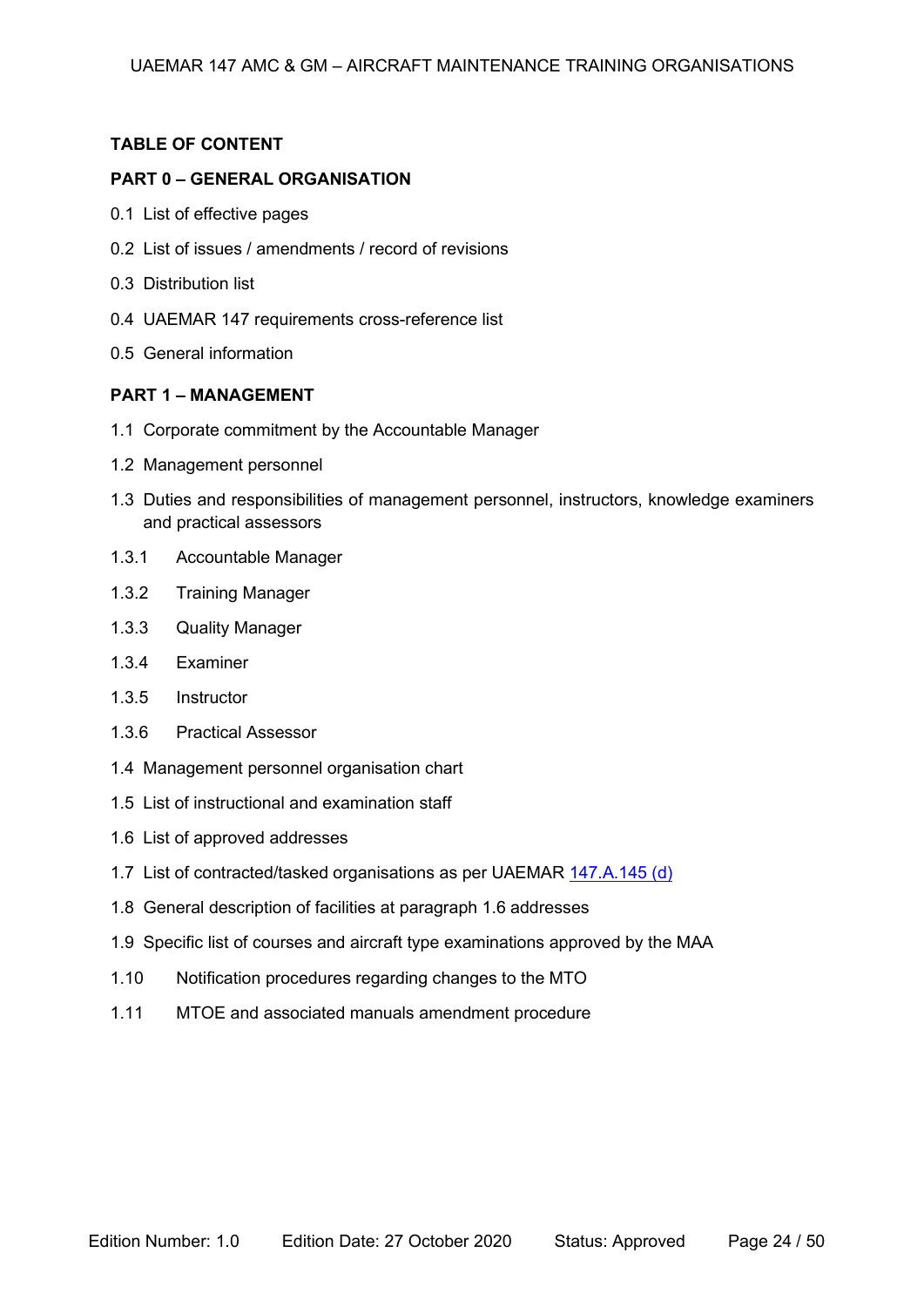#### **PART 2 – TRAINING AND EXAMINATION PROCEDURES**

- 2.1 Organisation of courses
- 2.2 Preparation of course material
- 2.3 Preparation of classrooms and equipment
- 2.4 Preparation of workshops/maintenance facilities and equipment
- 2.5 Conduct of theoretical training and practical training (during basic knowledge training and type/task training)
- 2.6 Records of training carried out
- 2.7 Storage of training records
- 2.8 Training at locations not listed in paragraph 1.6
- 2.9 Organisation of examinations
- 2.10 Security and preparation of examination material
- 2.11 Preparation of examination rooms
- 2.12 Conduct of examinations (basic knowledge examinations, type/task training examinations)
- 2.13 Conduct of practical assessments (during basic knowledge training and type/task training)
- 2.14 Marking and record of examinations
- 2.15 Storage of examination records
- 2.16 Examinations at locations not listed in paragraph 1.6
- 2.17 Preparation, control and issue of basic/type training course certificates
- 2.18 Control of contracted/tasked organisations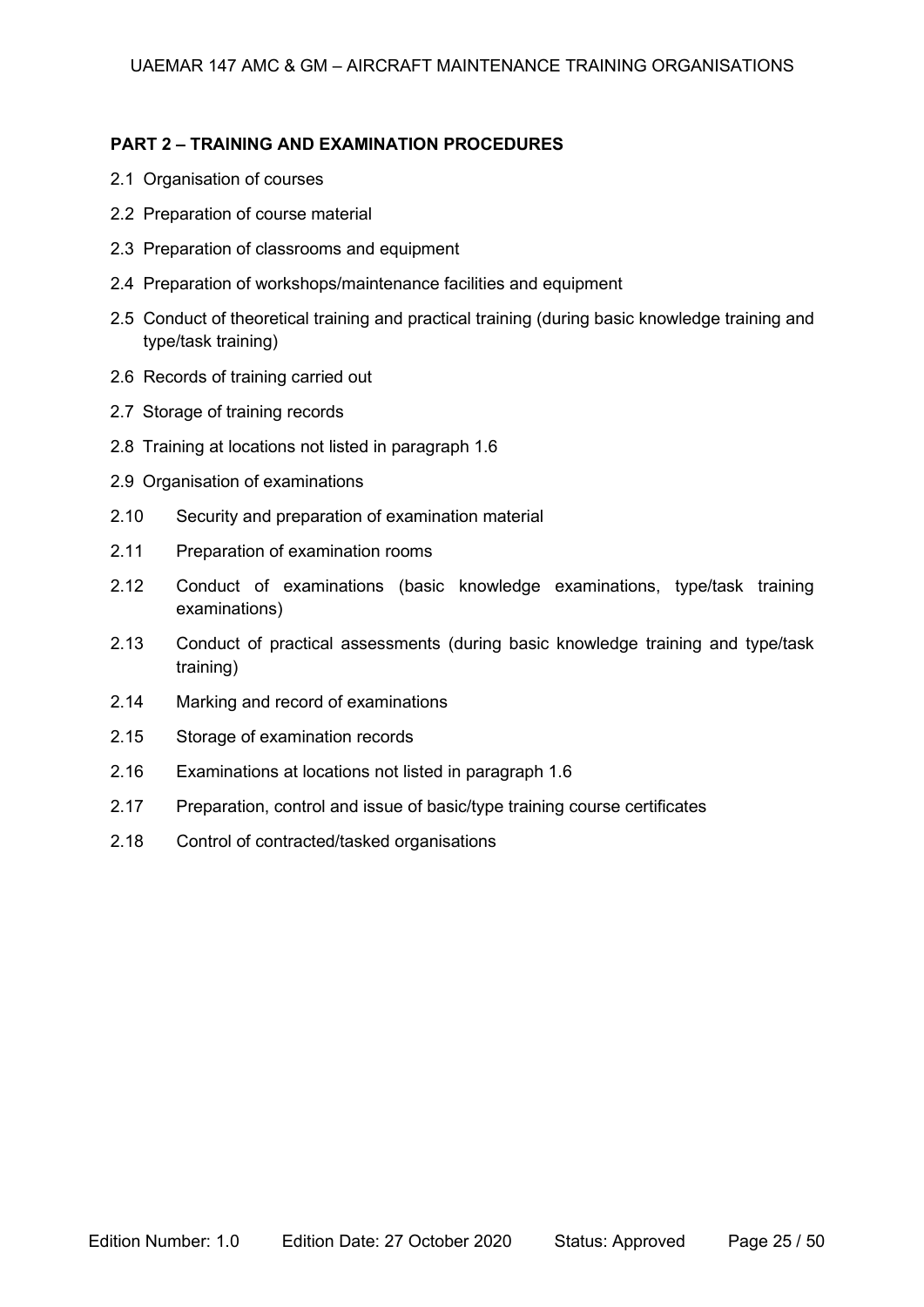#### **PART 3 – TRAINING SYSTEM QUALITY PROCEDURES**

- 3.1 Audit of training
- 3.2 Audit of examinations
- 3.3 Analysis of examination results
- 3.4 Audit and analysis remedial action
- 3.5 Accountable Manager annual review
- 3.6 Qualifying the instructors
- 3.7 Qualifying the examiners and the practical assessors
- 3.8 Records of qualified instructors, examiners and practical assessors

#### **PART 4 – APPENDICES**

- 4.1 Example of documents and forms used
- 4.2 Syllabus and Training Needs Analysis (TNA) of each training course
- 4.3 Cross-reference index

Where a Part is not used it should be shown in the MTOE as Not Applicable.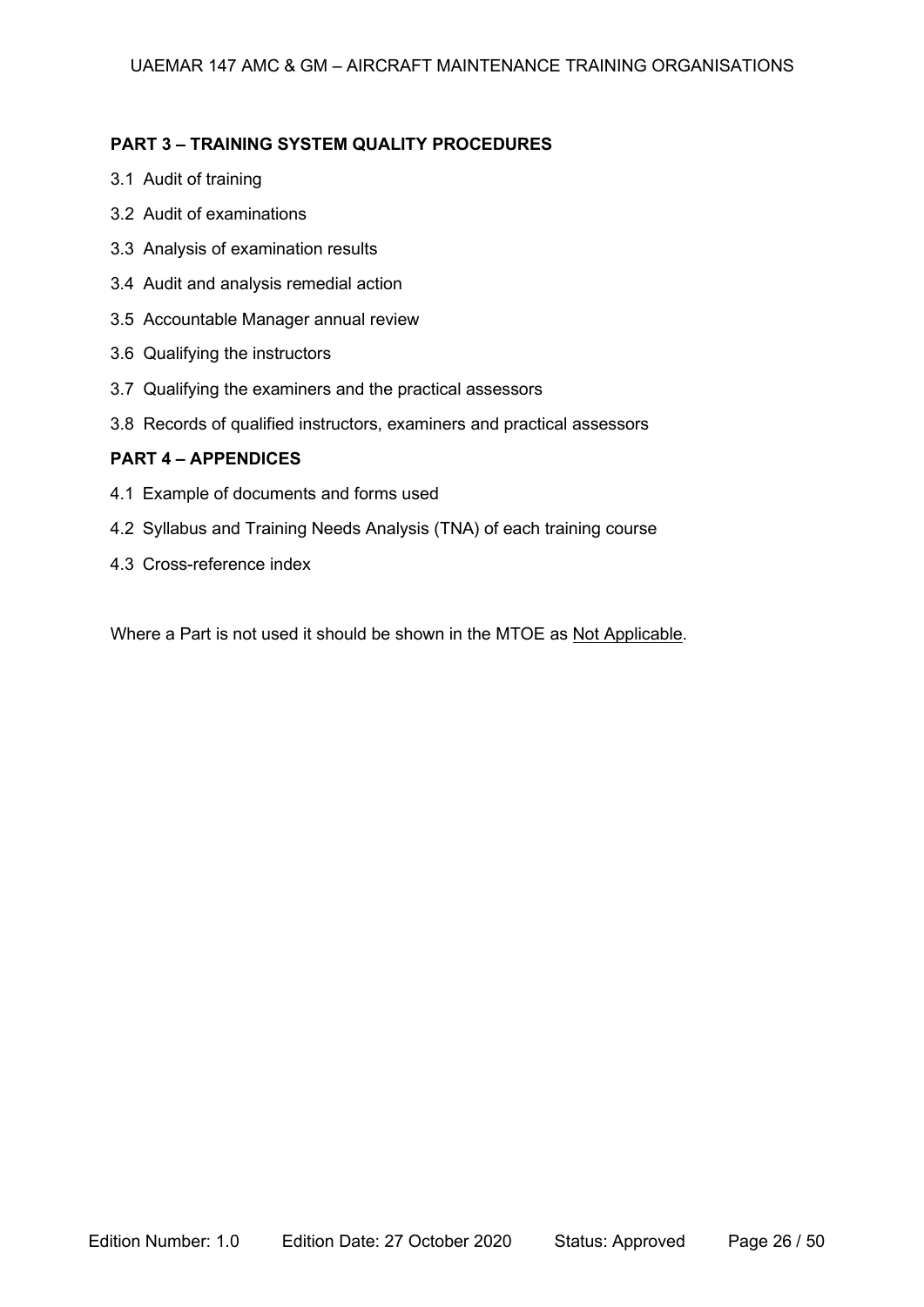#### <span id="page-26-0"></span>**PART 0 GENERAL ORGANISATION**

#### **0.1 List of effective pages**

Example:

| Page | <b>Revision</b> |
|------|-----------------|
| 1    | Original        |
| 2    | Original        |
| 3    | Original        |

#### **0.2 List of issues / amendments / record of revisions**

Example:

| <b>Issue number</b> | <b>Revision number</b> | Date     | <b>Reason for change</b>                    |
|---------------------|------------------------|----------|---------------------------------------------|
|                     |                        | 19/12/06 | n/a                                         |
|                     |                        | 01/01/12 | Extension of the TB1.3<br>scope of approval |
|                     |                        | 01/01/14 | New procedure for the                       |
|                     |                        |          | records of students                         |

#### **0.3 Distribution list**

The document should include a distribution list to ensure proper distribution of the MTOE and to demonstrate to the MAA that all personnel involved in the maintenance training have access to the relevant information. This does not mean that all personnel have to be in receipt of a MTOE but that a reasonable number of copies are distributed within the organisation(s) so that all personnel may have quick and easy access to it. Reference should also be made to the location of any e-copies of the MTOE.

Accordingly, the MTOE should be distributed to:

- the Operating Organisation's management personnel (if the MTO is part of an
- Operating Organisation),
- any relevant maintenance organisation (e.g. when MTO contract/task the practical type training…) or MTO,
- the MTO's management personnel and any person at a lower level as necessary; and,
- the MAA.

#### **0.4 UAEMAR 147 requirements cross-reference list**

The MTOE should contain a cross-reference list with an explanation as to where each UAEMAR 147 Section A requirement is addressed in the MTOE.

#### **0.5 General information**

This chapter should describe broadly how the whole organisation is organised under the management of the Accountable Manager.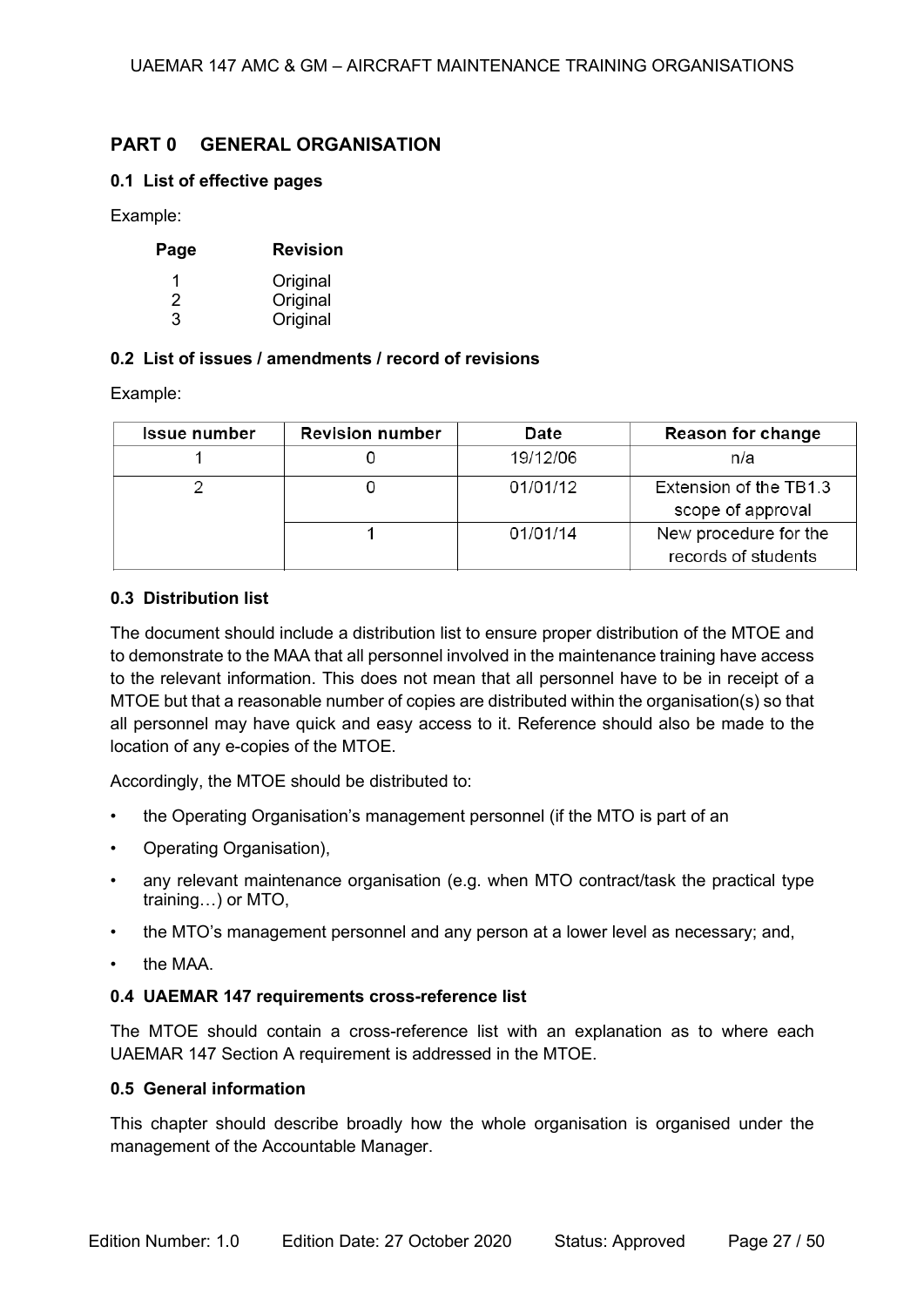#### <span id="page-27-0"></span>**PART 1 MANAGEMENT**

#### **1.1 Corporate commitment by the Accountable Manager**

*The Accountable Manager's MTOE statement should embrace the intent of the following paragraph and this statement may be used without amendment. Any modification to the statement should not alter the intent.*

"This MTOE defines the organisation and procedures upon which the UAEMAR 147 MTO approval is based.

It is accepted that these procedures do not override the necessity of complying with any new or amended regulation published by the MAA from time to time where these new or amended regulations are in conflict with these procedures.

It is understood that the MAA will approve this MTO whilst the MAA is satisfied that the procedures and work standards are being followed. It is understood that the MAA reserves the right to suspend, vary or revoke the UAEMAR 147 MTO approval, as applicable, if the MAA has evidence that the procedures are not followed and the standards not upheld.

These procedures are approved by the undersigned and must be complied with, as applicable, whenever knowledge or practical training is being progressed under the terms of the UAEMAR 147 approval.

The undersigned fully accepts the duties and responsibilities of Accountable Manager as defined in paragraph 1.3.1 of this MTOE."

| Accountable Manager  |                             |
|----------------------|-----------------------------|
| For and on behalf of | (quote organisation's name) |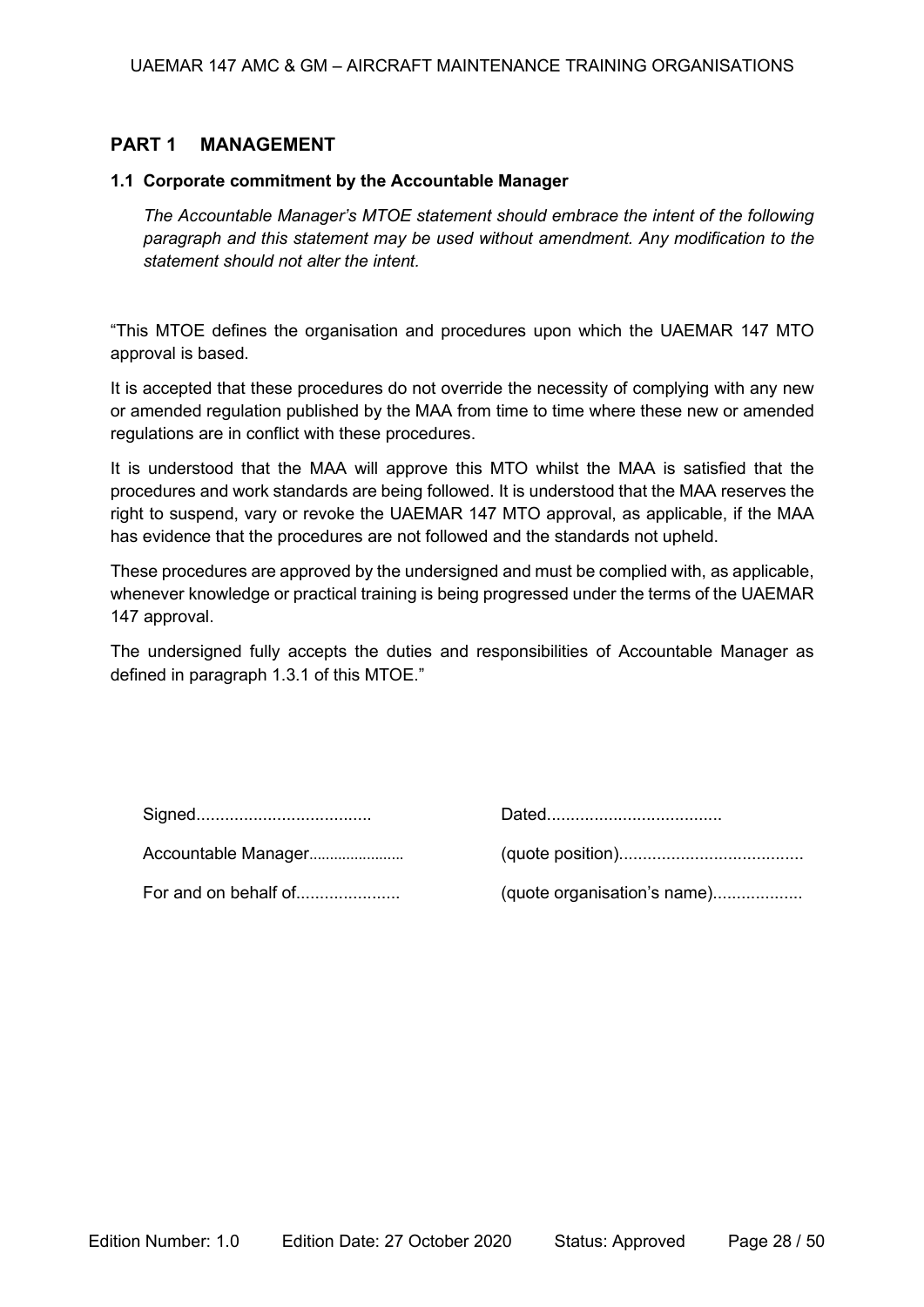#### **1.2 Management personnel**

| Accountable Manager        | (Insert Name) |
|----------------------------|---------------|
| <b>Training Manager</b>    | (Insert Name) |
| <b>Quality Manager</b>     | (Insert Name) |
| <b>Examination Manager</b> | (Insert Name) |
| Other (as required)        | (Insert Name) |

The Managers specified above are identified and their credentials apart from the Accountable Manager have been submitted on UAEMAR Form 4 to the MAA.

Any changes to the above personnel shall be advised to the MAA. Failure to do so may affect the status of the UAEMAR 147 approval.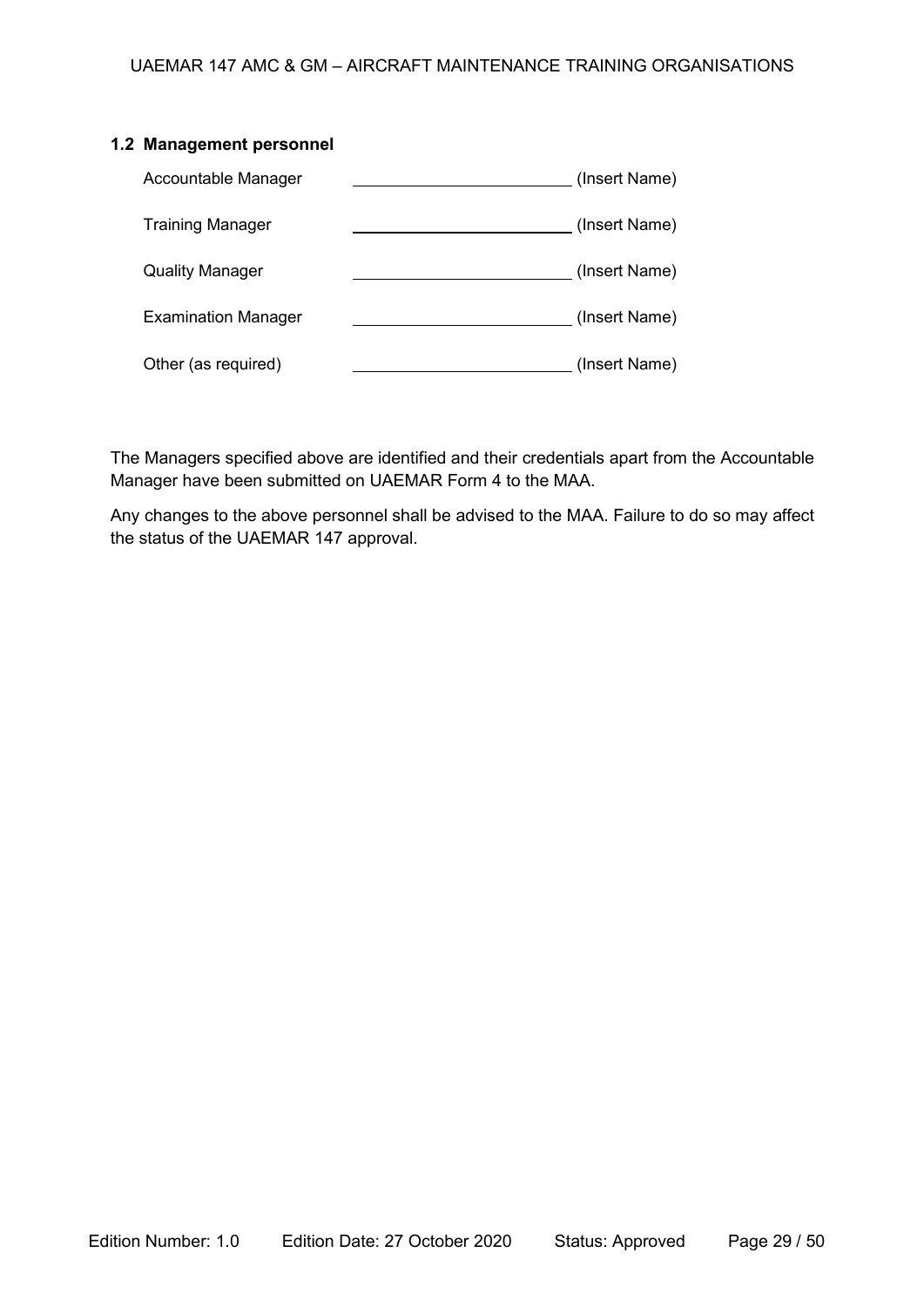#### **1.3 Duties and responsibilities of management personnel, instructors, knowledge examiners and practical assessors**

1.3.1 Accountable Manager

The Accountable Manager is responsible for:

- Ensuring that all instruction and examinations carried out by the MTO meet the standards required by the MAA.
- Ensuring that the necessary finance, manpower resources and facilities are available to enable the MTO to perform the knowledge and/or practical instruction and examinations to which it is committed under the requirements of UAEMAR 147.
- Chairing the annual meeting of senior staff to review the overall performance of the MTO.
- Ensuring that during periods of absence, control will be maintained for administration purposes by (Insert name/position in MTO), who will accept full responsibility for all training issues and related decisions.
- The operation of (insert name of MTO) is efficiently managed and conforms to the requirements of UAEMAR 147 as stipulated by the MAA.

Notes: (not for inclusion in the MTOE)

- *Any additional duties and responsibilities within the MTO may be added or delegated provided they do not conflict with those above, which constitute the Accountable Manager's responsibilities under UAEMAR 147.*
- *The MTO should decide who will be responsible for liaison with the MAA and show this in his/her terms of reference. If more than one person is nominated it must be clearly shown what each person is responsible for with, as a general rule, no overlapping of responsibility.*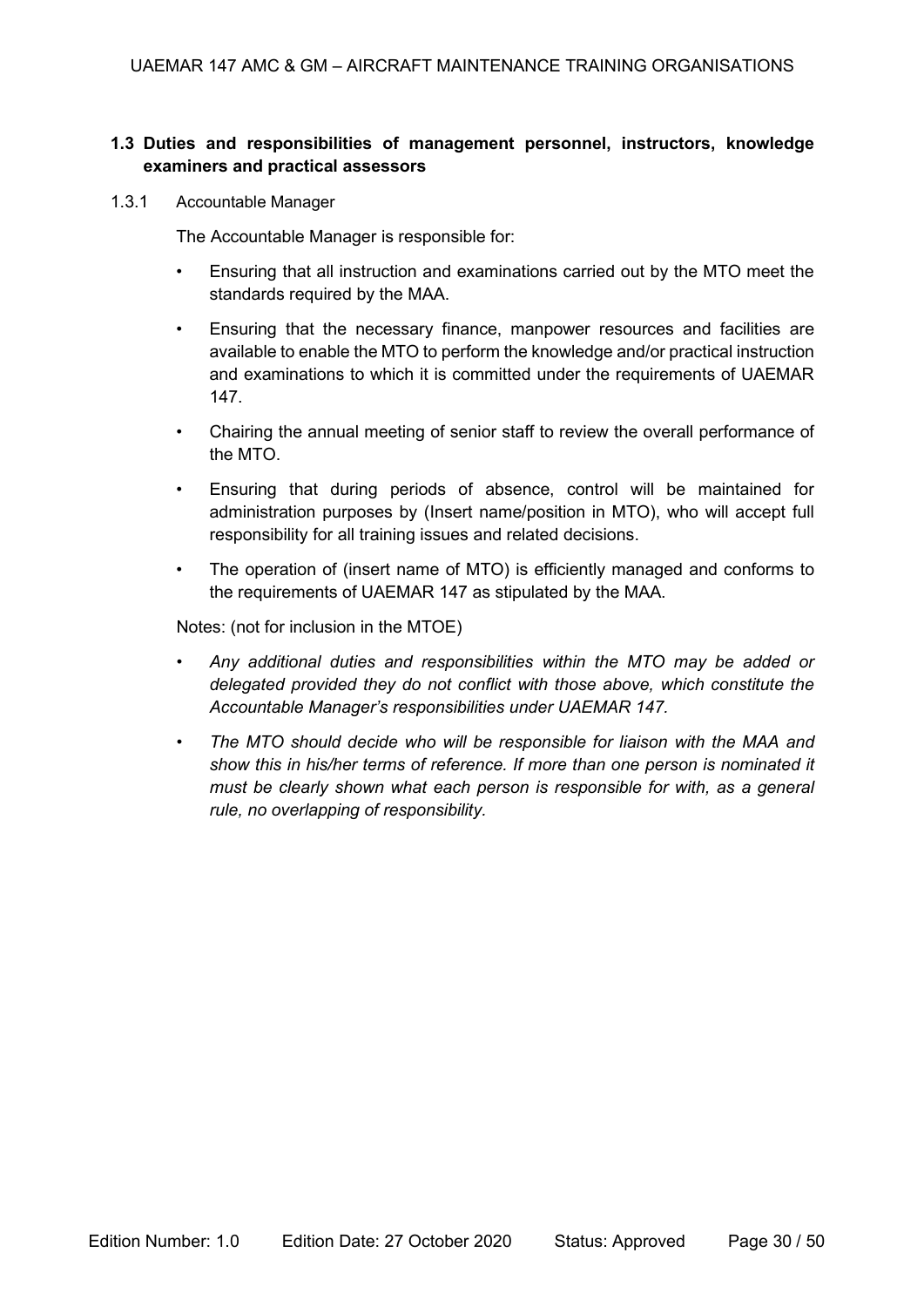#### 1.3.2 Training Manager

The Training Manager will undertake:

- The responsibilities of the nominated person at (insert name of UAEMAR 147 MTO).
- The duties and responsibilities of the UAEMAR 147 approved examiner during the absence of any nominated approved examiner(s).

The Training Manager will ensure that:

- The Accountable Manager is kept informed as to the state of compliance of the MTO with UAEMAR 147.
- The operation of (insert name of MTO) is efficiently managed and conforms to the requirements of UAEMAR 147 as stipulated by the MAA.
- Sufficient staff with appropriate qualifications are selected, trained and developed, to plan, perform, supervise, examine and assess students as required.
- All necessary Airworthiness data published by the MAA and Aircraft manufacturers as appropriate, is made available.
- All changes to the MTOE and associated manuals are notified immediately to the MAA.
- The MTOE and associated manuals are amended as required.
- Knowledge examiners, instructors and practical assessors are fully trained and assessed regularly for competence and that all records pertaining to these personnel are kept up to date.
- Contracted/tasked staff including any part time staff conform to the requirements of UAEMAR 147 and the training procedures.
- Office accommodation and facilities are available appropriate to the management of the planned training and for the use of training staff.
- Staff development and update training is undertaken and recorded.
- That all approved courses and examinations are delivered to the standard and content at the required level of knowledge, as specified in UAEMAR 147.
- A working environment is provided appropriate to the tasks being undertaken.
- There are sufficient storage facilities, tools, equipment, materials and publications available to perform the planned practical tasks.
- Secure facilities are available for the storage of examination papers prior to the examination and for the storage of completed students answer papers.
- The interviewing of students prior to, during and on completion of the course is effective and without bias.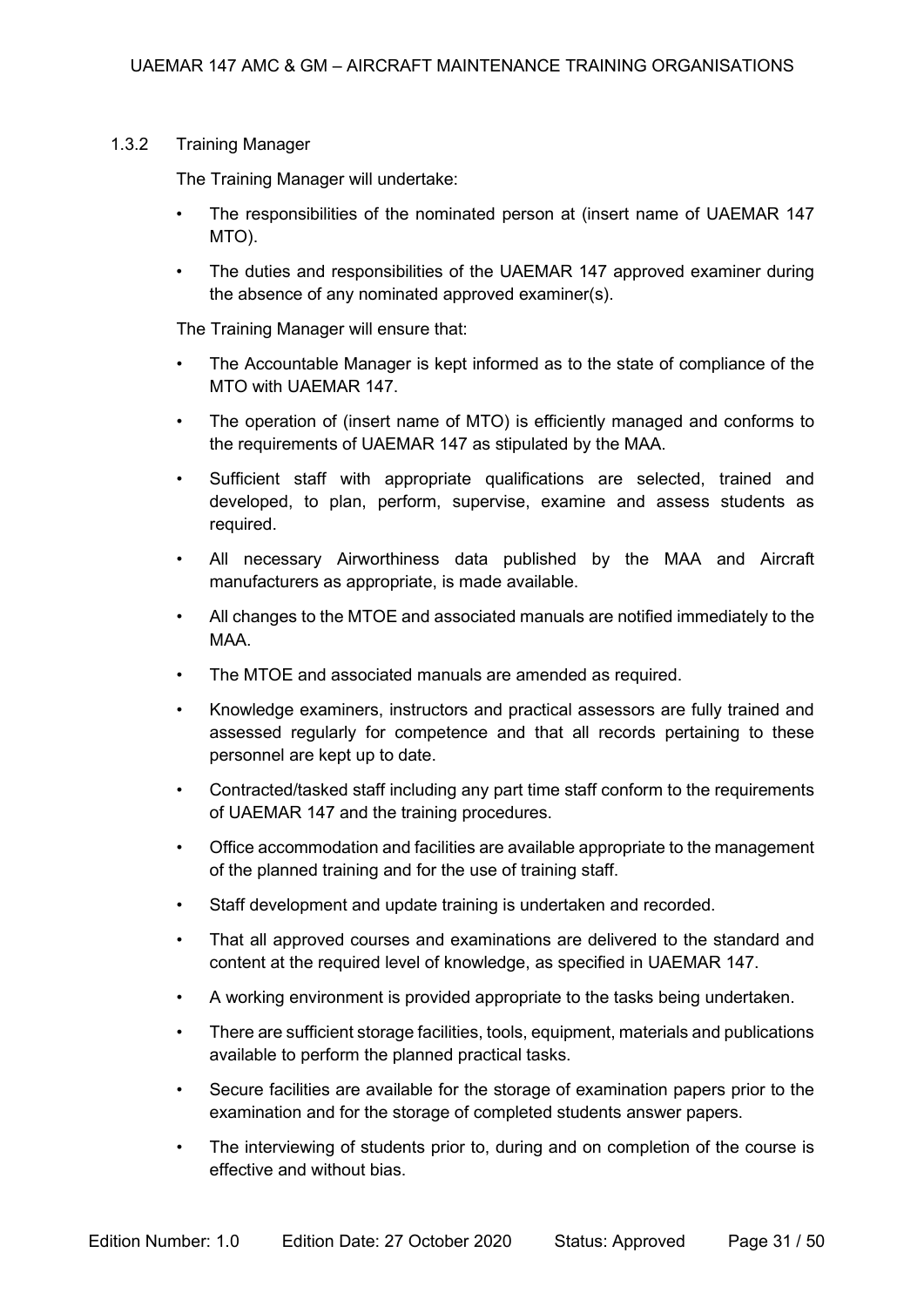- Student and staff records are produced and stored in secure conditions.
- Any person to whom any of these responsibilities may be delegated is aware of current regulations.
- Corrective action is carried out for the findings of quality audits.
- The follow up and rectification of findings required to re-establish the required standards of training, examination or maintenance standards.
- That sufficient questions are available to produce the examination papers required to cover the syllabus in accordance with UAEMAR 66 Appendix II and III. If questions are utilised for progress tests they should not be used in the final examination.
- The security and validity of all examinations are in accordance with the requirements of UAEMAR 66 and UAEMAR 147.
- All examinations and assessment timetables are coordinated.
- Compliance with the examination question review procedures is as required by UAEMAR 66 and/or UAEMAR 147.

Notes:

*This paragraph should emphasize that the nominated post holder for training is*  responsible to ensure that all training is carried out to an approved standard and *describes the extent of his authority as regards his UAEMAR 147 responsibility.*

*These duties may be adjusted to suit the requirements of the UAEMAR 147 Approved MTO but should not detract from the particular requirements of UAEMAR 147 or UAEMAR 66.*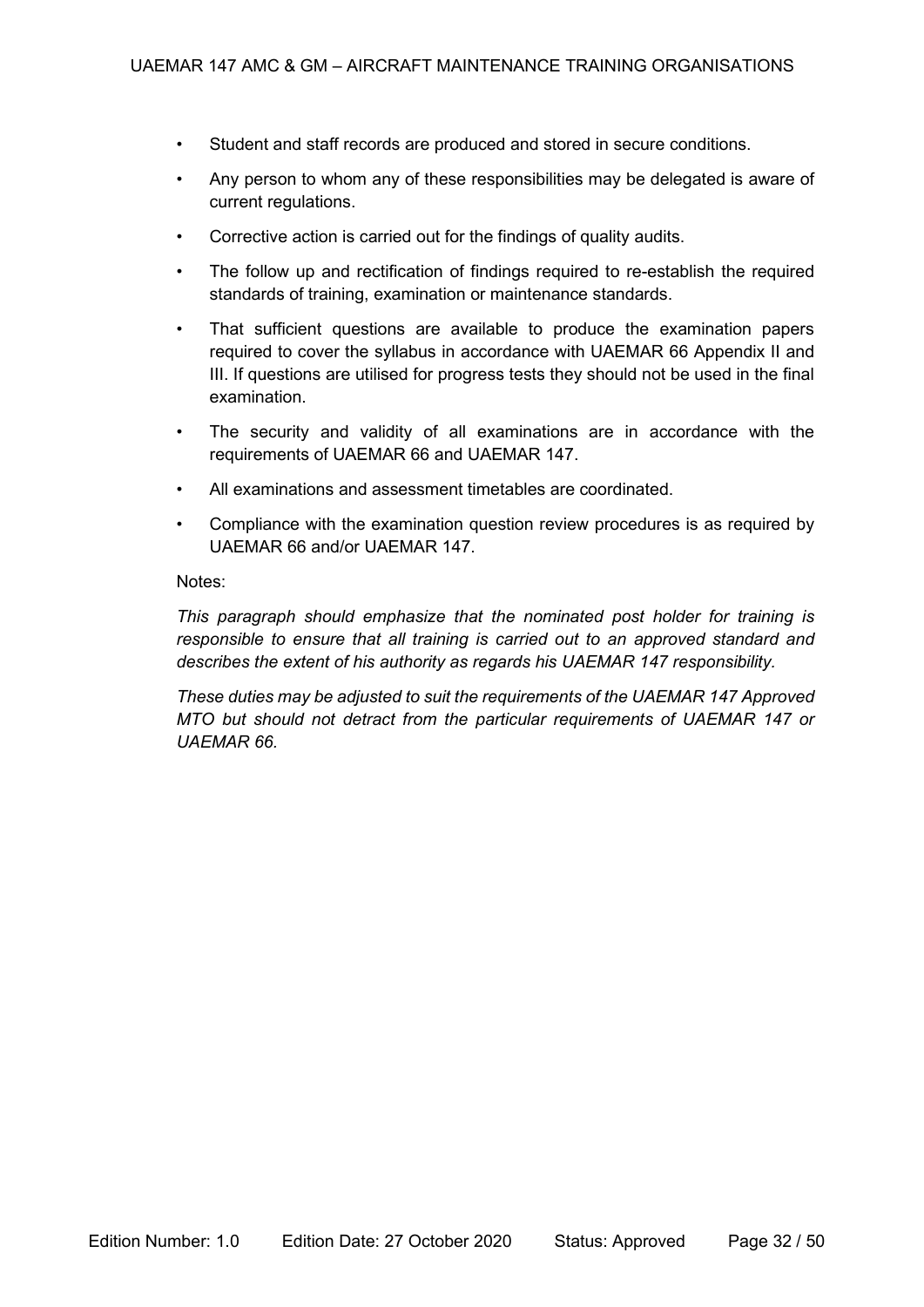#### 1.3.3 Quality Manager

The Quality Manager has direct access to the Accountable Manager in the event of any reported discrepancy not being adequately attended to by the relevant person, or in respect of any disagreement over the nature of the discrepancy.

The Quality Manager is responsible for:

- Establishing an independent quality system to monitor compliance with UAEMAR 147 requirements.
- Assessing non-approved contracted/tasked MTOs working under the MTO quality system.
- Implementing a quality audit programme in which compliance with all training procedures is reviewed at regular intervals, and any observed non-compliances or poor standards are brought to the attention of the person concerned via his/her Manager.
- Proposing all corrective action necessary for eliminating non-compliance and ensuring that these corrective actions are initiated and when completed are efficient and meet their intended purpose.
- Requiring remedial action, as necessary, by the Training Manager or the Accountable Manager.
- The MTOE and associated manuals are amended as required.

Notes:

*These duties may be adjusted to suit the requirements of the UAEMAR 147 approved MTO but should not detract from the particular requirements of UAEMAR 147 or UAEMAR 66.*

*It must be remembered that the quality audit system is required to be independent and where possible the Quality Manager and quality audit personnel should not be directly involved in the training process. Where for reasons of expediency it is necessary to utilize training staff, it would then become necessary for a second member of staff to be nominated to audit those functions performed by the Quality Manager.*

*Alternatively / additionally, an external auditor acceptable to the MAA may be contracted/tasked in order to ensure the required independence.*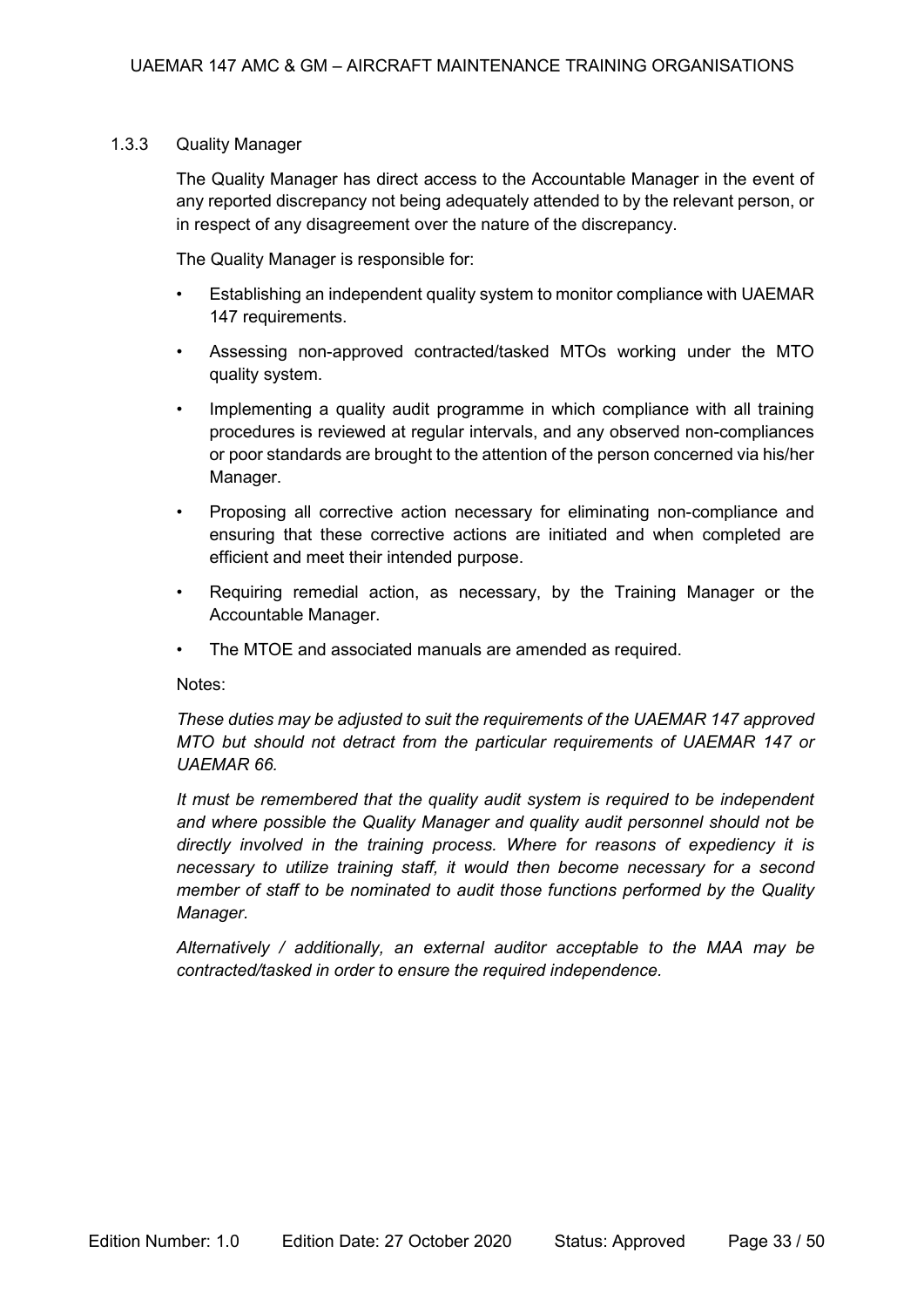#### 1.3.4 Examiner

The examiner is a nominated person who will determine the level of theoretical knowledge of the trainees on a particular module, element, or part thereof. The function may include the drafting and/ or the selection of questions (MCQs and Essays), the performance of the examination exercise itself for essay questions, the evaluation of the correctness of answers (except when correct answers are predetermined) and the final judgment regarding the level of knowledge demonstrated by the trainee.

Note: *Persons solely supervising an exam session consisting of pre-selected MCQ questions are not considered as examiners but are considered as support staffs (invigilators) and are therefore not subject to the knowledge and experience requirements but need to be trained to the examination procedure described in the MTOE*.

The invigilation of examinations shall ensure that the conditions for examination comply with UAEMAR 66 Appendix II (for basic training) or Appendix III, paragraph 3 (for type training).

1.3.5 Instructor

The instructor is a nominated person who will carry out instructional duties for which he/she is qualified (type/basic training).

Additionally, the instructor can:

- Draft questions for examination banks for courses he/she is authorized;
- Undertake duties of invigilator where he/she is not involved in the instruction of that particular phase examination.

Note: *The instructor is not necessarily the person involved into the drafting of the course material (content, duration etc…), however he must be involved at some point into the organization of the lessons themselves (creation of the instructor notes, slides, sequencing etc…)*.

#### 1.3.6 Practical assessor

The practical assessor is a nominated person who will determine the level of practical knowledge/ practical skills of the trainees on a particular module, element, or part thereof. The function may include the drafting and/ or the selection of practical tasks and shall include the performance of the practical assessment itself, and the evaluation of the practical abilities on the tasks covered by the assessment.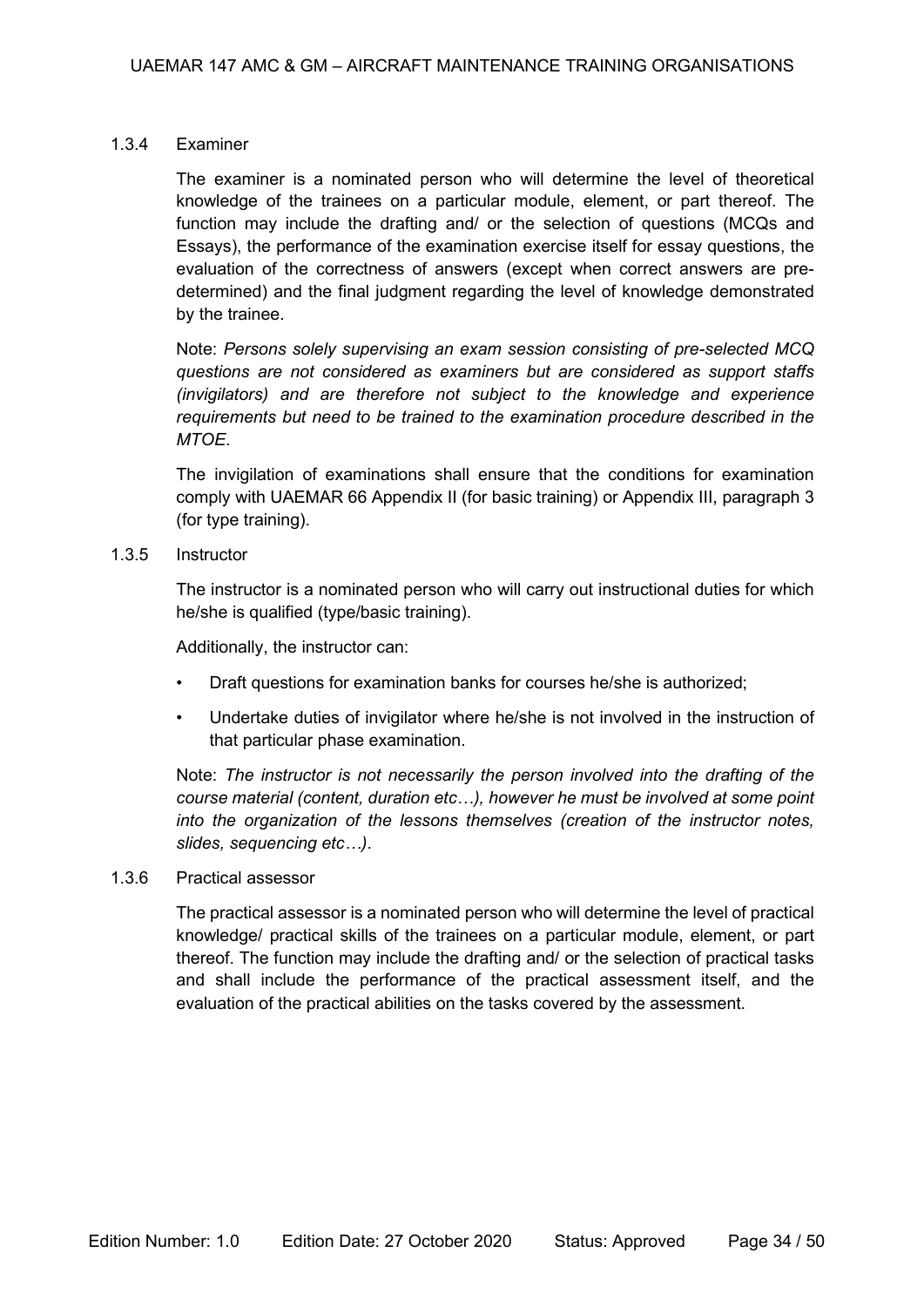#### **1.4 Management personnel organisation chart**

A flow chart should provide a comprehensive understanding of the whole MTO. It should give further details on the management system and should clearly show the independence of the quality monitoring system, including the links between the Quality Assurance department and the other departments. This flow chart may be combined or subdivided as necessary, depending on the size and the complexity of the MTO.

Note: *The MTOE must also define who deputises for any senior person in case of lengthy absence*.

#### **1.5 List of Instructional and Examination staff**

This paragraph should give broad figures to show that the number of people dedicated to the performance of the approved training activity is adequate. It is not necessary to give the detailed number of employees of the whole MTO but only the number of those involved in training.

| Appointment                    | Name | Competencies                                               |
|--------------------------------|------|------------------------------------------------------------|
| <b>Training Manager</b>        |      |                                                            |
| <b>Deputy Training Manager</b> |      | Enter here those areas each                                |
| <b>Quality Manager</b>         |      | person is qualified to instruct<br>using UAEMAR 66         |
| Examiner                       |      | module/sub-modules                                         |
| Examiner/Instructor            |      | <b>OR</b>                                                  |
| Instructor                     |      |                                                            |
| Instructor                     |      | type of aircraft and the<br>specific areas he/she is       |
| Instructor                     |      | qualified to instruct i.e.<br>Airframe, Engine, Electrical |
| Instructor/Invigilator         |      | Instrument, Auto flight, Radio                             |
| Invigilator                    |      | or Radar.                                                  |
| <b>Practical assessor</b>      |      |                                                            |

This could be presented as follows:

Notes:

*According to the size and complexity of the MTO, this table may be further developed.*

*The UAEMAR 147 examiners are the only persons allowed to produce/select examination papers. They may nominate other persons to mark completed examinations. The examiners and these persons should be other than the knowledge instructors involved in the instruction of that particular module/sub-module*.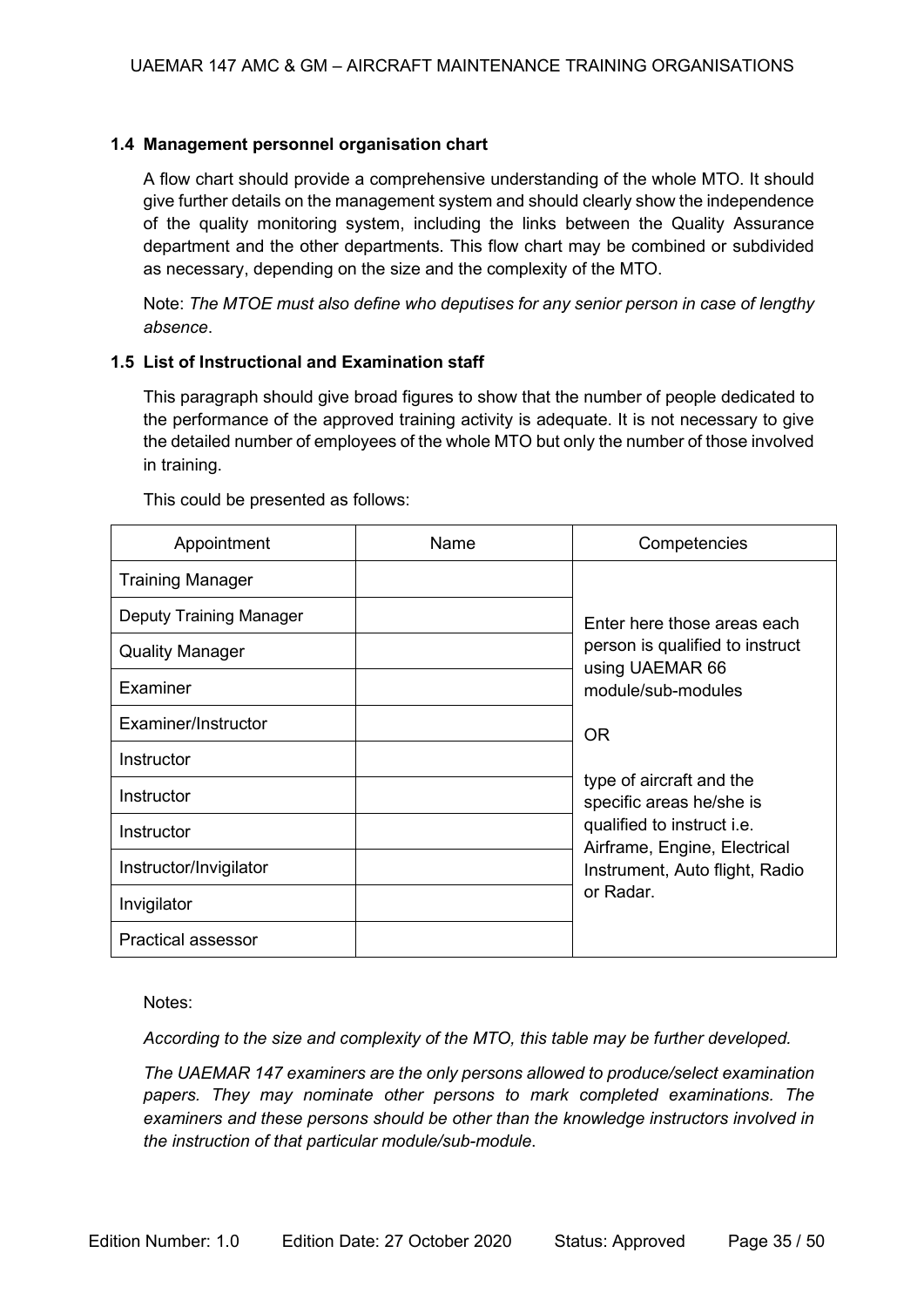#### **1.6 List of approved addresses**

This paragraph should list those address(es) at which instruction and/or practical training are to be carried out for the duration of the UAEMAR 147 course.

The names, address(es) and approval numbers of any proposed UAEMAR 145 AMO at which it is proposed to carry out student practical training in order to fulfil the requirements of UAEMAR 147 may be kept in another document or procedure and cross referenced here.

#### **1.7 List of contracted/tasked organisations as per UAEMAR 147.A.145(d)**

This paragraph should list those address(s) at which training beyond the capacity of the UAEMAR 147 MTO may be carried out.

UAEMAR 66 Modules 1 to 6 inclusive and 8 to 10 inclusive may be contracted/tasked to organisations not specialised in aircraft maintenance and where the UAEMAR 147.A.200 practical training element does not apply.

#### **1.8 General description of facilities at paragraph 1.6 addresses**

Include here the facilities such as desks, chairs, lockers, overhead projectors, other teaching aids, etc for each of the offices, classrooms, practical training workshops and examination rooms provided.

#### **1.9 Specific list of courses and aircraft type examinations approved by the MAA.**

This paragraph must contain a list of the UAEMAR 147 course(s) for which approval is held.

This should also include 'Differences' courses.

E.g. Airbus A319/320/321 (CFM 56) B1 - differences to A319/320/321 (V2500) B1.

#### **1.10 Notification procedures regarding changes to the MTO**

Include here any cross references to the intended procedures for continued validity of the approval in compliance with the requirements of UAEMAR 147.A.155.

The MTOs 'nominated person' is responsible for informing the MAA of any proposed changes. (Ref Part 1-Management, paragraph 1.3.2 of the MTOE as an example)

#### **1.11 MTOE and associated manuals amendment procedure**

Detail here or cross refer to the procedures to be followed for the amendment of the MTOE and any associated procedures and or documents.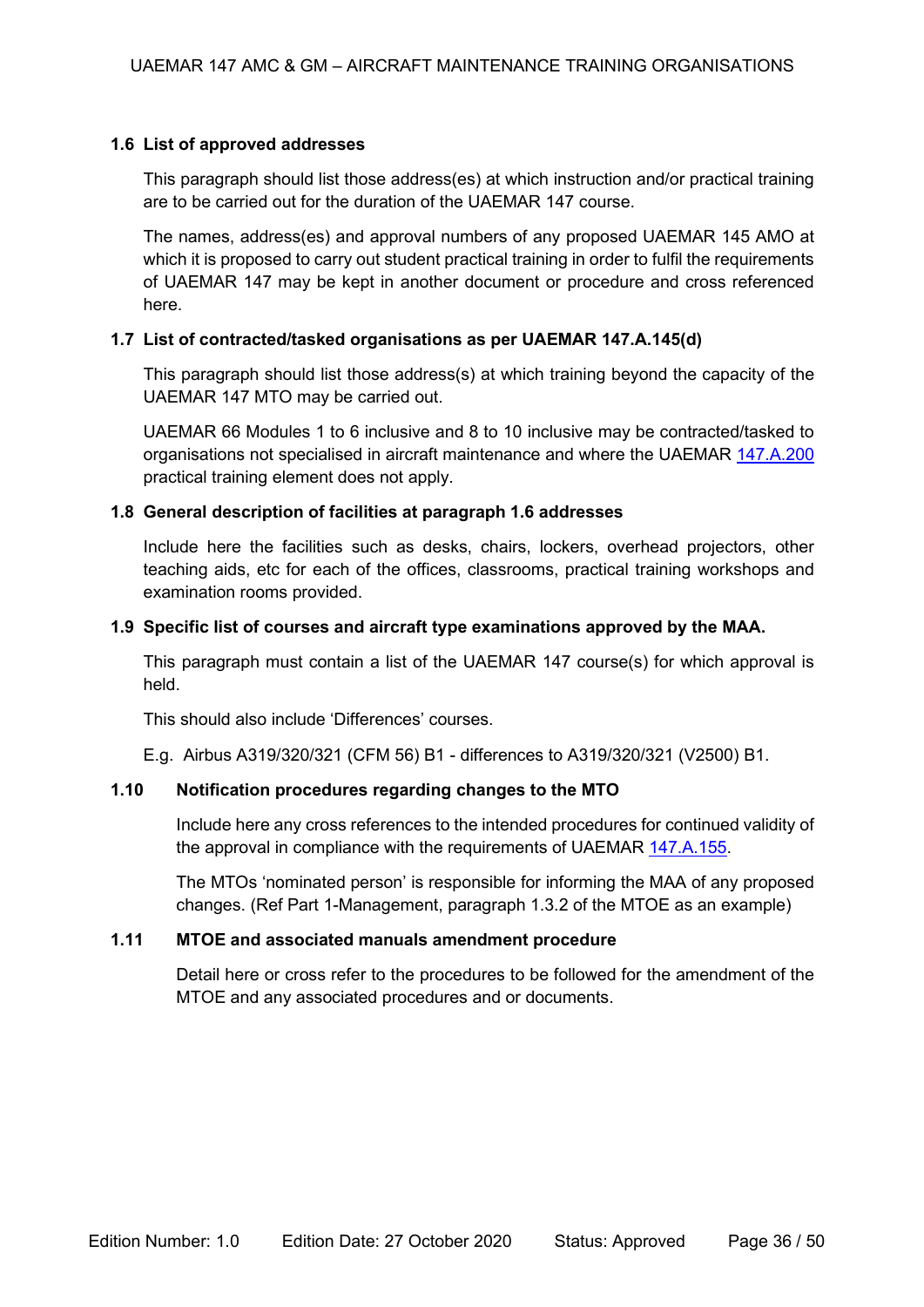#### <span id="page-36-0"></span>**PART 2 TRAINING AND EXAMINATION PROCEDURES**

#### **2.1 Organisation of courses**

In this paragraph the MTO should detail the procedures in place in order to organise the courses and to ensure that all necessary means are available to deliver in good conditions and by appropriately qualified staff all the course elements as required by the UAEMAR 66 syllabus. Such procedures may include a formalised review of the availability of required appropriate training rooms, materials, STDs, specialists… and resulting in training programme.

#### **2.2 Preparation of course material**

Training material should meet the requirements of UAEMAR 66. It should also state how the approved MTO produces a course for a new aircraft type (new approval scope). This would typically include the production of the Training Needs Analysis and eventually a training programme for the new aircraft that has to list what is being taught, to what level and for how long. Once completed, this should be sent to the MAA for review and approval of the course. This list must be given a unique reference number and revision status. In order to get the course approved a set of multi-choice questions and a copy of the course notes used by the student must also be submitted.

The course notes must reflect the training programme and be given the same reference number and revision status. This may cross refer to a separate procedure in which details of how the standard course lecture notes are produced which would include content, indexing, chapter and page numbering, font, etc, in the 'House Style'.

This same procedure should also be utilized to list the responsibilities by UAEMAR 66 module/sub-module for the production, review & amendment of lecture notes.

Include cross references to any procedures used for the inclusion of other course material, e.g. Aircraft Manuals, and/or Standard Text Books used for note preparation and available to students as reference material.

#### **2.3 Preparation of classrooms and equipment**

Cross reference to any procedures for the preparation of classrooms and reporting of faults to any classroom equipment, general maintenance procedures and the control of the teaching environment.

#### **2.4 Preparation of workshop/maintenance facilities and equipment**

Cross reference to any procedures for the reporting of faults to any workshop equipment, general maintenance procedures and the control of the teaching environment.

Cross reference to procedures for the ordering and storage of aircraft materials used in the production of practical tasks, and for the ordering and acquisition of any new equipment required to complete the tasks.

Cross reference to the procedures for ensuring that all test equipment and/or tooling requiring calibration are correctly forecast and expedited.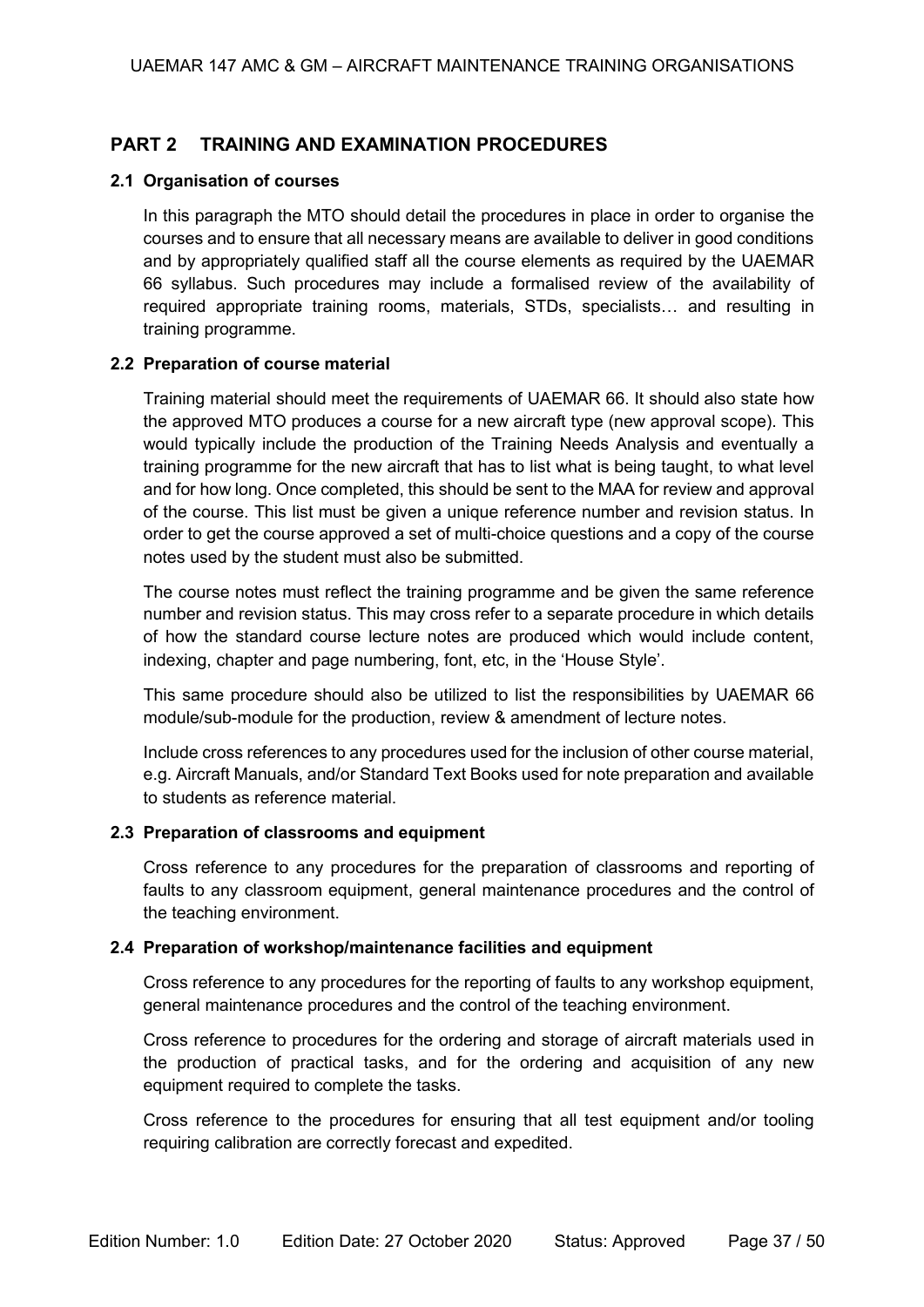#### **2.5 Conduct of theoretical training and practical training (during basic knowledge training and type/task training)**

Describe the method utilized in teaching the Basic/Type knowledge and practical training courses for which the MTO is approved.

Cross refer to the low-level document referred to in 2.1 above.

#### **2.6 Records of training carried out**

Cross refer to procedures for the production, maintenance and security of student files.

These should include details of all student attendance's, final knowledge examinations, practical assessments and any re-examination carried out and their results by UAEMAR 66 complete module/sub-module for basic training courses and for type training, information of those courses completed, their content and at which levels they were instructed and examined.

There should also be reference to the basic work experience' records required to be kept by the student whilst he is undergoing his live operating aircraft experience.

The use of an "Aircraft Maintenance Engineers Log Book" is a good example.

#### **2.7 Storage of training Records**

Cross refer to procedures for the storage of staff and student's records.

As a minimum, the procedures shall describe which are the documents that are recorded, the means that are used for recording and how long the records will be kept. These may be electronically based provided that adequate safeguards are in place to prevent unauthorised access and alteration.

#### **2.8 Training at locations not listed in paragraph 1.6**

Should the Management wish to contract/task part of the practical training, control procedures must be in place. These procedures should effectively reflect those of the MAA in auditing the UAEMAR 147 MTO.

Any training carried out at address not listed at 1.6 above must be approved by the MAA and control procedures must be in place to ensure that the proposed contracted/tasked organisation is in compliance with the requirements of UAEMAR 66 & UAEMAR 147.

A contract must be in place with the proposed organisation in which it is agreed that access is granted to the MAA for the purpose of audit.

Note:

*The "APPLICATION TO CONDUCT TRAINING/EXAMINATIONS\* AT A LOCATION REMOTE FROM THE UAEMAR 147 APPROVED SITE" Form should be annexed to the MTOE*.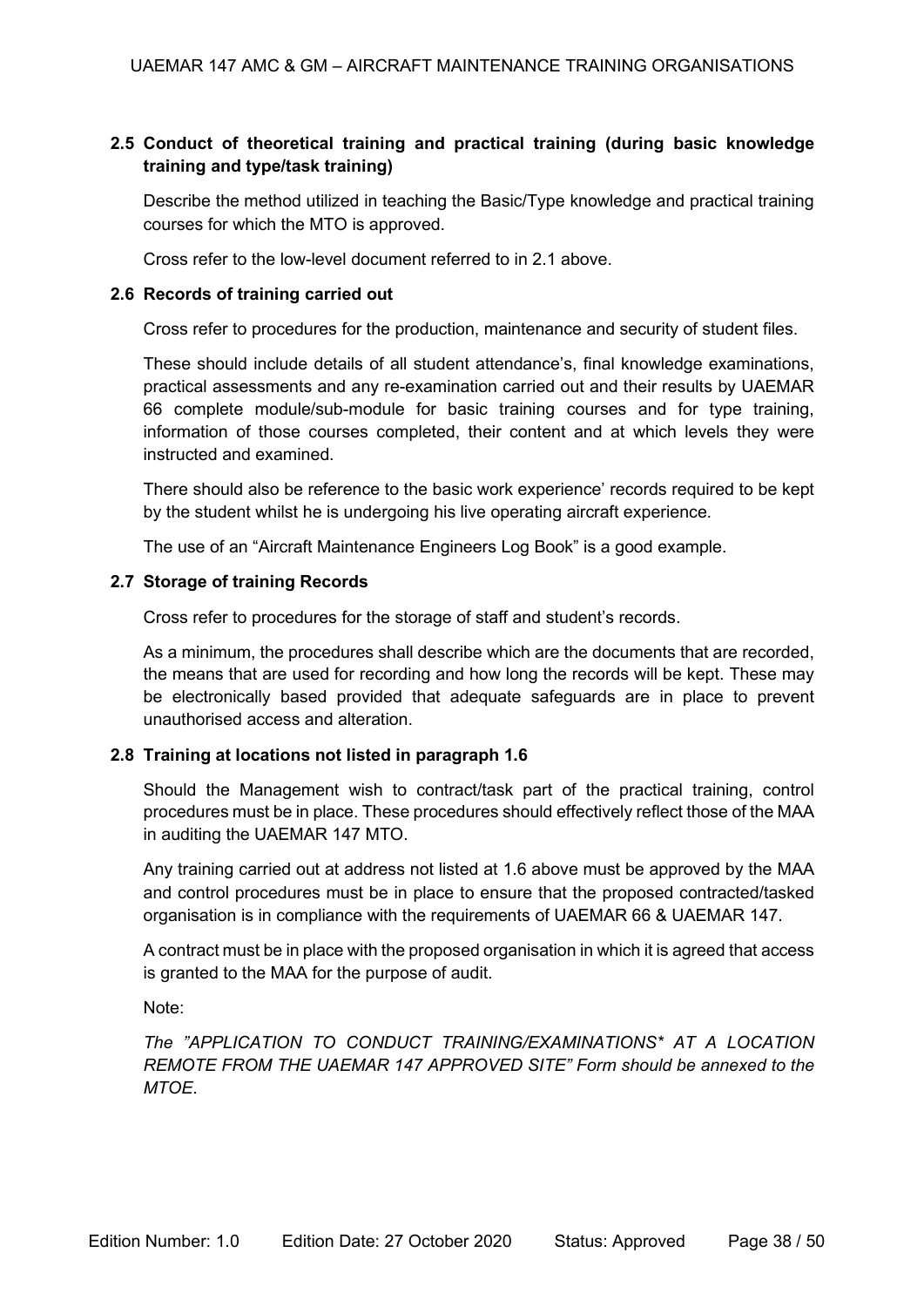| [Name of UAEMAR approved MTO and MTO's UAEMAR 147 Approval Ref. No.]                                           |                        |                                                                                                                |  |
|----------------------------------------------------------------------------------------------------------------|------------------------|----------------------------------------------------------------------------------------------------------------|--|
| APPLICATION TO CONDUCT TRAINING/EXAMINATIONS* AT A LOCATION<br><b>REMOTE FROM THE UAEMAR 147 APPROVED SITE</b> |                        |                                                                                                                |  |
| Type of Training/Examination*                                                                                  |                        | Date of Training/Examination*                                                                                  |  |
|                                                                                                                |                        |                                                                                                                |  |
|                                                                                                                | Proposed Location      |                                                                                                                |  |
|                                                                                                                |                        |                                                                                                                |  |
|                                                                                                                | Reason for Application |                                                                                                                |  |
|                                                                                                                |                        |                                                                                                                |  |
|                                                                                                                |                        |                                                                                                                |  |
|                                                                                                                |                        |                                                                                                                |  |
|                                                                                                                |                        | I confirm that the essential requirements of UAEMAR 147.A.100 to UAEMAR 147.A.135 as appropriate, will be met. |  |
| <b>Quality Representative</b>                                                                                  | Name:                  |                                                                                                                |  |
|                                                                                                                | Signature:             |                                                                                                                |  |
|                                                                                                                | Date:                  |                                                                                                                |  |
| Ref: UAEMAR 147.A.100 to UAEMAR 147.A 135<br>For MAA Use:                                                      |                        | * DELETE AS REQUIRED                                                                                           |  |
| Application approved: Y                                                                                        | N.                     |                                                                                                                |  |
|                                                                                                                |                        | Reason                                                                                                         |  |
|                                                                                                                |                        |                                                                                                                |  |
|                                                                                                                |                        |                                                                                                                |  |
|                                                                                                                |                        |                                                                                                                |  |
|                                                                                                                |                        |                                                                                                                |  |
| <b>MAA Representative</b>                                                                                      | Name:                  |                                                                                                                |  |
|                                                                                                                | Signature:             |                                                                                                                |  |
|                                                                                                                | Date:                  |                                                                                                                |  |
|                                                                                                                |                        |                                                                                                                |  |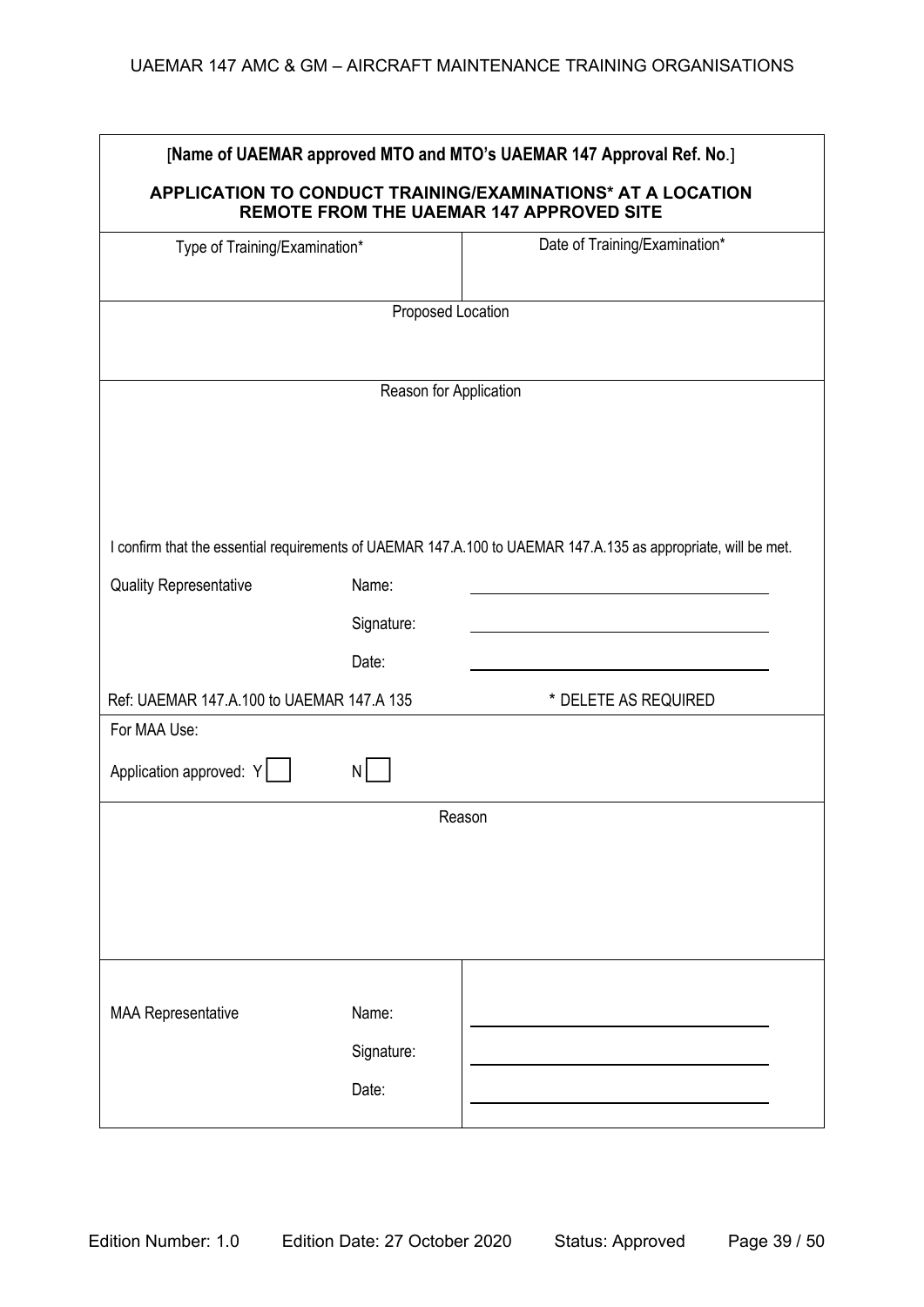#### **2.9 Organisation of examinations**

For Military Aircraft Maintenance Licence (MAML) course a high-level document detailing the course examinations, when each UAEMAR 66 module/sub-module is to be examined and to what UAEMAR 66 level. This should include the knowledge, practical training elements and how the number of hours of each comply with the percentage requirements of UAEMAR AMC 147.A.200.

For aircraft type training, the course syllabus should be used to prepare an examination schedule. The examination schedule should detail the examinations to be set at the end of each major phase within the syllabus. A final examination should be conducted at the end of the type training course. The final examination should be recorded. Refer to UAEMAR 66 Appendix III, paragraphs 4.1.

#### **2.10 Security and preparation of examination material**

For MAML courses detail the preparation and security of Examination papers. Number of Questions and Timing must be in accordance with UAEMAR 66 Appendix II.

Cross reference to procedures for the production of examination questions, their validation and security of the data bank.

For type training it is sufficient to detail the preparation and security procedures in place for the production and storage of examination papers.

#### **2.11 Preparation of examination rooms**

Cross refer to procedure to be followed by the examiner and Invigilator in preparing the examination room for examinations.

An invigilator's ready reference sheet for briefing the candidates prior to the examination should be available in procedures and cross referenced here.

#### **2.12 Conduct of examinations (basic knowledge examinations, type/task training examinations)**

A procedure should be in place to define how the MTO manage the conduction of examinations in respect of the UAEMAR 147.A.135. The procedure should define responsibilities for the conduct and monitoring of the examination, and the instruction for the performance of the examination such as:

- information about the examination type (number of questions, type of questions, topics, maximum duration, ...)
- information about the conduct of the examination (format of the responses, distribution and collating of copies, login if electronic systems,...)
- information about rules to be respected (communication, utilization of documents/means/personal objects,...) and measures to be taken in case of someone found cheating.

The minimum conditions to be authorized to monitor an examination should also be described.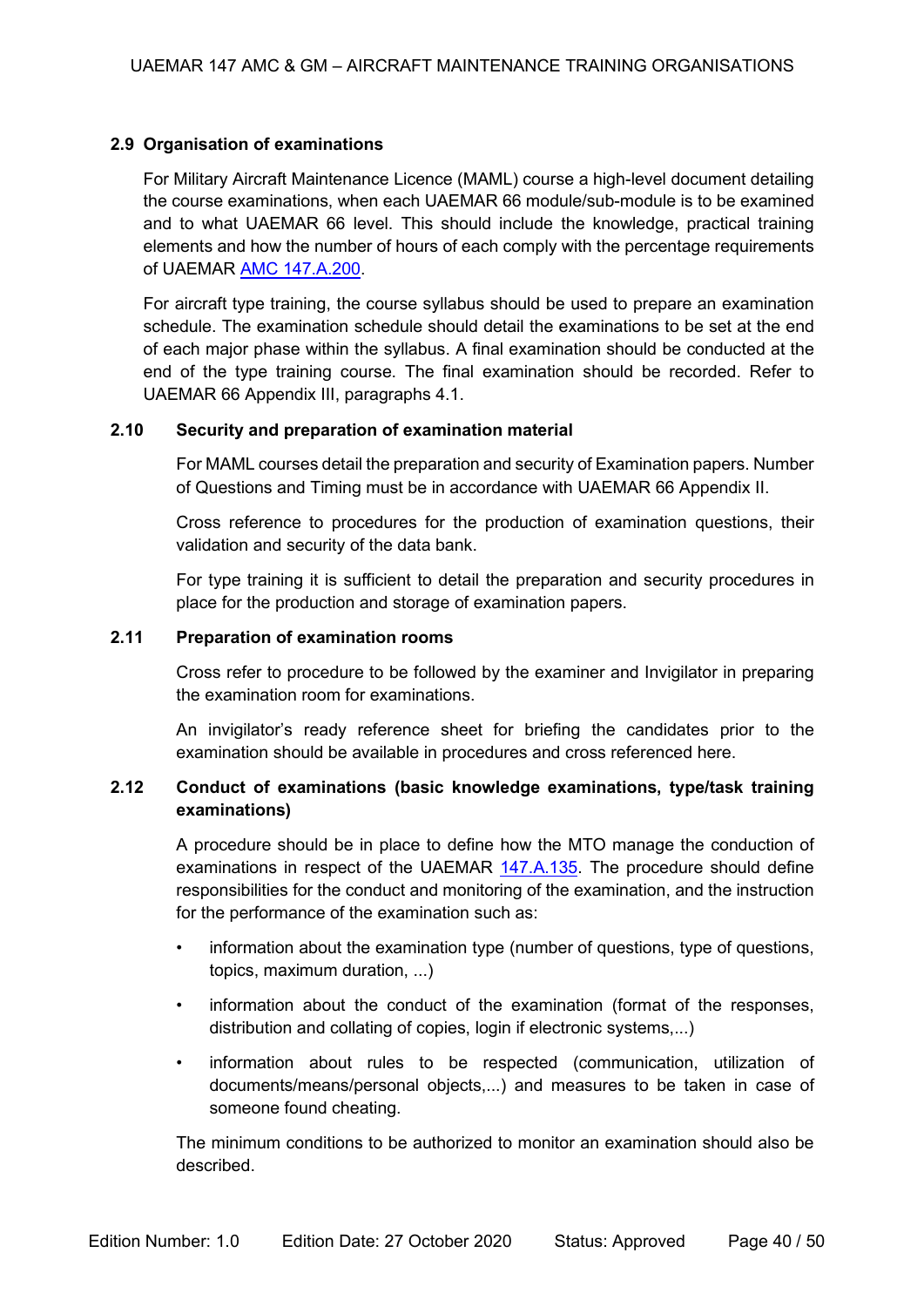It is recommended that examination papers of candidates should be identified through an anonymous system (e.g. numbering system,) to be described in the MTOE.

A procedure should be in place for checking that all the pages of each examination paper are complete at examination completion and that all examination papers are accounted for.

Both the written element and the multi-choice question elements should be marked to 75% with no penalty marking. Ref UAEMAR 66 Appendix II.

Nothing other than the actual examination/answer paper is permitted to be on the candidate's desk.

All wall charts and/or other visual teaching aids should be removed from the examination room.

#### **2.13 Conduct of practical assessments (during basic knowledge training and type/task training)**

Cross refer to procedures used for assessment of student hand skills, and the standard tasks set throughout the course. A set number of mandatory tasks should be assessed to have been completed to a satisfactory standard.

#### **2.14 Marking and record of examinations**

A procedure should define how and by whom an examination is corrected, how and by whom is the examination result validated, how the examination result is transmitted to the student and under which format the examination is recorded.

Cross refer to procedures for the marking of completed examination papers and the recording of results.

Cross refer to a procedure for practical assessments and recording of results.

#### **2.15 Storage of examination records**

A procedure should define as a minimum which are the documents that are recorded, the means / systems / storage locations that are used to ensure a retention period of 20 years.

Electronic means of storage may be utilized as required, provided the appropriate computer security systems are in place.

#### **2.16 Examinations at locations not listed in paragraph 1.6**

Cross refer to the control procedure in common with part 2.8 above. This location must comply with the requirements of 2.10, 2.11, 2.12, 2.13, 2.14 and 2.15 above.

Consideration is needed for the security/control of examinations and their completed examination papers and/or practical assessment results.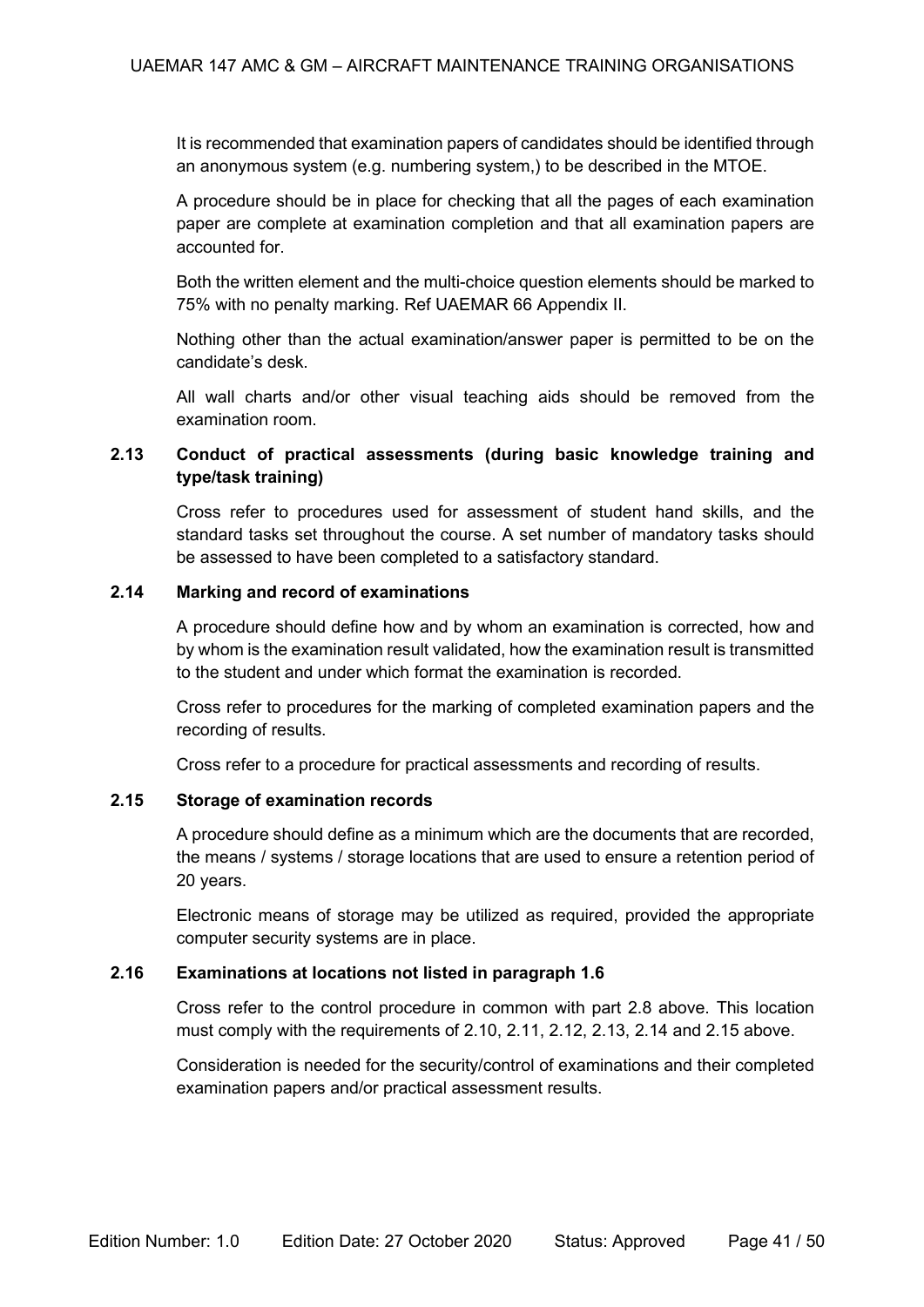#### **2.17 Preparation, control and issue of Basic/Type training course certificates**

The procedure for issuing training certificates should define the responsibility for verifying the data, the procedures for issuing and archiving the certificates and the authorised signatories.

The certificates should be prepared to reflect that illustrated in UAEMAR 147 Appendix III and tightly controlled prior to issue, with a system in place to ensure that each copy is numbered as part of a sequence and recorded as issued to a candidate by name.

#### **2.18 Control of contracted/tasked organisations**

When contracted/tasked organisations are defined in §1.7, it is necessary to define how and how often these contracted/tasked organisations are controlled in terms of training and examination/evaluation and means in place.

Cross refer to procedures for the control of contracted/tasked organisations as appropriate.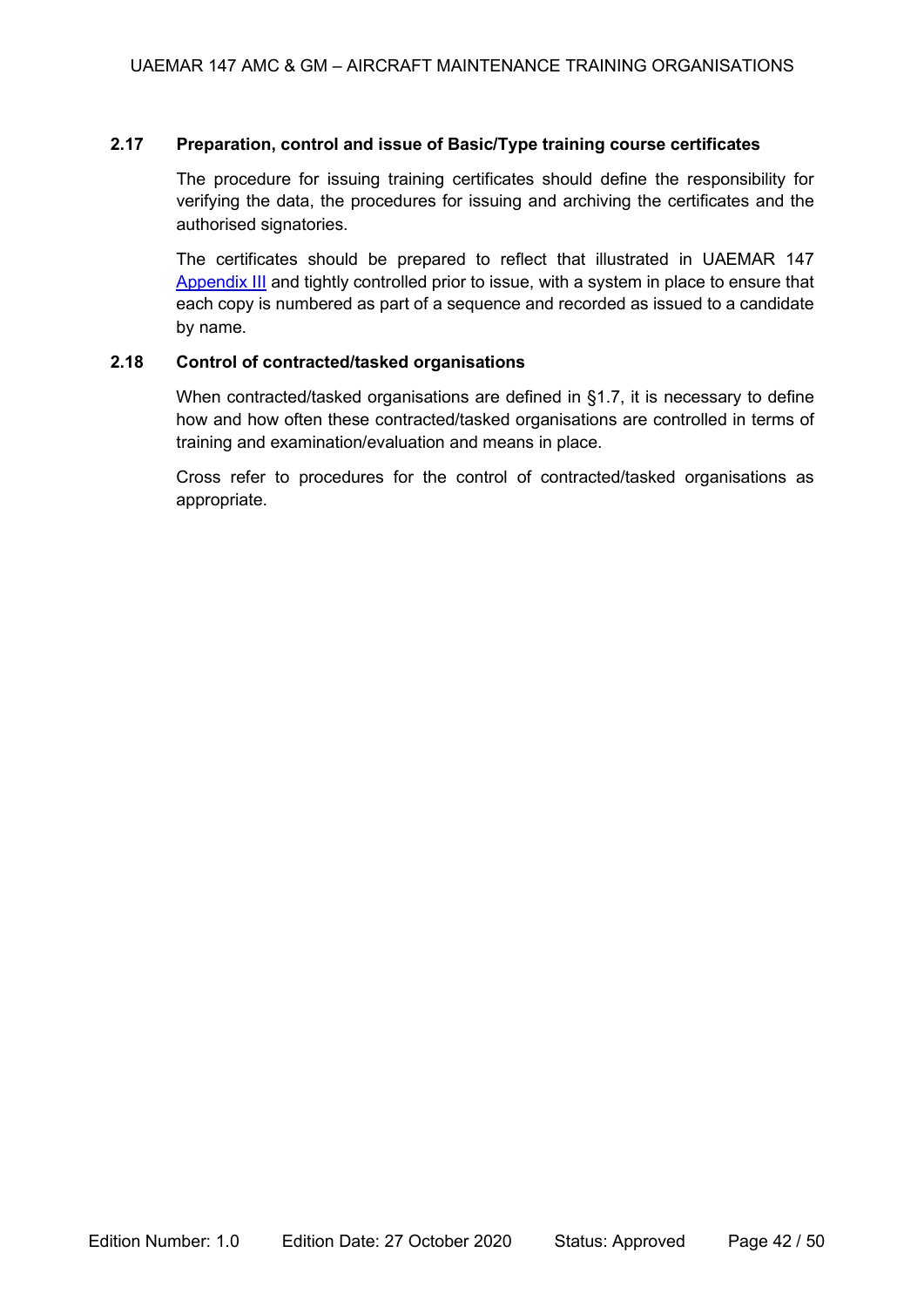#### <span id="page-42-0"></span>**PART 3 TRAINING SYSTEM QUALITY PROCEDURES**

#### **3.1 Audit of training**

The approved MTO should develop a form/audit checklist to be used by the auditor that would demonstrate that all the requirements of UAEMAR 147 have been reviewed during the audit process. The audit plan should indicate applicability of the various activities to be monitored and more than one list may be necessary (rolling audit). Each list should be shown against a timetable to indicate when the particular item is scheduled for audit and when the audit was completed. A complete audit of the UAEMAR 147 MTO must be completed every 12 months.

For courses and depending on the approval scope (Basic and/or Type) at least one basic and/or type, theoretical and practical course should be audited each year.

Cross refer to the various procedures required for quality auditing, reporting findings and levels with any corrective actions required.

A management control and follow up system must also be in place and may not be contracted out.

Cross reference to any quality procedures manual if available is permitted, but this system must relate to and make reference to the relevant UAEMAR 147 requirements.

#### **3.2 Audit of examinations**

Must be audited annually but may be part of the rolling audit procedure.

#### **3.3 Analysis of examination results**

Examination results should be analysed on completion of each examination and any questions amended as necessary. Cross refer to procedures detailing responsibilities.

#### **3.4 Audit and analysis remedial action**

Cross refer to procedures for the reporting of findings and for corrective actions.

#### **3.5 Accountable Manager annual review**

At least once a year a review of the activities must be made by the Accountable Manager.

Points discussed on a set date should include:

- Projects requiring financial support.
- Sufficient staff employed to meet foreseen training program.
- UAEMAR 147 MTO review.
- Examinations and assessments.
- Student achievements.
- Student support.
- Quality Assurance review.
- Continuous improvement opportunities.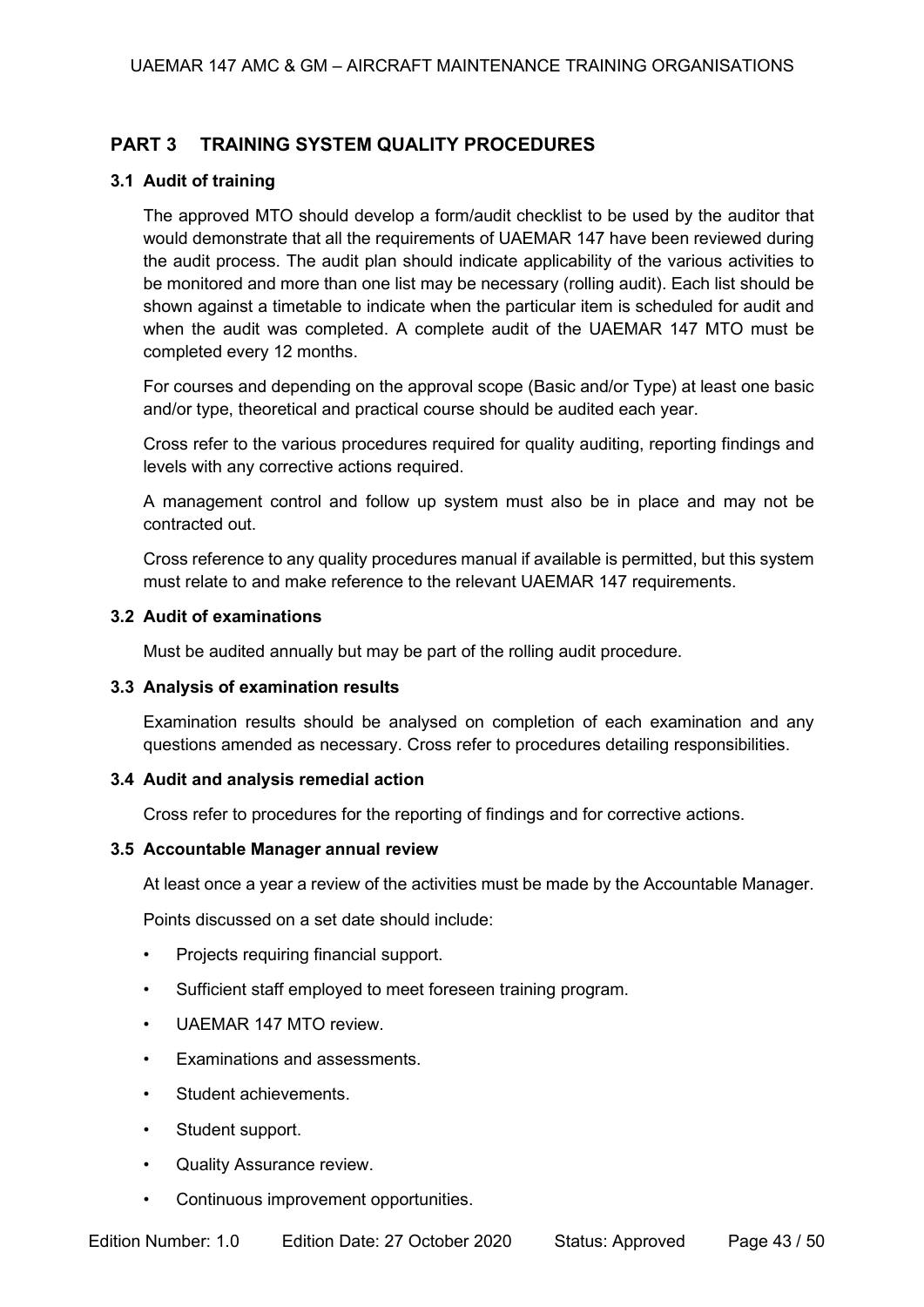#### **3.6 Qualifying the instructors**

List of acceptable staff qualifications:

Include procedures for the induction of inexperienced instructors as required.

Where relevant include procedures for the employment of part time or contract instructors.

All staff should have an appreciation of the contents of UAEMAR 66 and UAEMAR 147.

Cross refer to the list of present staff/qualification.

Note: *staff employed prior to UAEMAR 147application who's qualifications were previously acceptable, will continue to be accepted*.

Cross refer to procedures for staff development.

#### **3.7 Qualifying the examiners and the practical assessors**

Examiners should have a full understanding of all the requirements of UAEMAR 66 and UAEMAR 147.

Cross refer to procedures for staff development.

Cross refer to the list of staff/qualifications.

Practical work assessors should be assessed as being competent in accordance with an approved process.

#### **3.8 Records of qualified instructors, examiners and practical assessors**

The MTO must maintain a record of all training staff which must include details of the scope of their authorisation.

Training staff must be provided with evidence of the scope of their authorisation.

The following minimum information should be kept on record in respect of each instructor, examiner and practical assessor:

- Name
- Date of Birth
- Personnel Number
- **Experience**
- Qualifications relevant to the approval scope
- Training History (before entry)
- Training (basic training, type training, continuation training)
- Scope of activity
- Date of first issue of the authorisation
- If appropriate  $-$  expiry date of the authorisation
- Starting date of employment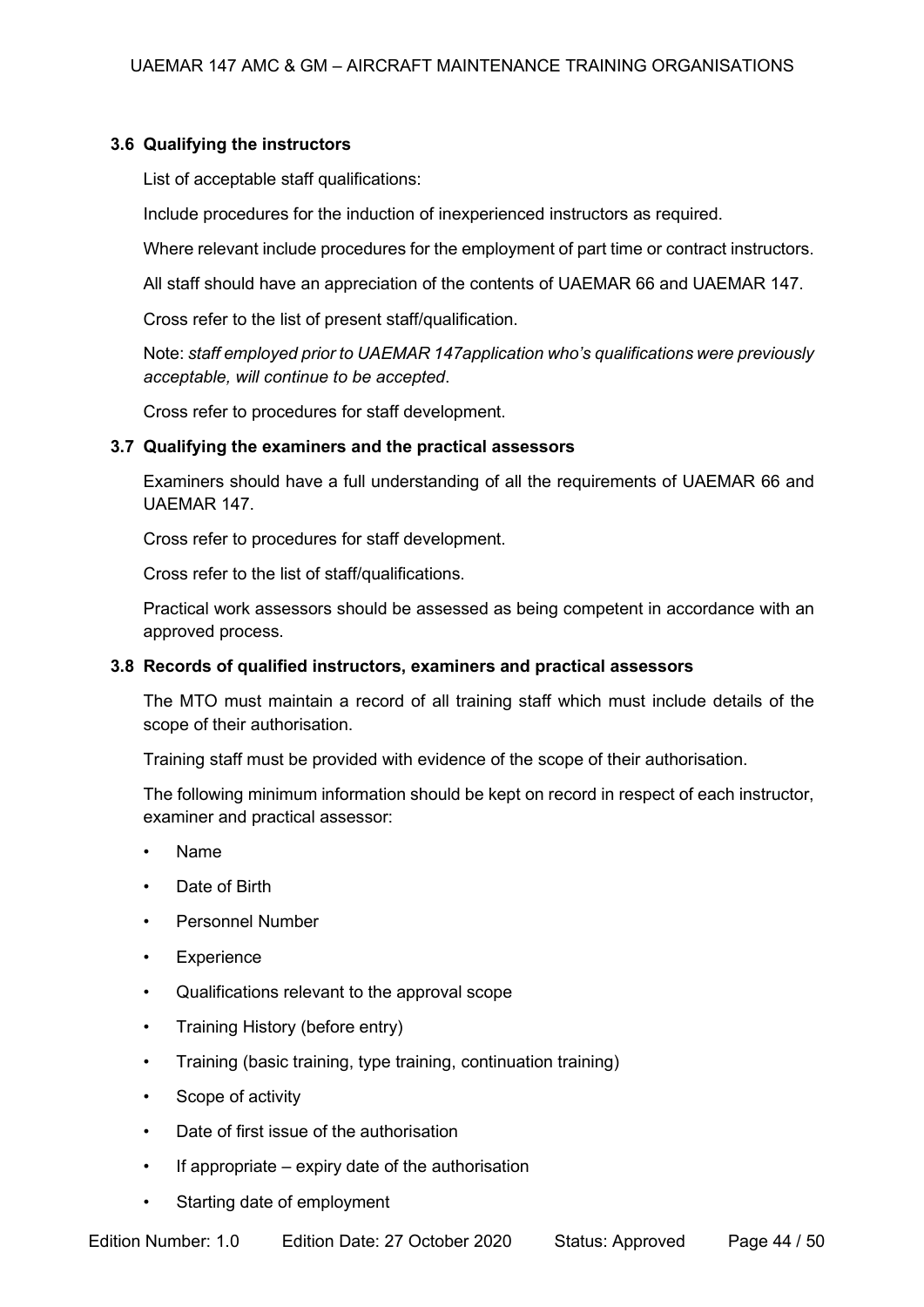The records may be kept in any format (hard copy or computer based) subject to the appropriate security requirements.

Persons authorised to access the system should be maintained at a minimum to ensure that records cannot be altered in an unauthorised manner or that such confidential records become accessible to unauthorised persons.

The training staff should be given reasonable access on request to his/her own records.

The authorisation document should be in a style that makes its scope clear to training staff and any authorised person that may be required to review the document. Where codes are used to define scope, an interpretation document should be readily available.

Training staff are not required to carry the authorisation document at all times but should produce it within a reasonable time of a request from an authorised person. Authorised persons, apart from the MTO's quality department must include MAA.

Any member of the MAA is classed as an authorised person when investigating the records system for initial and continued approval or when the MAA has cause to doubt the competence of a particular training staff.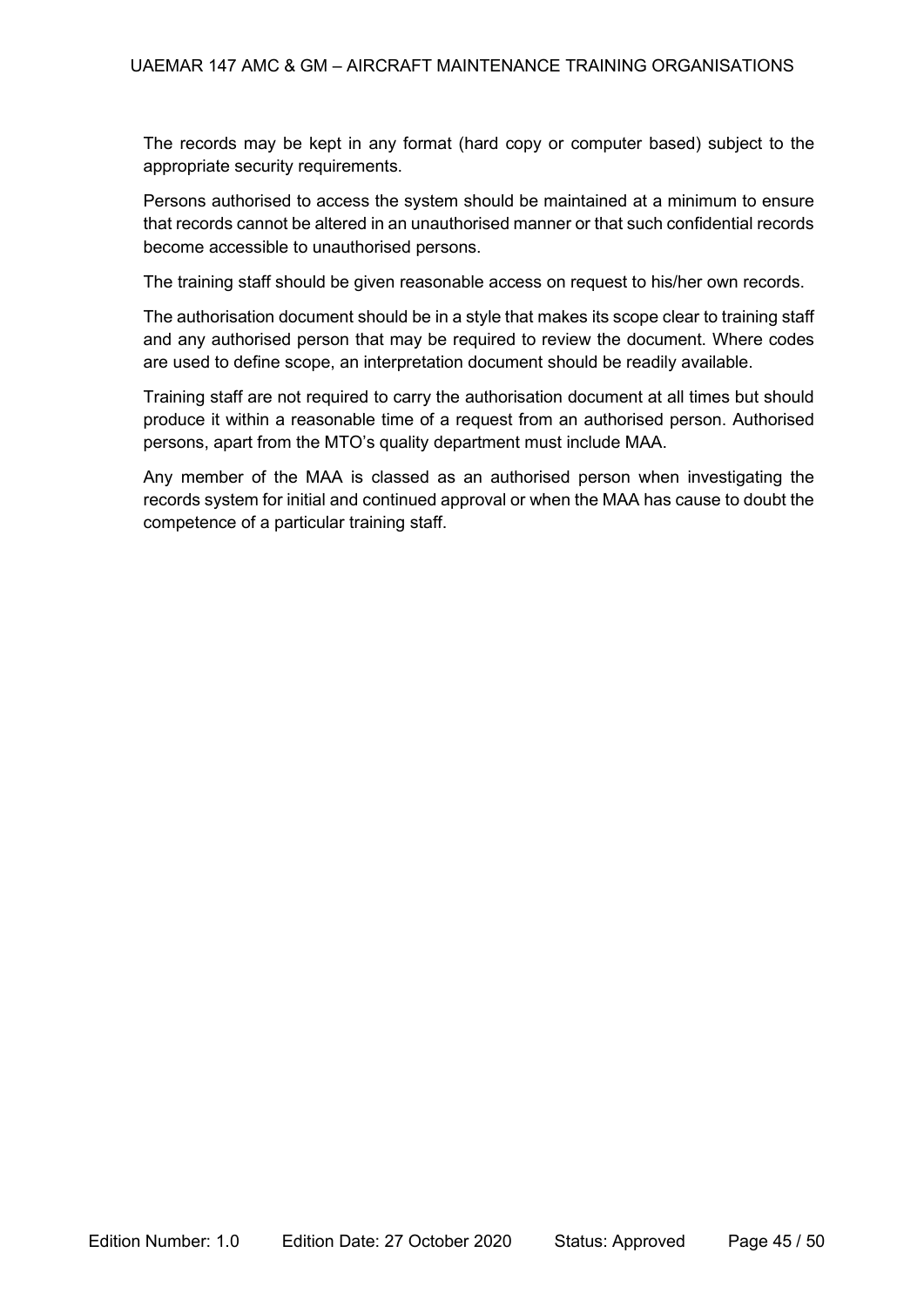#### <span id="page-45-0"></span>**PART 4 APPENDICES**

#### **4.1 Examples of documents and forms used**

This section should include examples of all documents and forms used by the MTO in the conduct of its UAEMAR 147 function.

Some examples are listed below:

- Student attendance record
- Course certificate(s)
- Certificate(s) of training
- Classroom plan (exam purposes)
- Course critique
- Course results
- Course design/change plan
- Exam answer sheet
- Exam results
- Internal audit procedure
- Internal audit schedule
- Internal audit report
- Application to conduct courses/examinations at a remote location
- Interview report form
- MTOE amendment request
- MTOE amendment request log
- Staff training record (to include qualifications, history and subjects taught)
- Staff terms of reference
- Student training/examination and assessment form
- Training course review
- Quality system
- Aircraft visit form

#### **4.2 Syllabus and Training Needs Analysis (TNA) of each training course**

This section should contain the syllabus for each MAA approved course and should also contain the associated Training Needs and Analysis.

#### **4.3 Cross-reference Index**

If applicable - self-explanatory.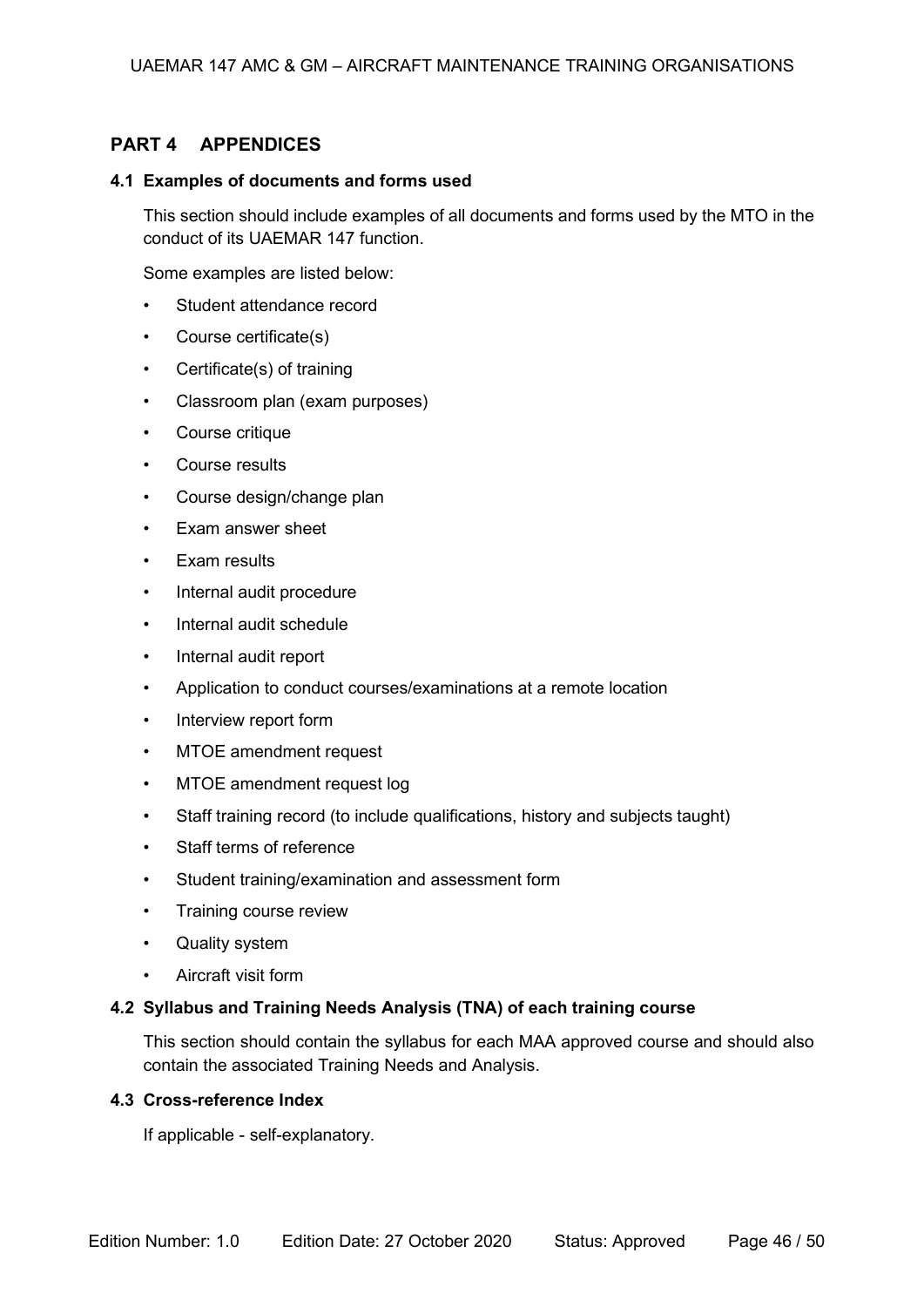### <span id="page-46-0"></span>**APPENDIX II – UAEMAR FORM 4**

UAEMAR Form 4 is contained in the UAEMAR Forms document.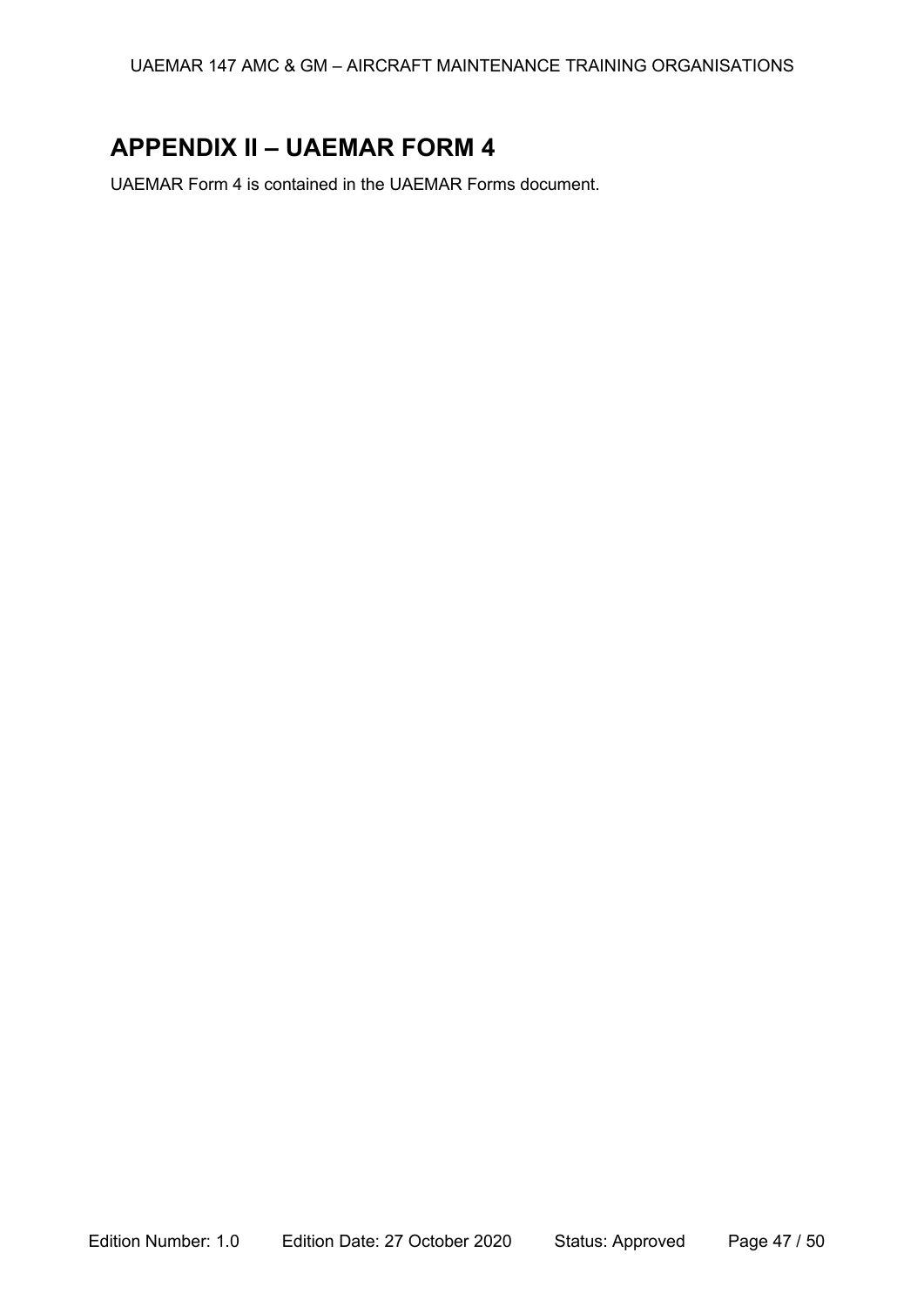### <span id="page-47-0"></span>**APPENDIX III – UAEMAR FORM 22**

UAEMAR Form 22 is contained in the UAEMAR Forms document.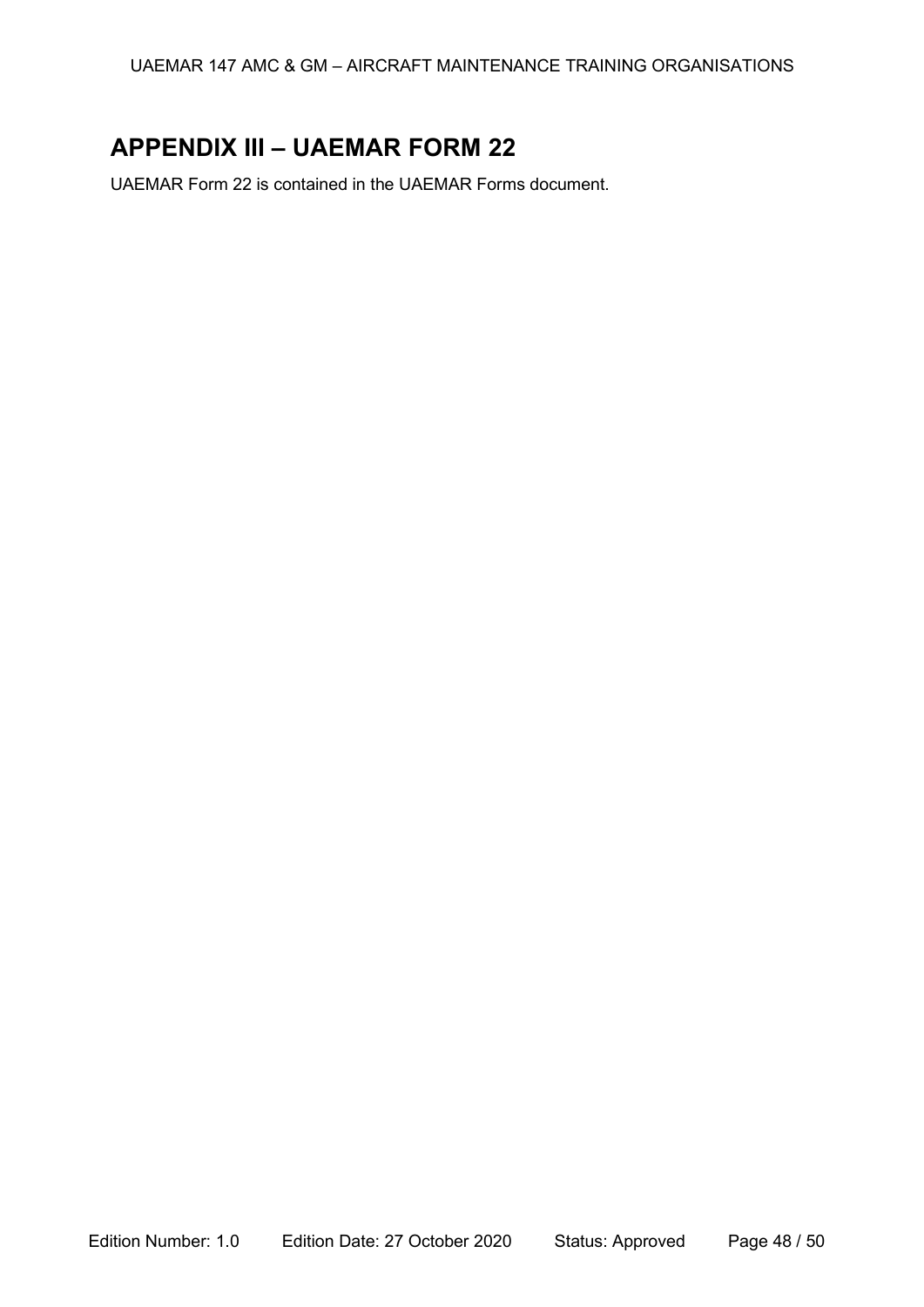### <span id="page-48-0"></span>**APPENDIX IV – UAEMAR FORM 12**

UAEMAR Form 12 is contained in the UAEMAR Forms document